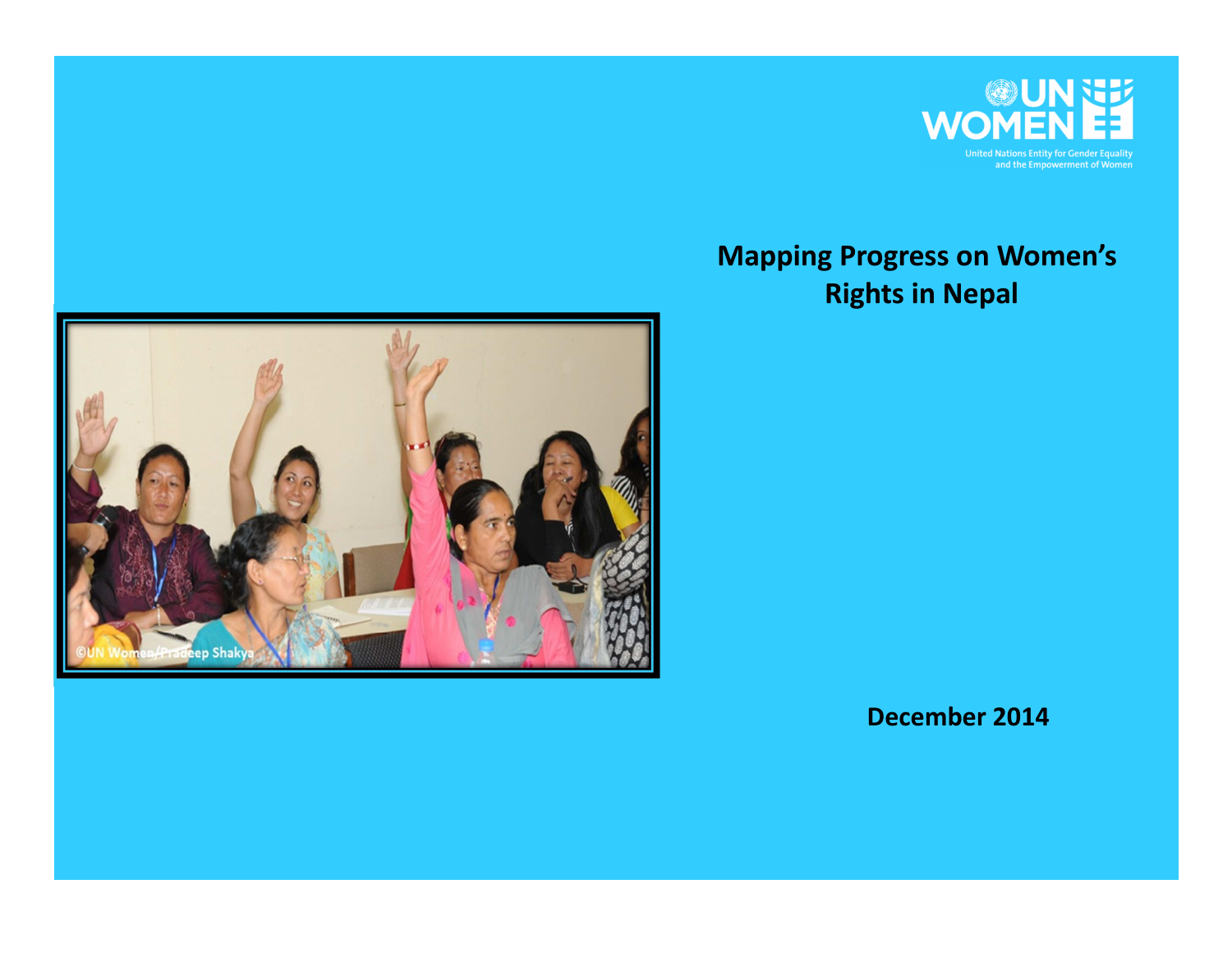## **List of Abbreviations**

| APT            |                          | Association for the Prevention of Torture                                  |
|----------------|--------------------------|----------------------------------------------------------------------------|
| <b>BBC</b>     |                          | <b>Beyond Beijing Committee</b>                                            |
| CEDAW          | $\overline{\phantom{a}}$ | Convention on the Elimination of All Forms of Discrimination against Women |
| <b>CSO</b>     | $\overline{\phantom{a}}$ | Civil Society Organization                                                 |
| <b>ECED</b>    | $\overline{\phantom{a}}$ | Early Childhood Education and Development                                  |
| <b>FWLD</b>    | $\overline{\phantom{a}}$ | Forum for Women Law and Development                                        |
| <b>GBV</b>     |                          | <b>Gender Based Violence</b>                                               |
| <b>GBVIMS</b>  | $\overline{\phantom{a}}$ | Gender-Based Violence Information Management System                        |
| <b>GESI</b>    | $\overline{\phantom{a}}$ | <b>Gender Equality and Social Inclusion</b>                                |
| GoN            | $\overline{\phantom{a}}$ | <b>Government of Nepal</b>                                                 |
| <b>GRB</b>     | $\overline{\phantom{a}}$ | <b>Gender Responsive Budgeting</b>                                         |
| <b>HRC</b>     |                          | Human Rights Committee                                                     |
| <b>HRTMCC</b>  | $\overline{\phantom{a}}$ | Human Rights Treaty Monitoring Coordination Center                         |
| <b>ICESCR</b>  | $\overline{\phantom{a}}$ | International Covenant on Economic, Social and Cultural Rights             |
| ILO            |                          | International Labor Organization                                           |
| LGBTI          |                          | Lesbian, gay, bisexual, transgender and intersex                           |
| LGCDP          | $\overline{\phantom{a}}$ | Local Governance and Community Development Programme                       |
| <b>MDG</b>     | $\overline{\phantom{a}}$ | Millennium Development Goal                                                |
| MoFALD         |                          | Ministry of Federal Affairs and Local Development                          |
| MoLJCAPA       | $\overline{\phantom{a}}$ | Ministry of Law, Justice, Constituent Assembly and Parliamentary Affairs   |
| <b>MoPH</b>    | $\overline{\phantom{a}}$ | Ministry of Population and Health                                          |
| <b>MoPR</b>    |                          | Ministry of Peace and Reconstruction                                       |
| MoWCSW         | $\overline{\phantom{a}}$ | Ministry of Women, Children and Social Welfare                             |
| <b>NFEC</b>    |                          | <b>Non-Formal Education Center</b>                                         |
| <b>NGO</b>     | $\overline{\phantom{a}}$ | Non-Governmental Organization                                              |
| <b>NHRC</b>    | $\overline{\phantom{a}}$ | National Human Rights Commission- Nepal                                    |
| NHSP-IP        | $\overline{\phantom{a}}$ | Nepal Health Sector Plan - Implementation Plan                             |
| <b>NMS</b>     | $\overline{\phantom{a}}$ | <b>National Minimum Standards</b>                                          |
| <b>NNBN</b>    | $\overline{\phantom{a}}$ | National Network for Beijing-review Nepal                                  |
| <b>NWC</b>     |                          | <b>National Women Commission</b>                                           |
| OPMCM          | $\overline{\phantom{0}}$ | Office of Prime Minster and Council Minister                               |
| <b>SAARC</b>   | $\overline{\phantom{a}}$ | South Asian Association for Regional Cooperation                           |
| <b>SGIB</b>    |                          | <b>SAARC Gender Info Base</b>                                              |
| <b>SMNHLTP</b> | $\overline{\phantom{a}}$ | Safe Motherhood and Neonatal Health Long Term Plan                         |
| SOP            | $\overline{\phantom{a}}$ | <b>Standard Operating Procedure</b>                                        |
|                |                          |                                                                            |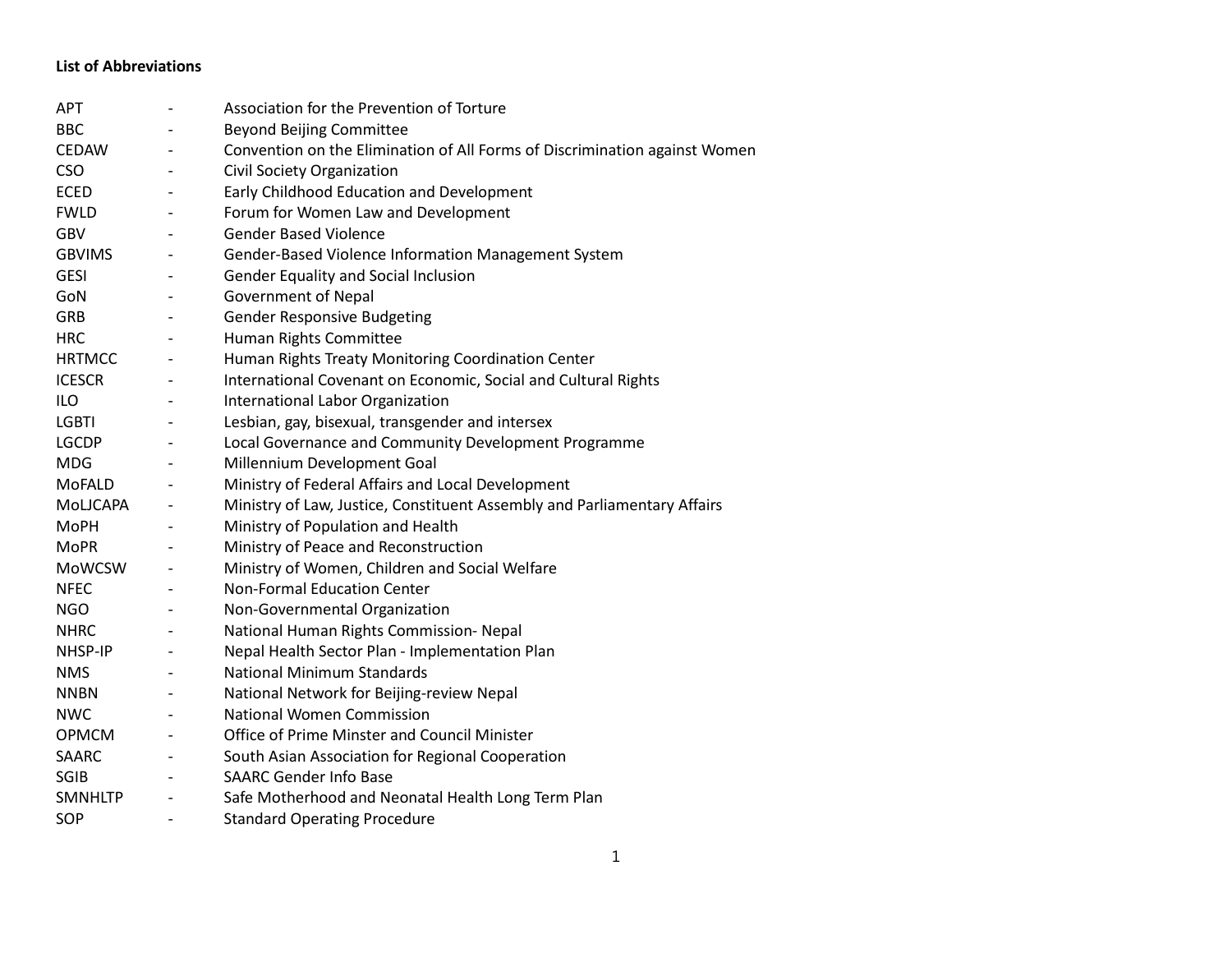| SSRP        | School Sector Reform Plan            |
|-------------|--------------------------------------|
| UN          | <b>United Nations</b>                |
| UNCT        | United Nations Country Team          |
| <b>UNDP</b> | United Nations Development Programme |
| UPR         | Universal Periodic Review            |
| VDC.        | Village Development Committee        |
|             |                                      |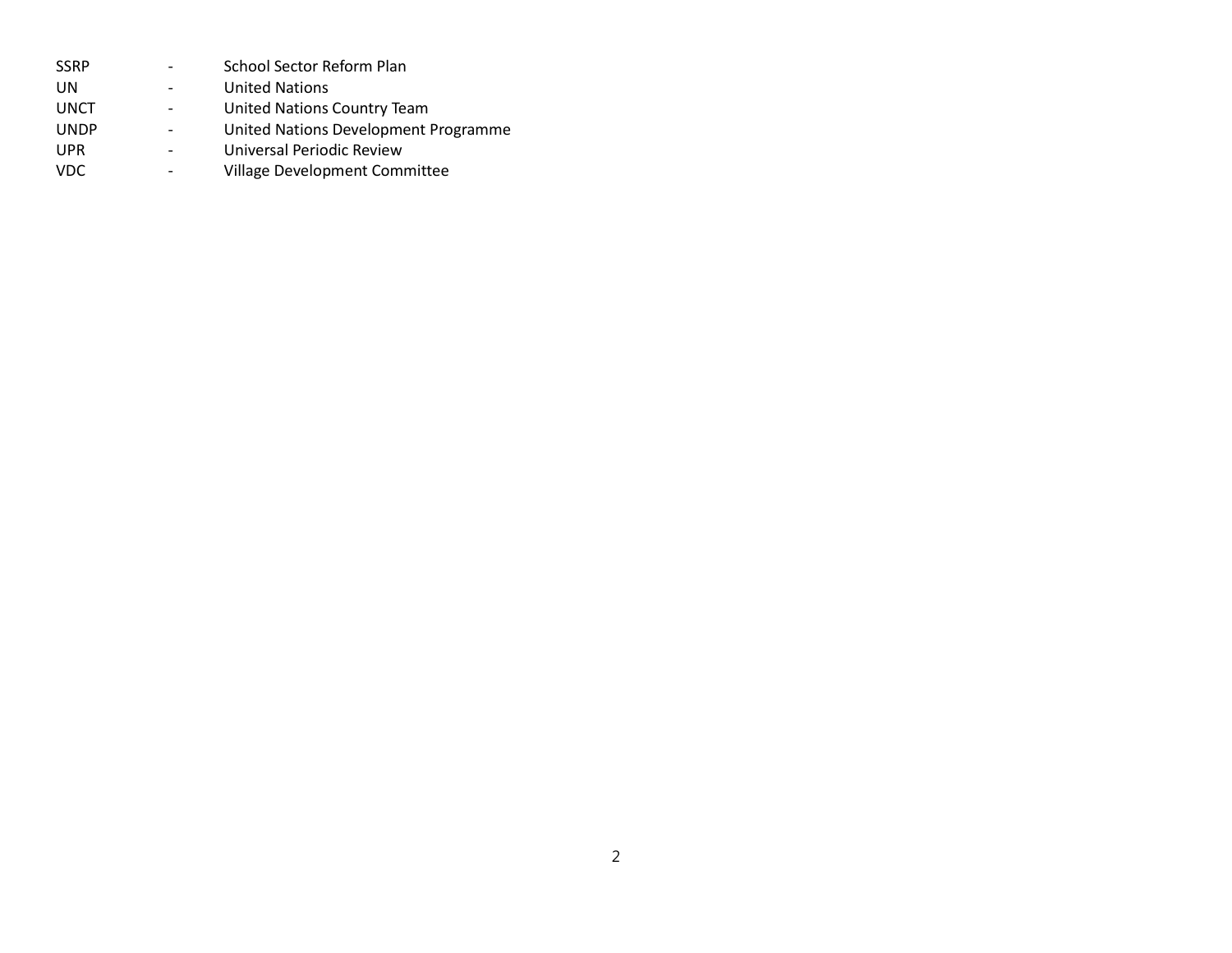## **Preamble**

Over the past two decades, legal reforms have transformed the landscape for gender equality in Nepal, ensuring greater economic security for women, increased legal protection from violence, improved safeguarding of their sexual and reproductive rights and amplification of their voices in decision-making.<sup>1</sup>Many challenges, however, still remain and the translation of legal equality into substantive equality for all women and girls in Nepal is yet to be realized.

Despite the gaps in realizing gender equality, gender justice and women's empowerment, Nepal is making some progress towards it. The Gender Inequality Index<sup>2</sup>depicts the positive shift of Nepal's position in the global scenario, with Nepal's rank in the index at 98<sup>th</sup>position in 2013<sup>3</sup>, compared to the rank of 102<sup>nd</sup>in  $2012^{4.5}$ 

Nepal has undertaken a number of international commitments in relation to non-discrimination, gender equality and social justice. Nepal became party to the Convention on the Elimination of All Forms of Discrimination against Women (CEDAW) on 22 April 1991, and ratified International Covenant on Civil and Political Rights (ICCPR) and International Covenant on Economic, Social and Cultural Rights (ICESCR) both on 14 May 1991 without any reservations, demonstrating its commitment to eliminate all forms of discrimination against women. Nepal, being a State party to CEDAW, must fulfill all aspects of its legal obligations under the provisions of the Convention including to respect, protect and fulfill women's right to non-discrimination and the enjoyment of equality.<sup>6</sup>The scope of Nepal's obligations is also to be construed in the light of the general recommendations and concluding observations of the CEDAW Committee.<sup>7</sup> Article 2 of ICCPR also obligates Nepal to fulfill, respect and protect the rights provided under the Covenant; its obligation under the Covenant are not confined only to the respect of human rights, but extend to the obligation to undertake to ensure the enjoyment of these rights to all individuals through the implementation of specific activities.<sup>8</sup>The Universal Periodic Review (UPR), established on 2006 by the UN General Assembly Resolution 60/251, also mandates the UN Human Rights Council to undertake a universal periodic review of the fulfillment by each State (including Nepal) of its human rights obligations and commitments. As part of the UPR process, Nepal must report to the UN Human Rights Council concerning the extent to which it has fulfilled its human rights obligations and the steps it is taking to improve its human rights situation.

On the issues of non-discrimination, women's rights and gender justice, the Government of Nepal has received the concluding observations and

 $<sup>7</sup>$  Ibid</sup>

1

<sup>&</sup>lt;sup>1</sup> UN Women, *Progress of the World's Women in the Pursuit of Justice: 2011-2012,* p.22<br><sup>2</sup>The Conder Inequality Indox shows the loss in human dovelopment due to inequality h

 $^{2}$ The Gender Inequality Index shows the loss in human development due to inequality between female and male achievements in the three dimensions – reproductive health, empowerment and economic activity.

<sup>&</sup>lt;sup>3</sup> UNDP, *Human Development Report 2014*, Sustaining Human Progress: Reducing Vulnerabilities and Building Resilience, p. 172.<br><sup>4</sup>UNDP *Evelopatory note on 2013 Uuman Development Benert compesite indices, p. 4: available* 

<sup>&</sup>lt;sup>4</sup>UNDP, *Explanatory note on 2013 Human Development Report composite indices, p. 4; available at http://hdr.undp.org/sites/default/files/Country-Profiles/NPL.pdf* 

<sup>&</sup>lt;sup>5</sup>Nepal had a Gender Inequality Index value of 0.485, ranking it at 102 out of 148 countries in the 2012 index, which declined to the index value of 0.479 ranking Nepal in 98<sup>th</sup> position out of 152 countries in the 2013 index.

<sup>&</sup>lt;sup>6</sup> Committee on the Convention on Elimination of Discrimination Against Women (CEDAW), *General Recommendation No. 28 on the Core Obligations of States Parties under Article 2 of the Convention on the Elimination of All Forms of Discrimination against Women*, 16 December 2010, para. 9, CEDAW/C/GC/28; available at: http://www.refworld.org/docid/4d467ea72.html 7

<sup>&</sup>lt;sup>8</sup> UN Human Rights Committee (HRC), *General comment 3 on ICCPR Article 2, paragraphs 1 and 2*; available at:<u>http://www.minorityrights.org/3189/normative-</u> instruments/general-comment-3-on-iccpr-article-2-paragraphs-1-and-2.html#sthash.8EMruN36.dpuf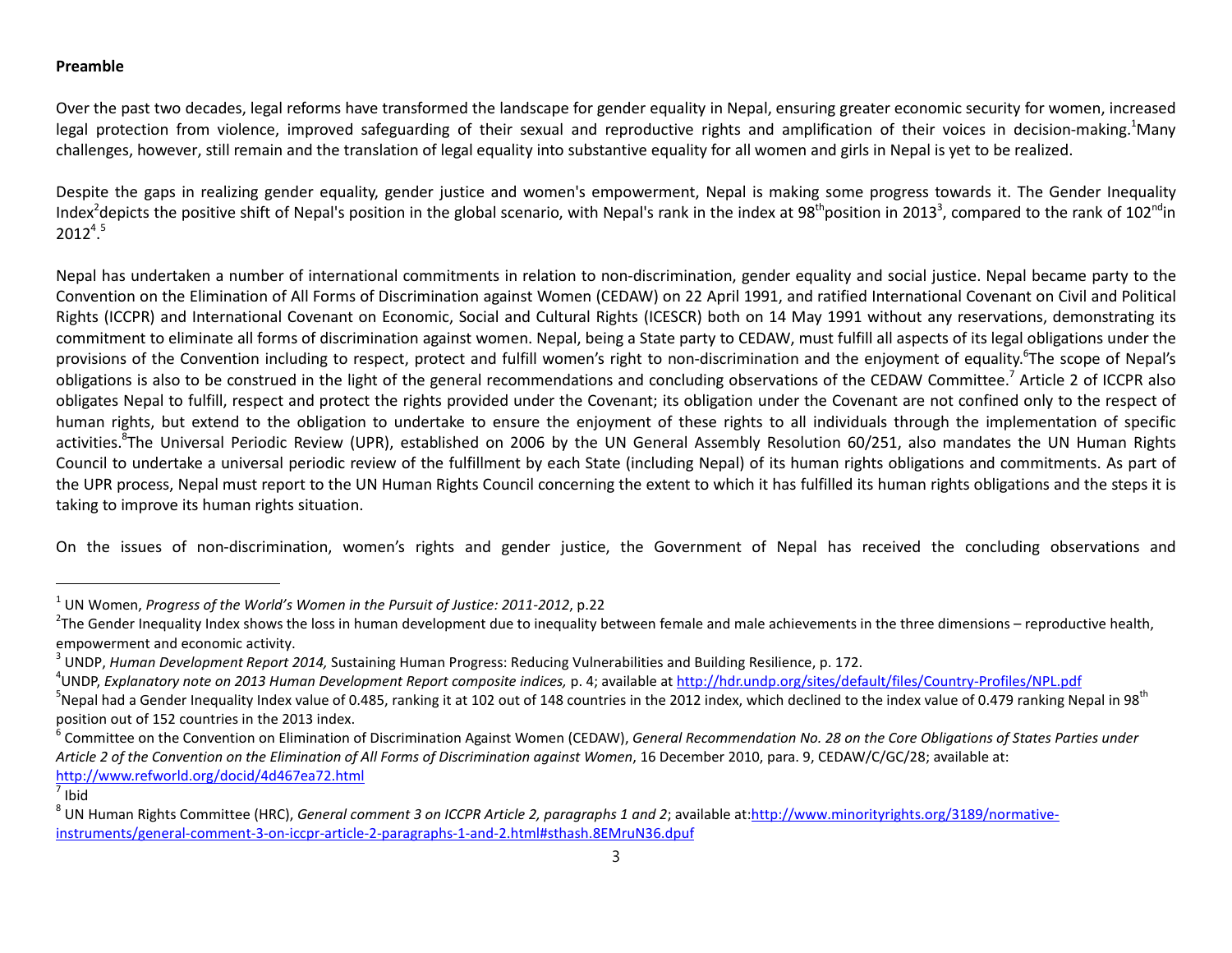recommendations from the CEDAW Committee in 2011, and the Human Rights Committee and the Committee on Economic, Social and Cultural Rights in 2014 following its periodic reporting to these treaty bodies. The UPR of 2011also made certain recommendations for Nepal to improve its human rights situation, which it needs to take steps to fulfill.

Although Nepal has made notable progress on gender equality and empowerment of women, civil society organizations (CSOs) have acknowledged that considerable "challenges and obstacles remain" in Nepal's implementation of its commitments and that "full and accelerated implementation" is needed if Nepal is to fulfill its potential in relation to women's rights.<sup>9</sup>Numerous civil society organizations have recognized that, due to "Nepal's traditional feudal mentality and patriarchal society,"<sup>10</sup>gender equality is often limited to policy papers and is frequently not translating into real equality for women. As is demonstrated in the table below, civil society organizations have published many reports highlighting the ineffective implementation of Nepal's laws and policies concerning women and gender equality. Practices such as domestic violence, rape and other forms of sexual violence, child marriage, trafficking of women, exploitation of women in the labour force and discrimination against Dalit women remain prevalent in Nepal and pose serious threats to the advancement and empowerment of women.

The table below presents the recommendations of the UPR Working Group, **CEDAW Committee, Human Rights Committee and ICESCR Committee** in relation to women's rights and gender justice, along with the implementation status of those recommendations, highlighting Nepal's progress in realizing the women's rights. $^{11}$ 

1

 $\degree$ Kathmandu Declaration from Beijing +20 National Women's Conference, 20-22 August 2014, p. 1.

 $^{10}$ GoN and UNCT Nepal, Nepal Millennium Development Goals Progress Report 2013, September 2013, p. 35 (MDG Report).<br><sup>11</sup> The progress presented in the table is the major highlights in realizing the women's rights in Ne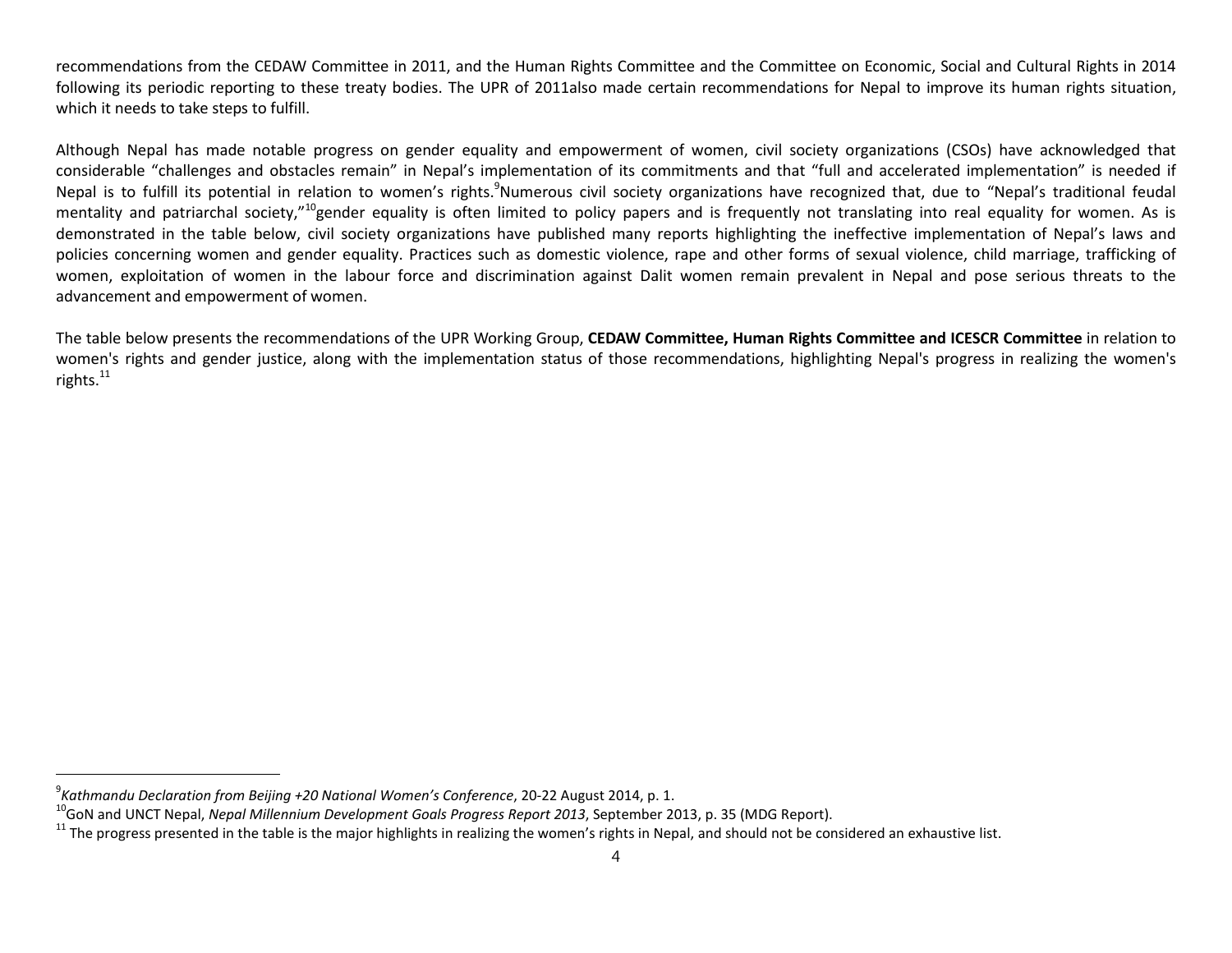| <b>Issues</b>          | <b>Recommendations of</b><br>the Working Group on | <b>CEDAW Committee's</b><br><b>Concluding</b> | <b>Human Rights</b><br><b>Committee's</b> | <b>ICESCR Committee's</b><br><b>Concluding</b> | Progress as of December 2014 <sup>16</sup> |
|------------------------|---------------------------------------------------|-----------------------------------------------|-------------------------------------------|------------------------------------------------|--------------------------------------------|
|                        | the Universal Periodic                            | <b>Observations and</b>                       | <b>Concluding</b>                         | <b>Observations on the</b>                     |                                            |
|                        | <b>Review to Government</b>                       | <b>Recommendations to</b>                     | <b>Observations to</b>                    | third periodic report                          |                                            |
|                        | of Nepal, March $2011^{12}$                       | <b>Government of Nepal,</b>                   | Government of                             | of Nepal, November                             |                                            |
|                        |                                                   | <b>August 2011</b> <sup>13</sup>              | Nepal, April 2014 $^{14}$                 | $2014^{15}$                                    |                                            |
| <b>Gender equality</b> | <b>Recommendations</b>                            | - Include in the new                          | - Take all necessary                      | - Ensure the                                   | - Non-discrimination and equality to       |
|                        | agreed to by the                                  | Constitution, the                             | measures to                               | protection of all                              | women guaranteed by the                    |
|                        | Government of Nepal: <sup>17</sup>                | principle of equality                         | effectively                               | economic, social and                           | Interim Constitution of Nepal, 2007.       |
|                        | - Ensure that the new                             | between women and                             | implement and                             | cultural rights                                | - The Amending Some Nepal Acts to          |
|                        | Constitution fully                                | men, provisions                               | enforce the existing                      | enshrined in ICESCR                            | Maintain Gender Equality Act, 2006         |
|                        | guarantees the right to                           | prohibiting                                   | legal and policy                          | in the new                                     | has been enacted and almost 56             |
|                        | equality and non-                                 | discrimination against                        | frameworks on                             | Constitution;                                  | gender discriminatory national laws        |
|                        | discrimination in line                            | women, in line with the                       | gender equality and                       | -Ensure that under                             | have been amended following its            |
|                        | with international                                | definition contained in                       | non-discrimination,                       | no circumstances will                          | enactment. <sup>18</sup>                   |
|                        | standards (Italy);                                | article 1 of CEDAW.                           | pursue its efforts to                     | the enjoyment of                               | - MoLJCAPA tabled the Bill on              |
|                        | - Frame a new                                     | (para. 10)                                    | increase the                              | rights already                                 | Amending Some Nepali Acts to               |
|                        | Constitution and                                  | - Strengthen its                              | representation of                         | acquired by women                              | Maintain Gender Equality and End           |
|                        | undertake a democratic,                           | monitoring mechanisms                         | women in decision                         | and disadvantaged                              | Gender-Based Violence, 2014 on 6           |
|                        | inclusive and                                     | for the implementation                        | making positions,                         | and marginalized                               | August $2014^{19}$ , proposing to amend    |

<sup>&</sup>lt;sup>12</sup> UN Human Rights Council, *Report of the Working Group on the Universal Periodic Review : Nepal*, 8 March 2011, A/HRC/17/5; available at:<br>http://www.refworld.org/docid/50f3f0fa2.html (Report of the UPR Working Group on

<sup>&</sup>lt;sup>13</sup> Committee on the Convention on Elimination of Discrimination against Women (CEDAW), Concluding observations of the Committee on the Elimination of Discrimination<br>against Women: Nepal, 11 August 2011, CEDAW/C/NPL/CO/4;

<sup>&</sup>lt;sup>14</sup> UN Human Rights Committee (HRC), *Concluding observations on the 2nd periodic report of Nepal : Human Rights Committee, 15 April 2014, CCPR/C/NPL/CO/2; available at:<br>http://www.refworld.org/docid/539033714.html* 

<sup>&</sup>lt;sup>15</sup> Committee on Economic, Social and Cultural Rights, Concluding observations on the third periodic report of Nepal, 28 November 2014, E/C.12/NPL/CO/3.<br><sup>16</sup> Ministry of Women, Children and Social Welfare (MoWCSW), Nation

*Outcomes of the Twenty-Third Special Session of the General Assembly (2000)*, pp. 20-41; available at:

http://www.unwomen.org/~/media/Headquarters/Attachments/Sections/CSW/59/National reviews/Nepal review Beijing20.pdf(National Review-Beijing Report).<br><sup>17</sup> Para, 106 to para. 107, Report of the UPR Working Group on Nepal.<br><sup></sup>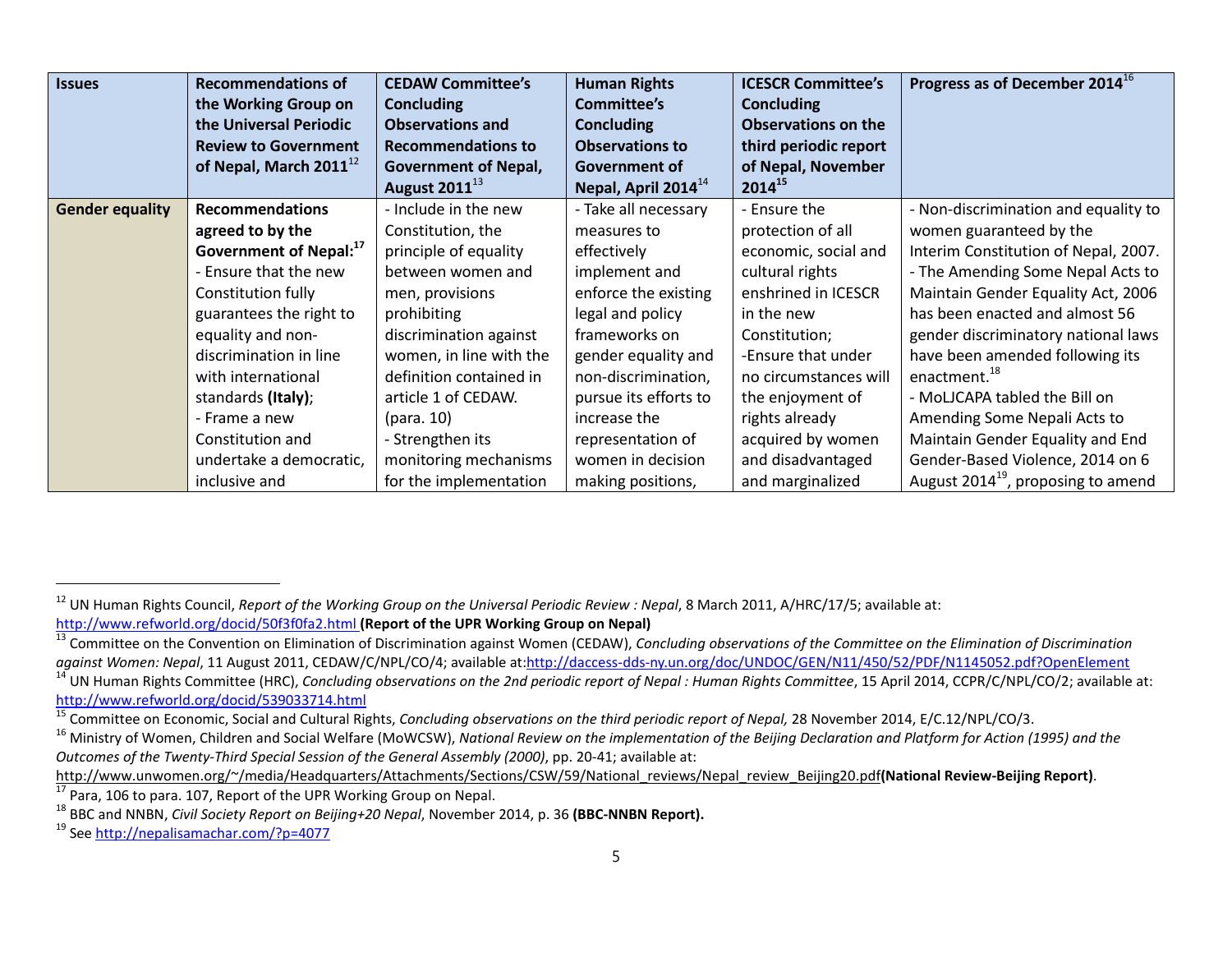| progressive State             | of laws and plans of      | and develop          | individuals and         | 32 gender discriminatory laws.                 |
|-------------------------------|---------------------------|----------------------|-------------------------|------------------------------------------------|
| restructuring (China);        | actions aimed at          | concrete strategies  | groups be restricted.   | - Nepal Law Commission has been                |
| - Review its legal            | achieving de-facto        | to eliminate gender  | (para. 5)               | reviewing further the laws related to          |
| framework to provide          | equality between          | stereotypes on the   | - Undertake             | women to ensure gender equality. <sup>20</sup> |
| for a better protection       | women and men, and        | role of women,       | progressively regular   | - Legal Awareness Programs on                  |
| and promotion of              | to further the            | including through    | and systematic          | gender equality and women rights               |
| women's rights                | development of a          | public awareness     | assessment, against a   | are being conducted by MoLJCAPA                |
| (Slovakia);                   | comprehensive gender      | campaigns. (para. 8) | clear set of indicators | in 90 VDCs of 63 districts, which              |
| - Design and implement        | indicator system, with a  |                      | of the level of         | started in 2012.                               |
| programmes to ensure          | view to improving the     |                      | enjoyment of            |                                                |
| the respect for and           | collection of sex-        |                      | economic, social and    | <b>CSO Reports</b>                             |
| protection of the rights      | disaggregated data as a   |                      | cultural rights. (para. | - Although Nepal has enacted laws              |
| of women and children,        | means of assessing the    |                      | 6)                      | to achieve gender equality,                    |
| in particular the             | impact and                |                      |                         | implementation of these laws is                |
| rehabilitation of women,      | effectiveness of policies |                      |                         | weak and many women and girls are              |
| children and families         | and programmes aimed      |                      |                         | not aware of these laws. <sup>21</sup>         |
| affected by conflict          | at mainstreaming          |                      |                         | - Nepal has not yet eliminated                 |
| (Egypt);                      | gender equality and       |                      |                         | discriminatory social and cultural             |
| - Continue its efforts to     | enhancing women's         |                      |                         | practices and this poses a major               |
| ensure gender equality        | enjoyment of their        |                      |                         | challenge to fostering gender                  |
| (Singapore) and to            | human rights. (para. 14)  |                      |                         | equality in practice. <sup>22</sup>            |
| promote the role of           |                           |                      |                         |                                                |
| women in society in           |                           |                      |                         |                                                |
| order to guarantee            |                           |                      |                         |                                                |
| quality life for its citizens |                           |                      |                         |                                                |
| as planned on viability,      |                           |                      |                         |                                                |
| development,                  |                           |                      |                         |                                                |
| protection and                |                           |                      |                         |                                                |
| participation                 |                           |                      |                         |                                                |
| (Palestine);                  |                           |                      |                         |                                                |
| - Enhance measures            |                           |                      |                         |                                                |
| aimed at protecting the       |                           |                      |                         |                                                |

<sup>&</sup>lt;sup>20</sup>NHRC, Mid-term Report on the Implementation Status of the Conclusion and Recommendation of Universal Periodic Review of Nepal, September 2013, p. 19 (NHRC Mid-term **Report on UPR)**

<sup>&</sup>lt;sup>21</sup> Amnesty International, *Nepal Submission to the United Nations Human Rights Committee,* 2014 p. 7 (Amnesty Report).<br><sup>22</sup> MDG Report p. 35.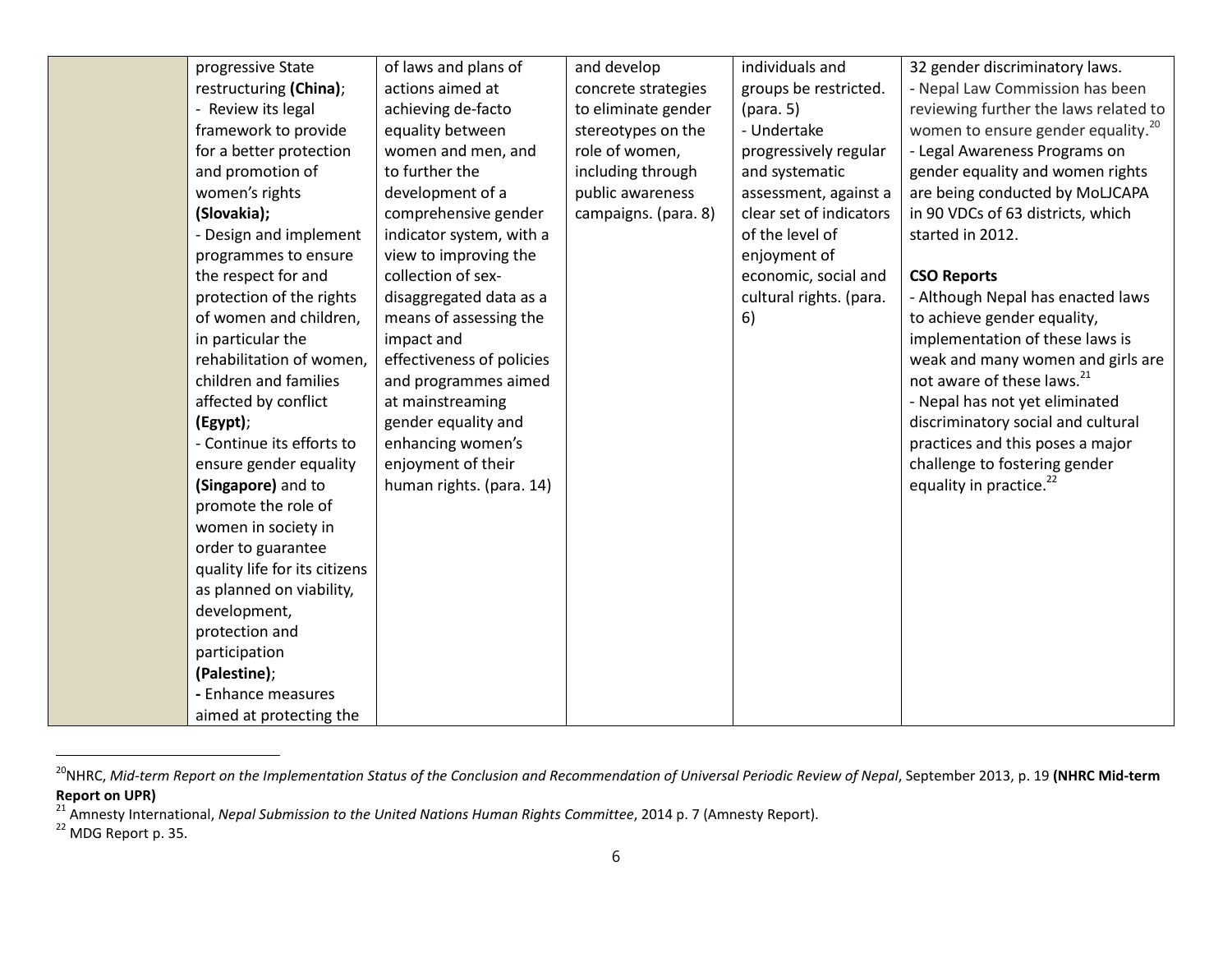|                | human rights of             |                            |                       |                                                             |
|----------------|-----------------------------|----------------------------|-----------------------|-------------------------------------------------------------|
|                | children, women and         |                            |                       |                                                             |
|                | other vulnerable groups     |                            |                       |                                                             |
|                | (Philippines);              |                            |                       |                                                             |
|                | - Prepare a specific plan   |                            |                       |                                                             |
|                | to ensure that the Nepal    |                            |                       |                                                             |
|                | Lands Act will in practice  |                            |                       |                                                             |
|                | effectively promote         |                            |                       |                                                             |
|                | equality (Finland).         |                            |                       |                                                             |
|                |                             |                            |                       |                                                             |
| Non-           | <b>Recommendations that</b> | - Include in the new       | - Take adequate       | Discrimination based on sex, caste,                         |
| discrimination | enjoyed the support of      | Constitution, a definition | measures to           | religion, origin, language or                               |
|                | Nepal: $^{23}$              | of discrimination that     | effectively           | ideological conviction is prohibited,                       |
|                | - Continue the efforts to   | encompasses both           | implement its non-    | and non-discrimination is                                   |
|                | end discrimination on       | direct and indirect        | discrimination        | guaranteed as a fundamental right                           |
|                | the grounds of religion,    | discrimination, and        | legislation in order  | in Nepal's Interim Constitution,                            |
|                | race or gender in law       | discrimination in the      | to allow women to     | 2007.                                                       |
|                | and practice                | public and private         | exercise their rights | - Discriminatory laws have been                             |
|                | (Pakistan/Japan/Argenti     | spheres, in line with      | to inherit, to own    | amended by the Amending Some                                |
|                | na);                        | article 2(e) and General   | land and assets in    | Nepal Acts to Maintain Gender                               |
|                | - Take prompt and           | recommendation No.         | their name. (para.    | Equality Act, 2006.                                         |
|                | effective measures to       | 28. (para. 10)             | 12)                   | - GoN has been seeking sectoral                             |
|                | safeguard the equal         | - Ensure that the new      | - Take specific and   | interventions to eliminate all forms                        |
|                | enjoyment of human          | Constitution does not      | targeted measures     | of discrimination against women                             |
|                | rights by all, and to       | contain any                | to protect the rights | and girl child.                                             |
|                | combat discrimination       | discriminatory             | of Dalit women.       | - Chhaupadi <sup>26</sup> , Kamlari and Deuki <sup>27</sup> |
|                | in all its forms            | provisions, and repeal all | (para. 11 (e))        | systems have been formally                                  |
|                | (Sweden);                   | the remaining              | - Take all measures   | abolished by GoN.                                           |

<sup>&</sup>lt;sup>23</sup> Para, 106 to para. 107, Report of the UPR Working Group on Nepal.<br><sup>26</sup>Chhaupadi is a practice where girls/women are not allowed to enter inside the house and touch water and milk for 4 to 7 days during their menstruat

<sup>&</sup>lt;sup>27</sup> Deuki is a traditional practice where young girls are offered to temples to gain protection of gods or other religious merit. The practice is seen to improve the status of the girl's family in the community as well as relieve the family of the perceived financial burden of having a daughter.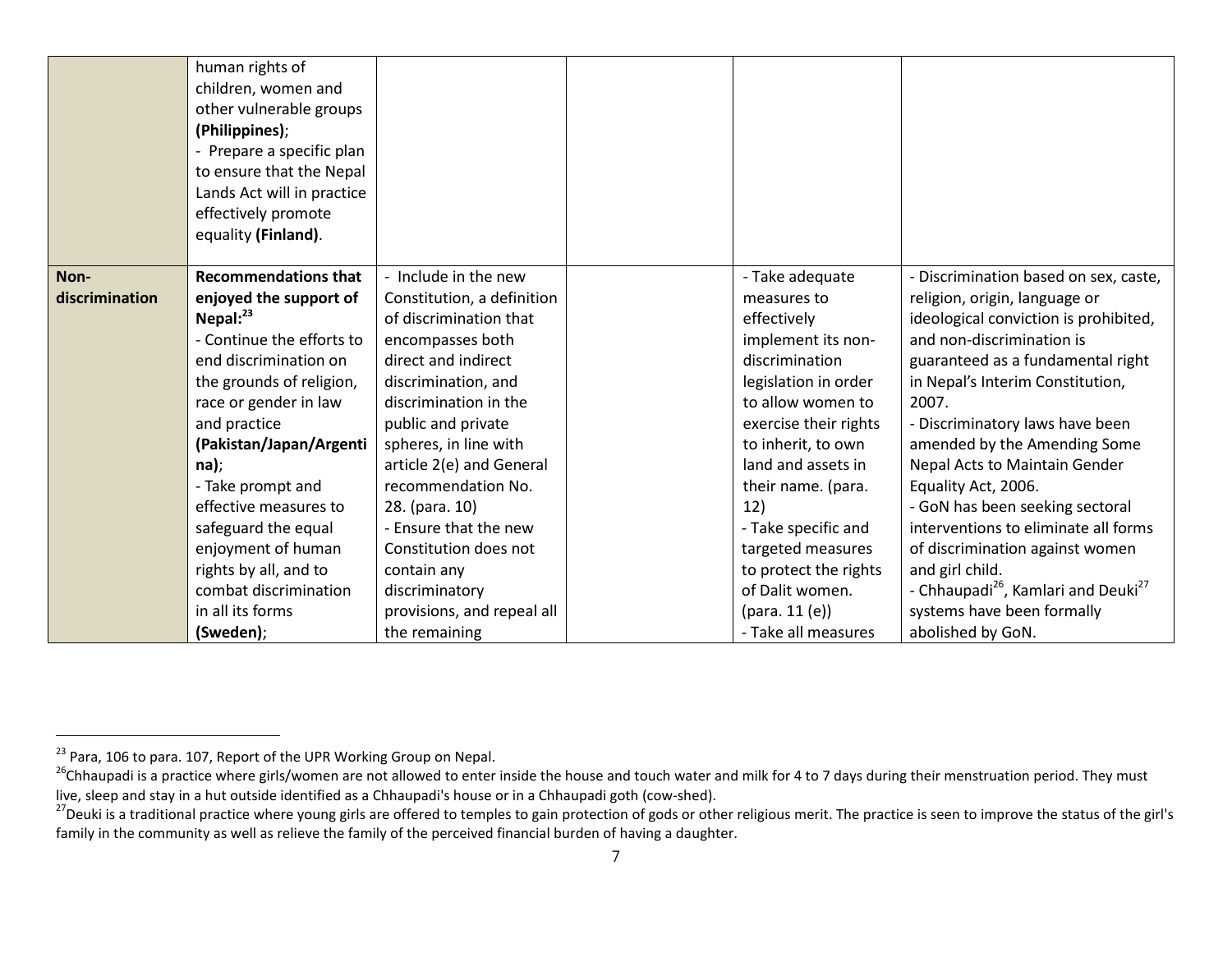| - Take the necessary      | discriminatory laws and   | for the effective   | - Child marriage has been banned            |
|---------------------------|---------------------------|---------------------|---------------------------------------------|
| legal and policy          | provisions. (para. 12)    | implementation of   | under the law. <sup>28</sup>                |
| measures to end           | - Prioritize combating    | the Caste-Based     | - Discrimination in Caste and               |
| discrimination, including | multiple forms of         | Discrimination and  | Untouchability (Crime and                   |
| against women, children   | discrimination against    | the Untouchability  | Punishment) Act, 2011 has been              |
| and Dalits                | women from various        | (Offence and        | enacted to address discrimination           |
| (Netherlands);            | disadvantaged groups      | Punishment) Act, in | against Dalits, including Dalit             |
| - Implement effectively   | through the collection of | particular by       | women.                                      |
| the Human Rights          | data on the situation of  | sensitizing law     |                                             |
| Action Plan and other     | these women and the       | enforcement         | <b>CSO Reports</b>                          |
| national action plans,    | adoption of legal         | officials,          | - Ineffective implementation of non-        |
| including on the          | provisions and            | investigating and   | discrimination laws has meant that          |
| elimination of            | comprehensive             | prosecuting those   | women and girls do not enjoy equal          |
| discrimination against    | programmes, including     | responsible for     | and effective protection against            |
| women and on the          | public education and      | discrimination      | gender-based discrimination and are         |
| rights of persons with    | awareness-raising         | against Dalits and  | often unable to enjoy their human           |
| disabilities (China);     | campaigns involving the   | conducting          | rights. <sup>29</sup>                       |
| - Take steps to ensure    | mass media and            | awareness-raising   | - Government data shows                     |
| non-discrimination        | community and religious   | campaigns on the    | continuing disparities among                |
| based on sexual           | leaders. (para. 40)       | rights of Dalits.   | women from different caste, ethnic          |
| orientation and gender    | - Ensure equal            | (para. 11(b))       | and religious groups in accessing           |
| identity including in the | opportunities for         |                     | reproductive health services. <sup>30</sup> |
| proposed civil and        | women in the labour       |                     | - Despite the Discrimination in Caste       |
| criminal laws (New        | market, in accordance     |                     | and Untouchability (Crime and               |
| Zealand);                 | with article 11 of the    |                     | Punishment) Act, Dalits continue to         |
| - Implement fully the     | Convention. (para. 30)    |                     | face social and economic exclusion.         |
| Supreme Court decision    | - Address discriminatory  |                     | Dalit girls from rural areas face           |
| regarding sexual and      | and harmful practices     |                     | discrimination in accessing                 |
| gender minorities         | against women and girls,  |                     | education and health care and               |

<sup>&</sup>lt;sup>28</sup> No. 2 of Chapter 17 on Marriage, *General Code, 1964 (11<sup>th</sup> Amendment)* – "While contracting a marriage, no one shall arrange to marry nor cause to be married where the male and the female have not completed the age of eighteen years with the consent of the guardian and that of twenty years in case of absence of the consent of the guardian.".

<sup>&</sup>lt;sup>29</sup> Amnesty Report, p. 12

<sup>&</sup>lt;sup>30</sup> Amnesty Report, p. 14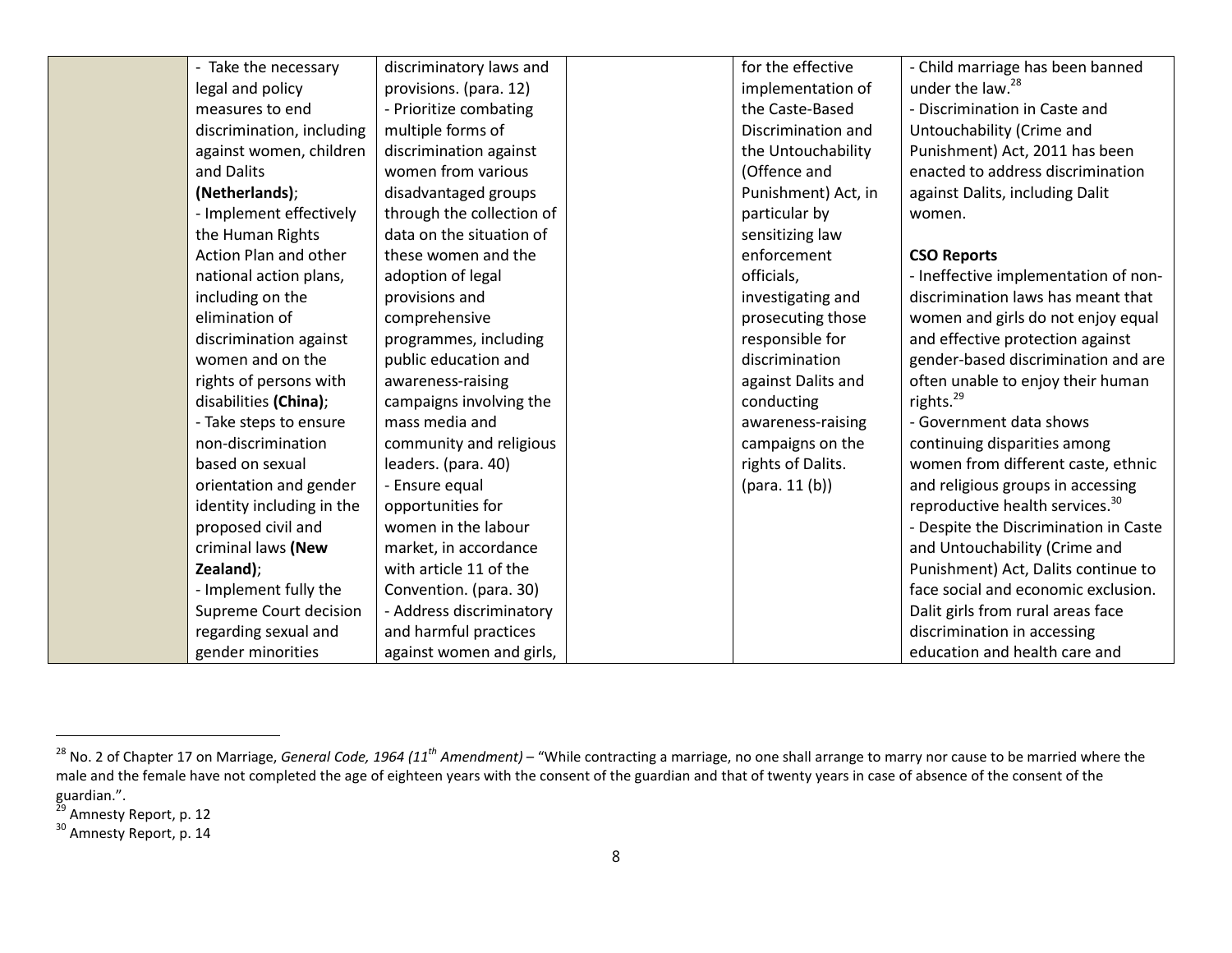| (Norway);                   | such as the lack of         |  | experience higher rates of child                 |
|-----------------------------|-----------------------------|--|--------------------------------------------------|
| - Criminalize               | provision of sufficient     |  | malnutrition. <sup>31</sup>                      |
| discrimination based on     | food and the Chaupadi       |  | - Dalit women are still frequently               |
| caste, gender, religion,    | practice, which             |  | accused of practicing witchcraft at              |
| ethnicity, political belief | jeopardize the well-        |  | higher rates than women of other                 |
| or disabilities             | being and health of         |  | communities. <sup>32</sup>                       |
| (Germany);                  | women and girls,            |  | - The traditional practice of                    |
| - Initiate legislative      | including reproductive      |  | Chaupadi continues to exist in parts             |
| measures to effectively     | health. (para. 32 (d))      |  | of Nepal. Deaths of women and girls              |
| address and eradicate       | - Ensure equal access by    |  | staying in sheds/huts, as part of the            |
| longstanding                | women to resources and      |  | practice, are reported every year. <sup>33</sup> |
| discrimination, including   | nutritious food by          |  |                                                  |
| "untouchability"            | eliminating                 |  |                                                  |
| (Austria);                  | discriminatory practices,   |  |                                                  |
| - Eliminate all forms of    | guaranteeing land           |  |                                                  |
| discrimination and pass     | ownership rights for        |  |                                                  |
| the bill on caste-based     | women and facilitating      |  |                                                  |
| discrimination and          | women's access to safe      |  |                                                  |
| untouchability              | drinking water and fuel.    |  |                                                  |
| (Denmark);                  | (para. 38)                  |  |                                                  |
| - While appreciating the    | - Take legal measures       |  |                                                  |
| fact that the               | ensuring that women         |  |                                                  |
| Government's priorities     | and men have equal          |  |                                                  |
| include combating           | rights to inheritance,      |  |                                                  |
| caste-based                 | and ensure that women       |  |                                                  |
| discrimination,             | and men are granted         |  |                                                  |
| ensure that the policy is   | equal rights, in law and    |  |                                                  |
| fully implemented also      | in practice, to all marital |  |                                                  |
| by the local authorities    | property upon               |  |                                                  |
| in rural and remote         | dissolution of marriage.    |  |                                                  |
| areas, and cases of         | (para. 44)                  |  |                                                  |
| caste-based                 |                             |  |                                                  |
| discriminations be          |                             |  |                                                  |

<sup>&</sup>lt;sup>31</sup> HRTMCC, International Covenant on Civil and Political Rights Shadow Report, 2013, p. 25 (HRTMCC Report 2013).<br><sup>32</sup> HRTMCC, Nepal Civil Society Report on the Implementation of the ICCPR, 2014, p. 9 (HRTMCC Report 2014)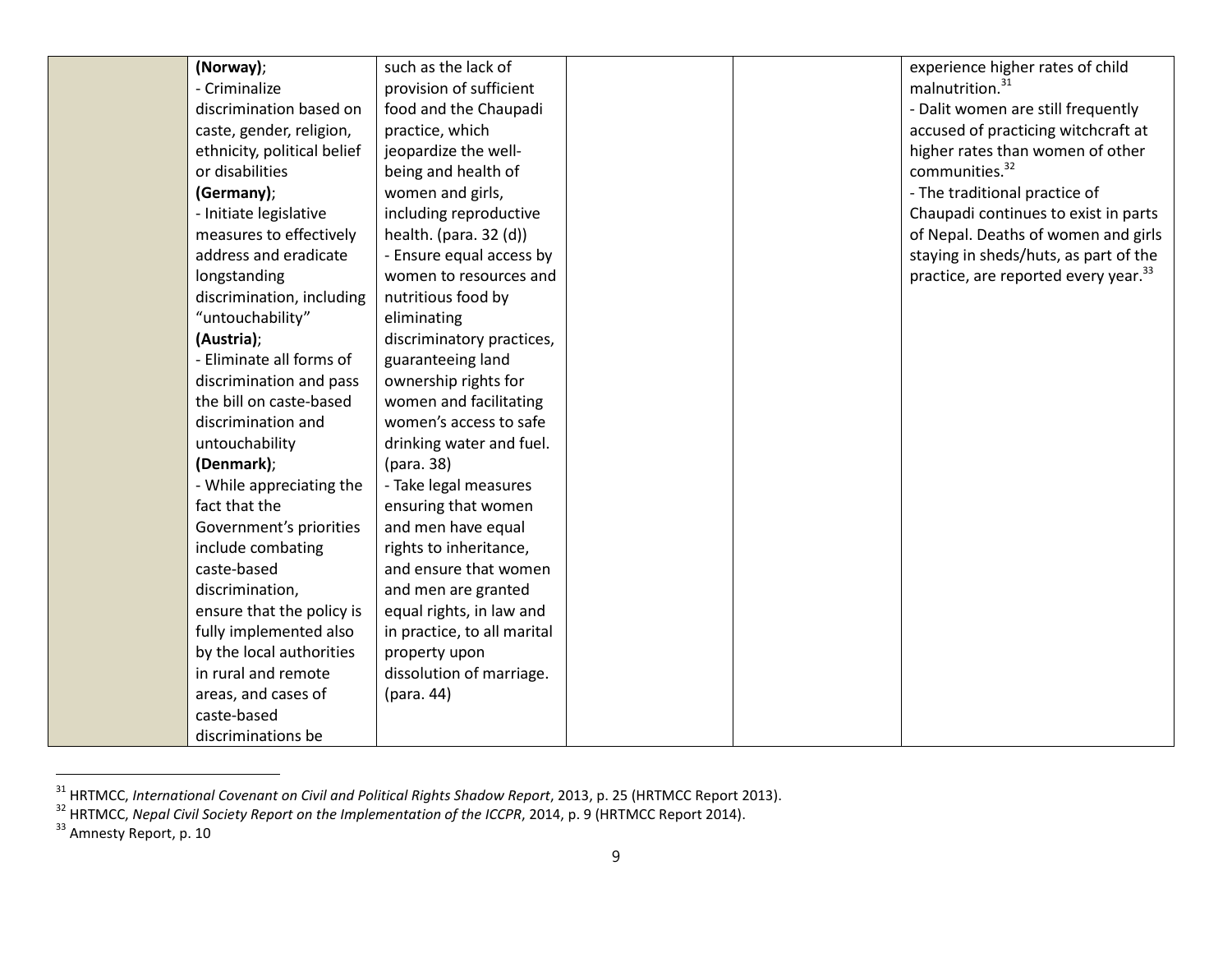| <b>Violence against</b> | <b>Recommendations that</b>     | - Give priority attention | - Ensure that all | - Enforce legislation | - Domestic Violence |
|-------------------------|---------------------------------|---------------------------|-------------------|-----------------------|---------------------|
|                         | children (Chile). <sup>25</sup> |                           |                   |                       |                     |
|                         | such as women and               |                           |                   |                       |                     |
|                         | vulnerable groups,              |                           |                   |                       |                     |
|                         | others belonging to             |                           |                   |                       |                     |
|                         | disabilities and                |                           |                   |                       |                     |
|                         | rights of people with           |                           |                   |                       |                     |
|                         | discrimination, the             |                           |                   |                       |                     |
|                         | - Ensure, without any           |                           |                   |                       |                     |
|                         | discrimination (UK);            |                           |                   |                       |                     |
|                         | criminalize all forms of        |                           |                   |                       |                     |
|                         | enacting laws to                |                           |                   |                       |                     |
|                         | gender or caste, by             |                           |                   |                       |                     |
|                         | including on the basis of       |                           |                   |                       |                     |
|                         | marginalized groups,            |                           |                   |                       |                     |
|                         | against vulnerable or           |                           |                   |                       |                     |
|                         | eliminate discrimination        |                           |                   |                       |                     |
|                         | - Take further steps to         |                           |                   |                       |                     |
|                         | in an Addendum: 24              |                           |                   |                       |                     |
|                         | which Nepal responded           |                           |                   |                       |                     |
|                         | <b>UPR Working Group to</b>     |                           |                   |                       |                     |
|                         | <b>Recommendations of</b>       |                           |                   |                       |                     |
|                         | Republic).                      |                           |                   |                       |                     |
|                         | compensated (Czech              |                           |                   |                       |                     |
|                         | violence be                     |                           |                   |                       |                     |
|                         | and victims of such             |                           |                   |                       |                     |
|                         | perpetrators prosecuted         |                           |                   |                       |                     |
|                         | reported, investigated,         |                           |                   |                       |                     |
|                         |                                 |                           |                   |                       |                     |

<sup>&</sup>lt;sup>24</sup> Para. 108, Report of the UPR Working Group on Nepal; *Nepal Addendum: Views on conclusions and/or recommendations, voluntary commitments and replies presented by the<br>State under review, 1 June 2011, A/HRC/17/5/Add.1 (* 

<sup>&</sup>lt;sup>25</sup> GoN Addendum to UPR Report, p. 4: Nepal's response to this recommendation was: "The GoN accepts this recommendation. The Constitution and several other policy and legal measures have ensured the enjoyment of rights by all without any discrimination. Various measures of positive discrimination have been devised for vulnerable groups including persons with disabilities, women and children in the enjoyment of rights by these groups. Moreover, on 7 May 2010, Nepal joined the Convention on the Rights of Persons with Disabilities."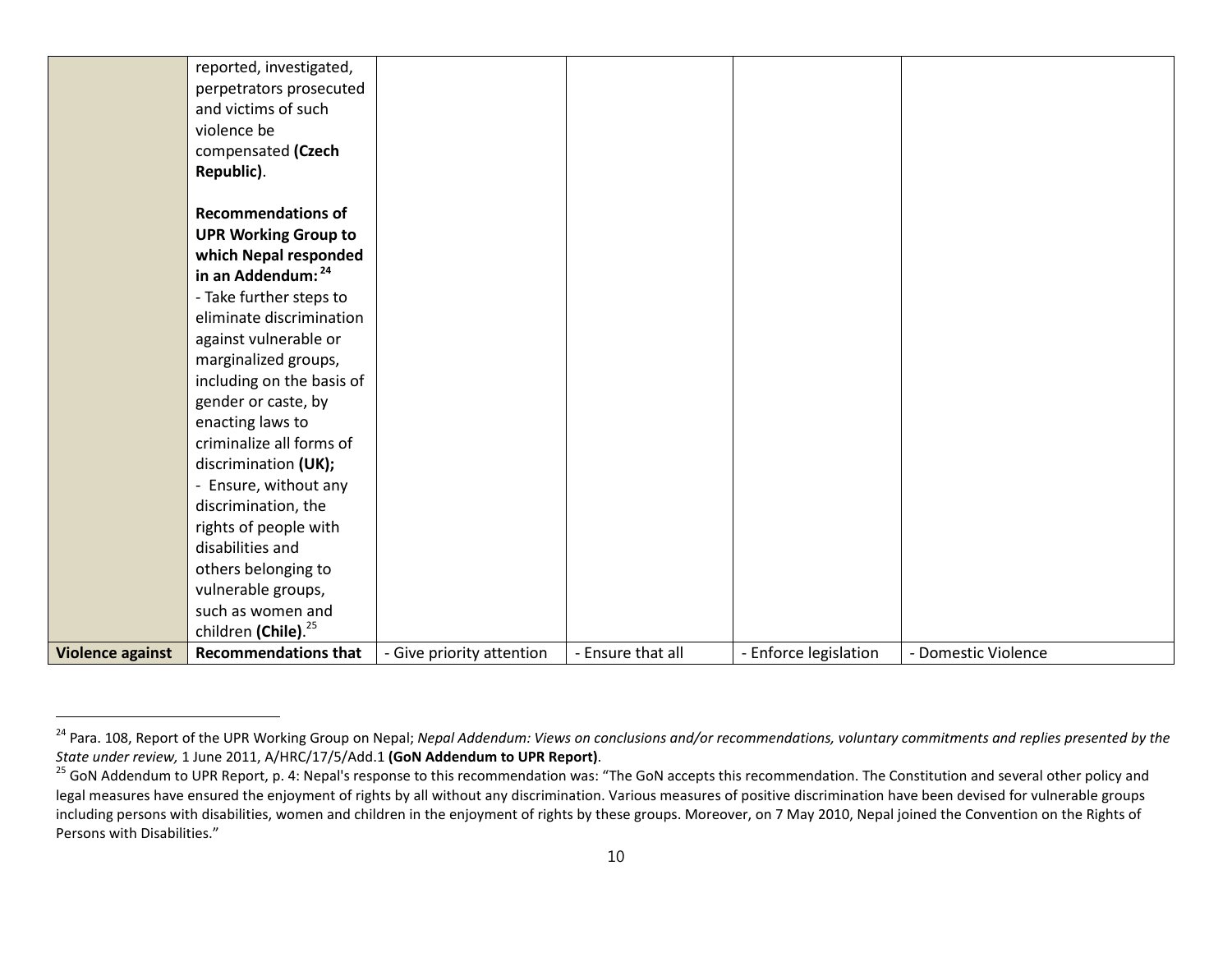| women | enjoyed the support of    | to combating violence      | forms and             | on domestic            | (Offence and Punishment) Act and        |
|-------|---------------------------|----------------------------|-----------------------|------------------------|-----------------------------------------|
|       | Nepal: $34$               | against women and girls,   | manifestations of     | violence;              | Regulation was formulated in            |
|       | Continue putting          | and to adopt               | violence against      | - Investigate cases of | 2009 and 2010 respectively              |
|       | forward intensive efforts | comprehensive              | women are defined     | gender-based           | authorizing local authorities, Nepal    |
|       | in order to eliminate     | measures to address        | and prohibited under  | violence, prosecute    | police, the Courts and the National     |
|       | violence against women    | such violence, in          | domestic law with     | perpetrators and, if   | Women Commission (NWC) to               |
|       | (Azerbaijan);             | accordance with its        | sanctions             | convicted, punish      | receive complaints on domestic          |
|       | - Review its legal        | General                    | commensurate with     | them with adequate     | violence.                               |
|       | framework to provide      | recommendation No.         | the gravity of the    | sanctions;             | - National Plan of Action against       |
|       | for a better protection   | 19, particularly:          | offence, in           | - Facilitate           | Gender Based Violence 2010 was          |
|       | and promotion of          | (a) Ensure the effective   | accordance with       | complaints from        | formulated.                             |
|       | women's rights            | implementation of the      | international         | victims of gender-     | - The year 2010 was announced as a      |
|       | (Slovakia) and more       | Domestic Violence Act,     | standards.            | based violence as      | year against gender-based violence      |
|       | stringent enforcement     | 2009 and other existing    | - Establish a         | well as their access   | with several programmes initiated.      |
|       | of existing laws in the   | legislation and the        | comprehensive         | to justice and protect | - Gender Empowerment and                |
|       | areas of domestic         | proper prosecution and     | national data         | them from any kind     | Coordination Unit was established at    |
|       | violence towards          | punishment of              | collection system on  | of reprisals;          | the Office of the Prime Minster and     |
|       | women and human           | perpetrators of such       | cases of different    | - Continue to provide  | Council of Ministers (OPMCM) to         |
|       | trafficking (Indonesia/   | violence;                  | types of violence     | law enforcement        | manage and monitor reported cases       |
|       | Japan);                   | (b) Develop a              | against women to      | officials with         | of violence against women.              |
|       | - Adopt effective         | nationwide data            | enable the State      | necessary training on  | - GoN formulated a Sex and Gender       |
|       | measures to guarantee     | collection programme       | party to adopt        | gender-based           | <b>Based Violence and Gender</b>        |
|       | the protection of victims | on cases of violence       | targeted strategies   | violence, including    | <b>Empowerment Strategy and Work</b>    |
|       | of gender based           | against women;             | and evaluate their    | domestic and sexual    | Plan (2069/70-2073/74) in 2011.         |
|       | violence, duly            | (c) Take immediate         | effectiveness.        | violence;              | - 17 district level service centers and |
|       | investigate allegations   | measures to abolish the    | - Conduct awareness-  | - Develop protective   | 84 community level service centers      |
|       | and ensure that those     | statute of limitations on  | raising campaigns on  | and rehabilitation     | have been established for victims of    |
|       | responsible be            | the registration of sexual | the negative effects  | measures, including    | gender based violence.                  |
|       | prosecuted and            | violence cases, to ensure  | of violence against   | shelters and hotlines  | - Hospital based one-stop crisis        |
|       | sanctioned                | women's effective          | women, inform         | for victims;           | management centers have been            |
|       | (Spain/Thailand);         | access to courts for the   | women of their        | - Increase its         | introduced in 15 districts to provide   |
|       | - Ensure that the cases   | crime of rape and other    | rights and existing   | awareness-raising      | integrated services to GBV victims.     |
|       | of violence against       | sexual offences;           | mechanisms of         | campaigns on           | - 246 Women and Children Service        |
|       | women and girls are       | (d) Continue to provide    | protection, and       | women's rights and     | Centers have been established in the    |
|       | duly investigated         | the police, public         | facilitate complaints | the negative effects   | police office of 75 districts with      |

 $34$  Para, 106 to para. 107, Report of the UPR Working Group on Nepal.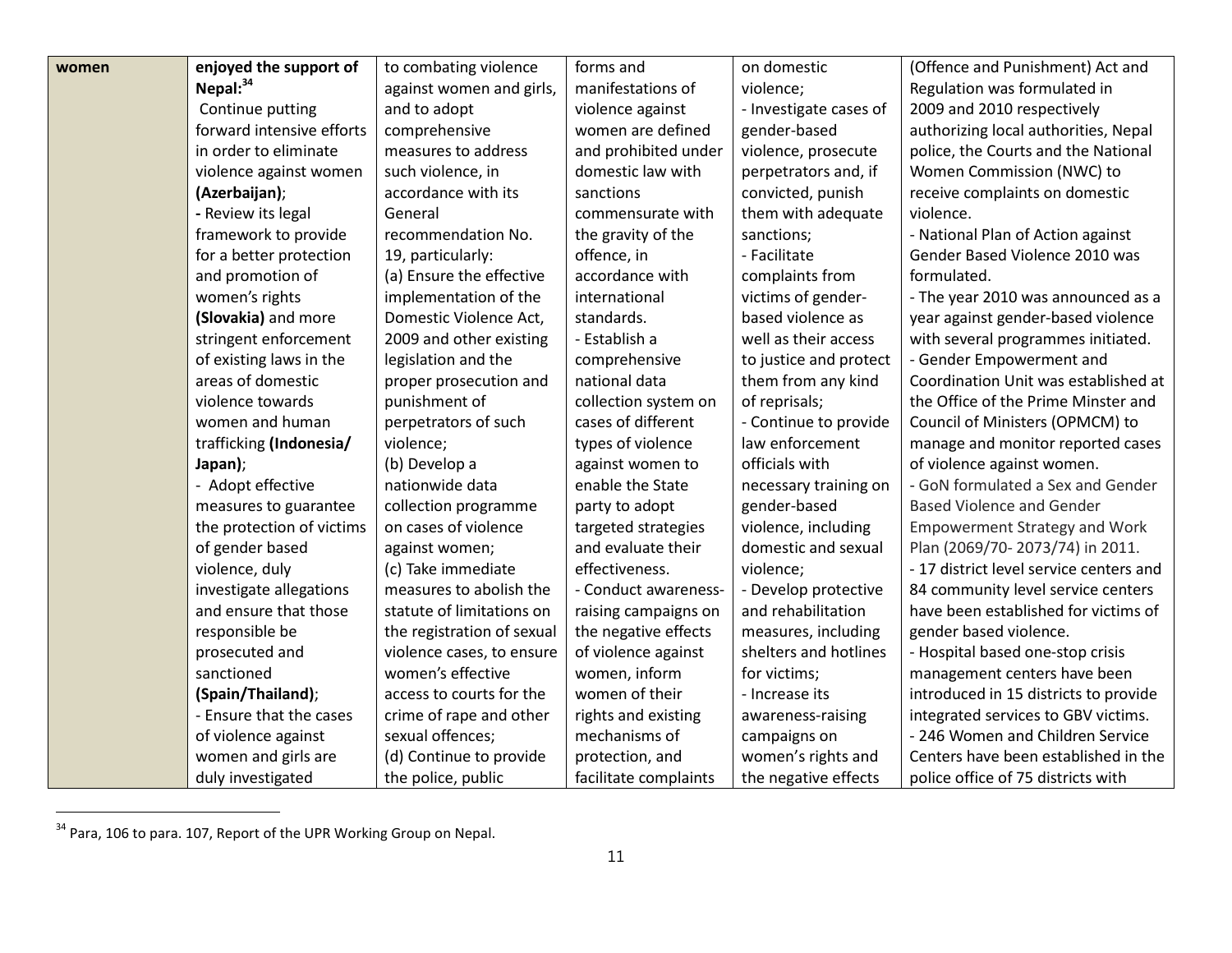| (Thailand);               | prosecutors, the           | from victims.          | of gender-based         | separate postings of 1344 women           |
|---------------------------|----------------------------|------------------------|-------------------------|-------------------------------------------|
| - Take measures to        | judiciary and other        | - Ensure that cases of | violence, in particular | police personnel to deal with GBV         |
| guarantee effective       | relevant Government        | violence against       | in rural and remote     | cases. <sup>37</sup>                      |
| access to justice and     | bodies, as well as         | women are              | areas and among         | - Gender Policy of Nepal Police 2012,     |
| protection for women      | health-care providers,     | thoroughly             | disadvantaged and       | Code of Conduct against GBV for           |
| victims of gender based   | with the necessary         | investigated,          | marginalized groups;    | Police 2012 and Victim Support SOP        |
| violence (Brazil);        | training in domestic and   | perpetrators are       | - Expedite the          | 2013 have been formulated and             |
| - Strengthen the          | sexual violence and        | prosecuted and, if     | adoption of the Bill,   | enforced to promote gender                |
| measures to eradicate     | undertake wider            | convicted, punished    | presently before the    | sensitive service delivery. <sup>38</sup> |
| child abuse and sexual    | awareness-raising          | with appropriate       | Parliament, which       | - Integrated Development                  |
| exploitation of children  | programmes in all          | sanctions, and that    | includes provisions     | Programme of Women's                      |
| (Azerbaijan);             | communities, including     | victims have access    | on effective            | Organizations for eliminating GBV is      |
| - Develop a National      | the Dalit community,       | to effective remedies  | compensation and        | being implemented through the             |
| Action Plan on ending     | specifically targeting     | and means of           | services to victims.    | Department of Women and                   |
| violence against women    | men and boys;              | protection. (para. 13) | (para. 19)              | Children.                                 |
| and children (Australia); | (e) Adopt and enact        |                        |                         | - SOP for the prevention of and           |
| - Ensure the security of  | without delay the draft    |                        |                         | response to GBV has been endorsed,        |
| human rights defenders,   | law, currently under       |                        |                         | and the Gender-Based Violence             |
| including journalists and | preparation, which         |                        |                         | <b>Information Management System</b>      |
| women rights activists    | significantly increases    |                        |                         | (GBVIMS) created under the office         |
| (Czech Republic);         | the punishment for         |                        |                         | of NWC. <sup>39</sup>                     |
| - Conduct thorough and    | marital rape, as           |                        |                         | - Child Help Line has been                |
| impartial investigations  | mentioned during the       |                        |                         | established in 14 districts under the     |
| into allegations that the | dialogue, and undertake    |                        |                         | National Child Welfare Committee.         |
| police or any person of   | an awareness-raising       |                        |                         | - Nepal Demographic Health Survey         |
| the justice system has    | campaign on the new        |                        |                         | was conducted with separate               |
| taken part in             | provisions in this regard. |                        |                         | chapter on Women's Empowerment            |
| discriminatory actions    | (para. 20)                 |                        |                         | and Spousal Violence in Relation to       |
| (Sweden).                 |                            |                        |                         | Health Outcomes.                          |
|                           |                            |                        |                         | - Watch Groups have been formed at        |
| <b>Recommendations of</b> |                            |                        |                         | the local level as surveillance groups    |

<sup>&</sup>lt;sup>37</sup> See http://www.nepalpolice.gov.np/women-children-service-directorate.html<br><sup>38</sup>MoPR and 1325 Action Group Nepal, *Mid-Term Evaluation Report on National Action Plan of Nepal on the Implementation of UNSCR 1325 and 1820* **Evaluation Report on NAP)**; See also http://www.nepalpolice.gov.np/women-children-service-directorate.html <sup>39</sup> BBC-NNBN Report, p. 33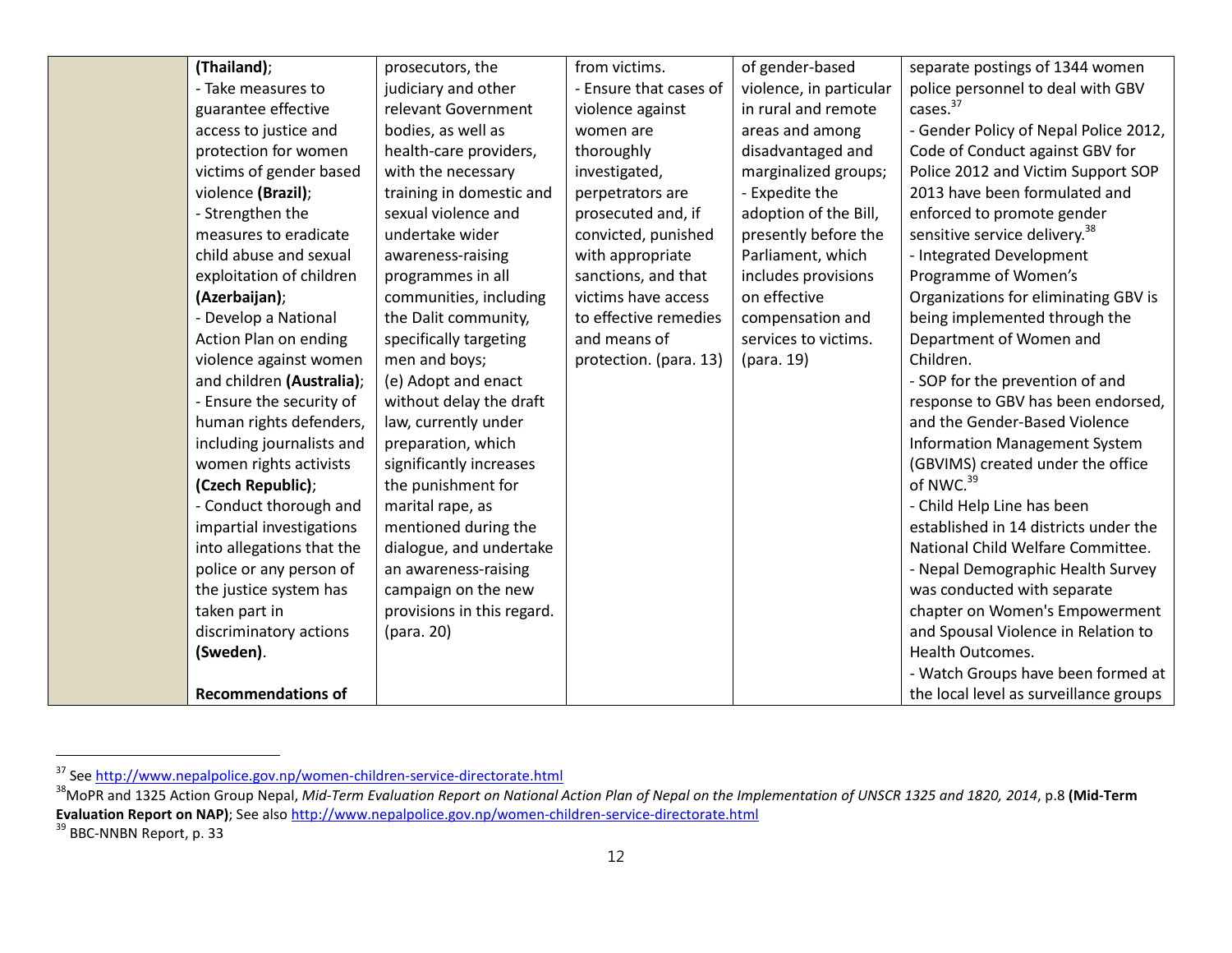| <b>UPR Working Group to</b> |  | to combat any kinds of violence       |
|-----------------------------|--|---------------------------------------|
| which Nepal responded       |  | under the Women Development           |
| in an Addendum: 35          |  | Programme of District Women and       |
| - Effectively investigate   |  | Children Offices.                     |
| violations against          |  | - Legal Aid Act, 1998 and             |
| human rights defenders,     |  | Regulations, 1999 have been           |
| including                   |  | enacted to provide legal support for  |
| journalists and women       |  | female victims of violence.           |
| rights activists            |  | - The NWC has recommended that        |
| and bring to justice        |  | the Government review the relevant    |
| those responsible for       |  | laws to ensure action against         |
| such violations             |  | perpetrators of rape and              |
| (Norway);                   |  | compensation to victims; to amend     |
| - Take all necessary        |  | the law on 35 days limitation to file |
| measures to put an          |  | rape cases; and to establish desks    |
| end to acts of              |  | together with district units to       |
| intimidation and            |  | address Gender Based                  |
| violence                    |  | Violence cases. <sup>40</sup>         |
| committed against           |  |                                       |
| journalists and human       |  | <b>CSO Reports</b>                    |
| rights defenders            |  | - Domestic violence, sexual assault,  |
| (France);                   |  | sexual harassment in the workplace    |
| - Protect human rights      |  | and public places and dowry-related   |
| defenders and               |  | violence against women are still      |
| journalists by promptly     |  | rampant in Nepal. <sup>41</sup>       |
| investigating               |  | - The lack of an evidence based       |
| complaints of               |  | system regarding the prevalence       |
| harassment and holding      |  | and determinants of VAW remain a      |
| perpetrators                |  | gap in developing strategies to       |

<sup>&</sup>lt;sup>35</sup> Para. 108, Report of the UPR Working Group on Nepal; GoN Addendum to UPR Report.<br><sup>40</sup>NHRC Mid-term Report on UPR, p. 18

 $41$  HRTMCC Report 2013, p. 17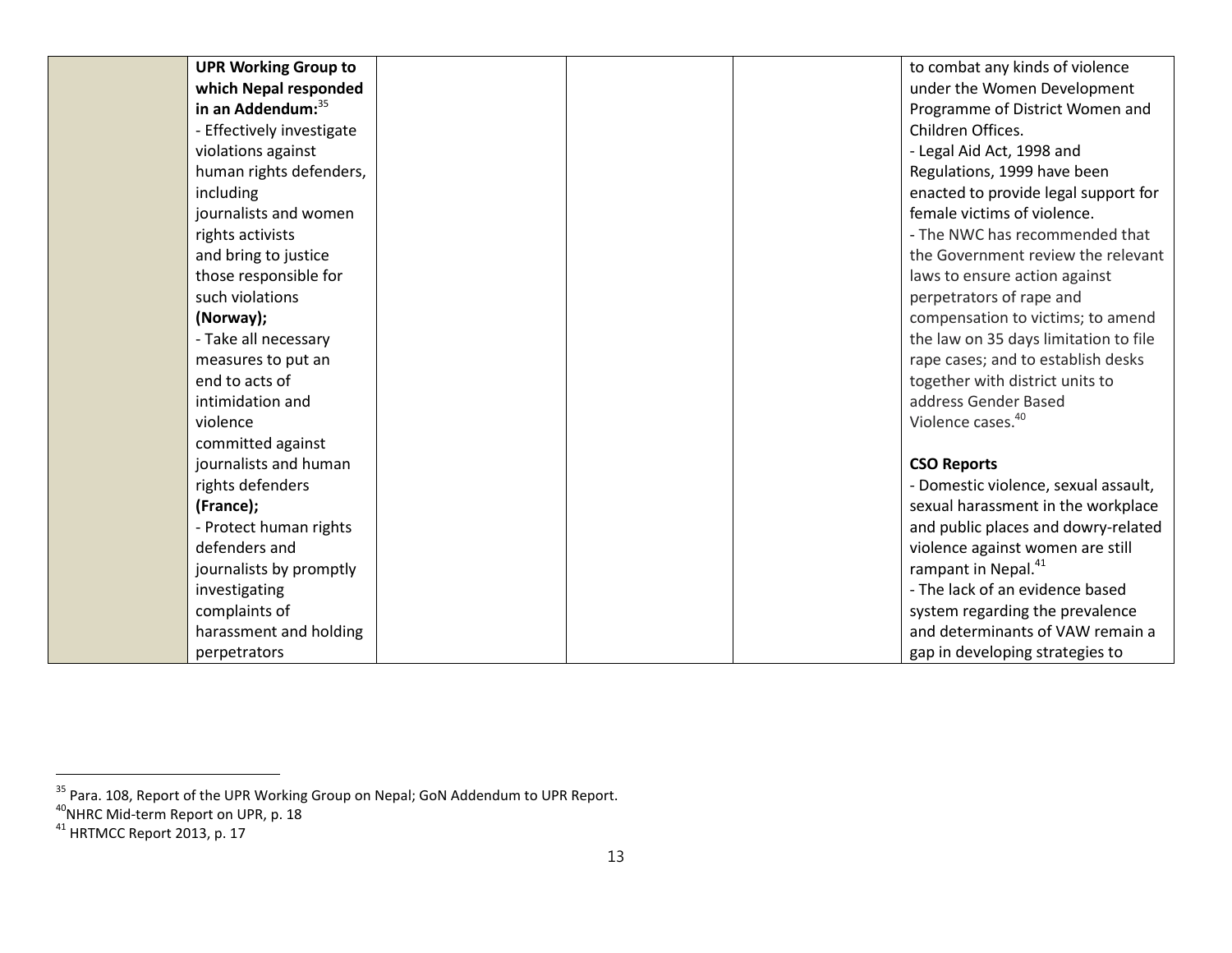| accountable (USA). <sup>36</sup> | address the problem. <sup>42</sup>    |
|----------------------------------|---------------------------------------|
|                                  | - Under Nepal's Domestic Violence     |
|                                  | Act and its Regulation, cases of GBV  |
|                                  | have been investigated by the         |
|                                  | National Women Commission and         |
|                                  | Nepal Police in order to protect the  |
|                                  | human rights of victims. Considering  |
|                                  | the practical gap in implementation,  |
|                                  | National Women Commission has         |
|                                  | been advocating to include the        |
|                                  | domestic violence cases in State      |
|                                  | Cases Act (Schedule-1). <sup>43</sup> |
|                                  | - The 35-day limitation period for    |
|                                  | reporting rape remains in force,      |
|                                  | despite the Supreme Court of Nepal    |
|                                  | ordering the government to revise     |
|                                  | the law. <sup>44</sup>                |
|                                  | - The prevalence of women's lifetime  |
|                                  | experience of spousal violence        |
|                                  | remains high at 28% of all currently  |
|                                  | married women. <sup>45</sup>          |
|                                  | - Remedies from state mechanisms      |
|                                  | to respond to violence against        |
|                                  | women are either very slow or         |
|                                  | ineffective. <sup>46</sup>            |
|                                  | - There is a widespread failure of    |

<sup>&</sup>lt;sup>36</sup> GoN Addendum to UPR Report, p. 6: Nepal's response to these recommendations was, "The GoN is committed to the protection and promotion of human rights while maintaining peace and security in the country. Security agencies are active in ensuring security of all citizens including the rights defenders, journalists and women rights activists. The rights violators are prosecuted as per law. The GoN is considering adopting a special program in order to ensure further protection of human rights defenders."<br><sup>42</sup> BBC-NNBN Report, p. 34

<sup>&</sup>lt;sup>43</sup>NHRC Mid-term Report on UPR, p. 17

<sup>&</sup>lt;sup>44</sup> Human Rights Watch, *Silenced and Forgotten: Survivors of Nepal's Conflict-Era Sexual Violence*, 2014, p. 7 (Human Rights Watch Report).<br><sup>45</sup> MDG Report p. 35

<sup>46</sup> MDG Report, p. 36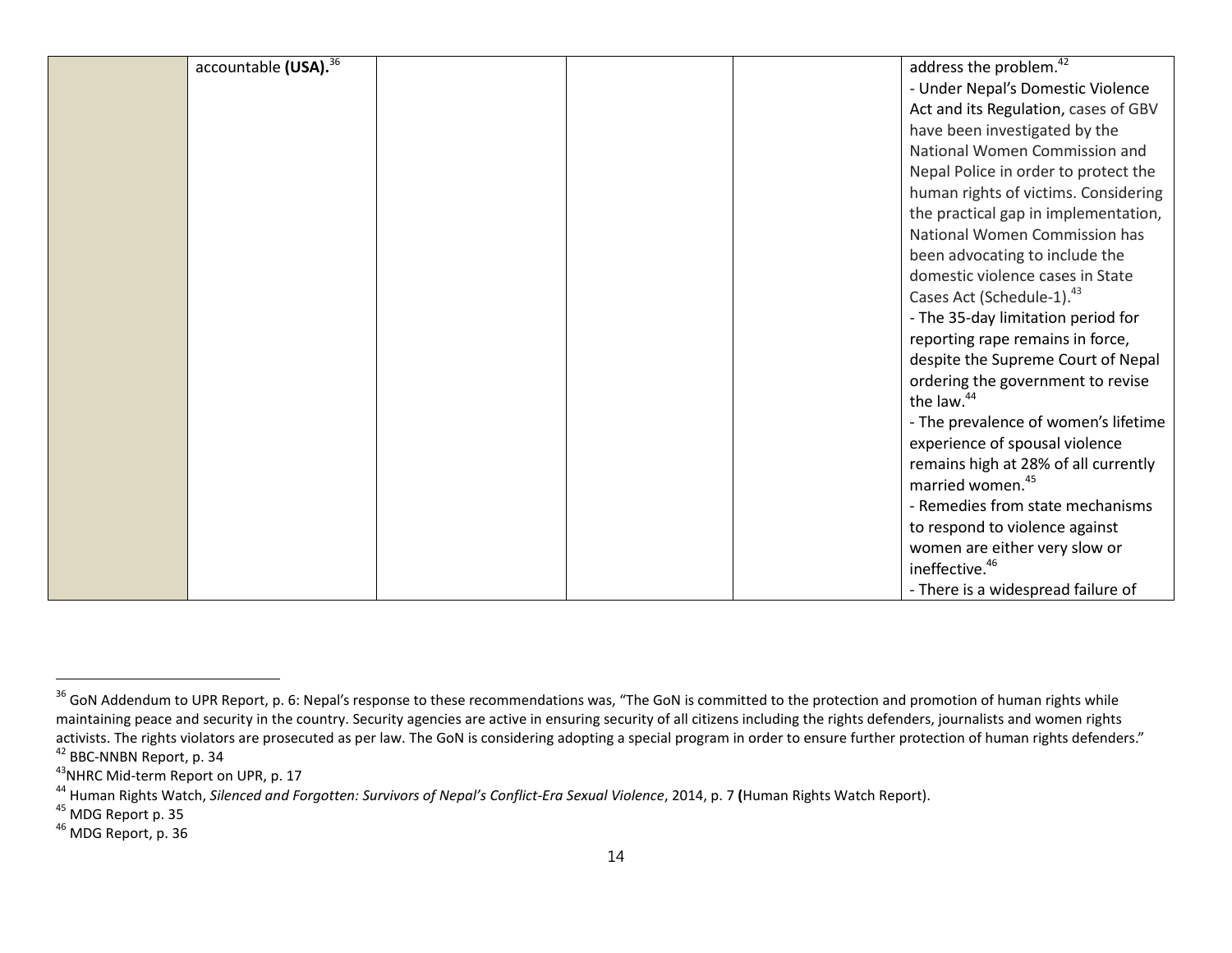|  |  | police to register First Information   |
|--|--|----------------------------------------|
|  |  | Reports and to investigate cases of    |
|  |  | rape often due to local and political  |
|  |  | pressures. <sup>47</sup>               |
|  |  | - Many women and girls are not         |
|  |  | aware of the laws. For example, a      |
|  |  | study of 900 women and girls, found    |
|  |  | that only 9% had heard of the law      |
|  |  | on marital rape. <sup>48</sup>         |
|  |  | - Inaccessibility to the GBV unit      |
|  |  | placed within the Office of Prime      |
|  |  | Minister and Council of Ministers to   |
|  |  | file cases of violence is a limitation |
|  |  | for reporting. <sup>49</sup>           |
|  |  | - The relationship between NWC and     |
|  |  | the GBV Unit of OPMCM is weak as       |
|  |  | there is a default in the referral     |
|  |  | system. <sup>50</sup>                  |
|  |  | - The current definition of rape in    |
|  |  | Nepali law is narrow in its scope and  |
|  |  | does not reflect international         |
|  |  | standards. The crime of rape can       |
|  |  | only be perpetrated against a          |
|  |  | woman or girl and is limited to        |
|  |  | sexual intercourse involving vaginal   |
|  |  | penile penetration and does not        |
|  |  | encompass other forms of non-          |

<sup>&</sup>lt;sup>47</sup> Advocacy Forum, REDRESS and APT, Submission to the Human Rights Committee Ahead of its Review of Nepal's Second Periodic Review Under the International Covenant on *Civil and Political Rights,* February 2014, p. 22 (Advocacy Forum et al Report).<br><sup>48</sup> Amnesty Report, p. 7

<sup>&</sup>lt;sup>49</sup> BBC-NNBN Report, p. 34

 $50$  Ibid.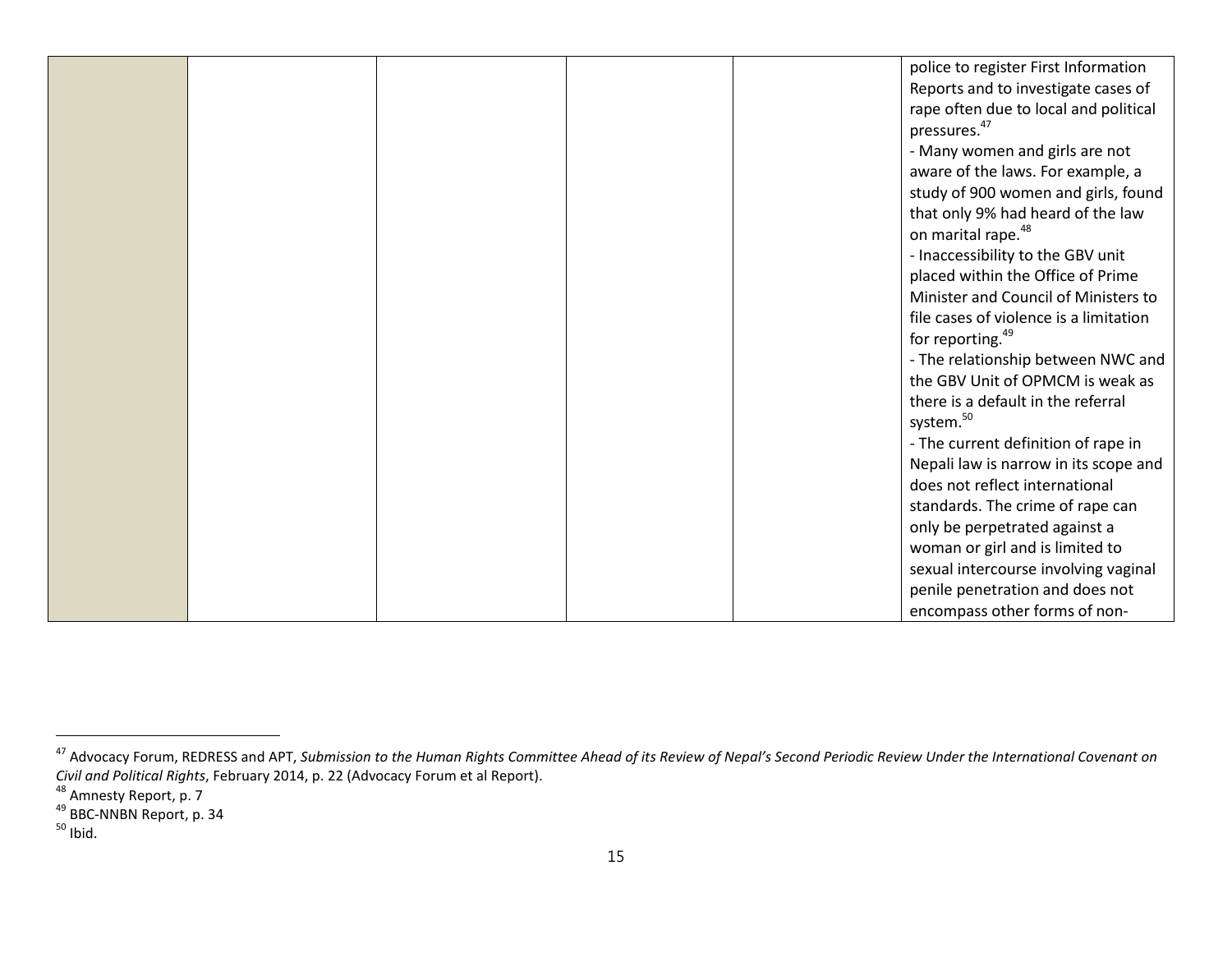|                         |                             |                        |                      | consensual sexual contact. <sup>51</sup><br>- Although marital rape is subject to<br>the criminal law, it is subject only to<br>a penalty of imprisonment for 3-6<br>months, compared to punishment<br>for rape outside of marriage ranging<br>from 5-15 years. $52$<br>- Although there are laws in place<br>concerning in-camera hearings and<br>the Supreme Court has issued an<br>order regarding procedural<br>guidelines for ensuring in-camera<br>proceeding in rape cases, these<br>rules are generally not followed and<br>proceedings are usually held in open<br>court. <sup>53</sup><br>- Concerned stakeholders including<br>health workers are not yet aware of<br>the Government's programme on |
|-------------------------|-----------------------------|------------------------|----------------------|----------------------------------------------------------------------------------------------------------------------------------------------------------------------------------------------------------------------------------------------------------------------------------------------------------------------------------------------------------------------------------------------------------------------------------------------------------------------------------------------------------------------------------------------------------------------------------------------------------------------------------------------------------------------------------------------------------------|
|                         |                             |                        |                      | One Stop Crisis Management. <sup>54</sup>                                                                                                                                                                                                                                                                                                                                                                                                                                                                                                                                                                                                                                                                      |
|                         |                             |                        |                      |                                                                                                                                                                                                                                                                                                                                                                                                                                                                                                                                                                                                                                                                                                                |
| <b>Participation in</b> | <b>Recommendations that</b> | - The quota system for | - Increase the       | - Affirmative policy <sup>56</sup> is being                                                                                                                                                                                                                                                                                                                                                                                                                                                                                                                                                                                                                                                                    |
| political and           | enjoyed the support of      | women's representation | representation of    | implemented by the Government to                                                                                                                                                                                                                                                                                                                                                                                                                                                                                                                                                                                                                                                                               |
| public life             | Nepal: <sup>55</sup>        | in the Constituent     | women, including     | ensure women's equal access to and                                                                                                                                                                                                                                                                                                                                                                                                                                                                                                                                                                                                                                                                             |
| (Women in               | - Continue putting          | Assembly be increased  | Dalit and indigenous | full participation in power structures                                                                                                                                                                                                                                                                                                                                                                                                                                                                                                                                                                                                                                                                         |

<sup>51</sup> International Commission of Jurists, *Alternative Report of the International Commission of Jurists to the UN Human Rights Committee on the Combined Second, Third and Fourth Periodic Reports of Nepal under the ICCPR*, February 2014, p. 15 (ICJ Report); TRIAL et al, *Written Information for the Consideration of Nepal's Second Periodic Report by*<br>the Human Rights Committee, February 2014

<sup>&</sup>lt;sup>52</sup> Center for Reproductive Rights, Justice For All and FWLD, Supplementary Information on Nepal Scheduled for Review by the Human Rights Committee, February 20144, p. 10 (Center for Reproductive Rights et al Report); ICJ Report, p. 15.<br><sup>53</sup>Advocacy Forum et al Report, p. 23

 $54$  BBC-NNBN Report, p. 29.<br> $55$  Para, 106 to para. 107, Report of the UPR Working Group on Nepal.

<sup>&</sup>lt;sup>56</sup>Civil Service Act (amendment Jan 2008) provides for a total of 45% new openings reserved for inclusion of disadvantaged groups filled through open competition, 33% of which are reserved for women.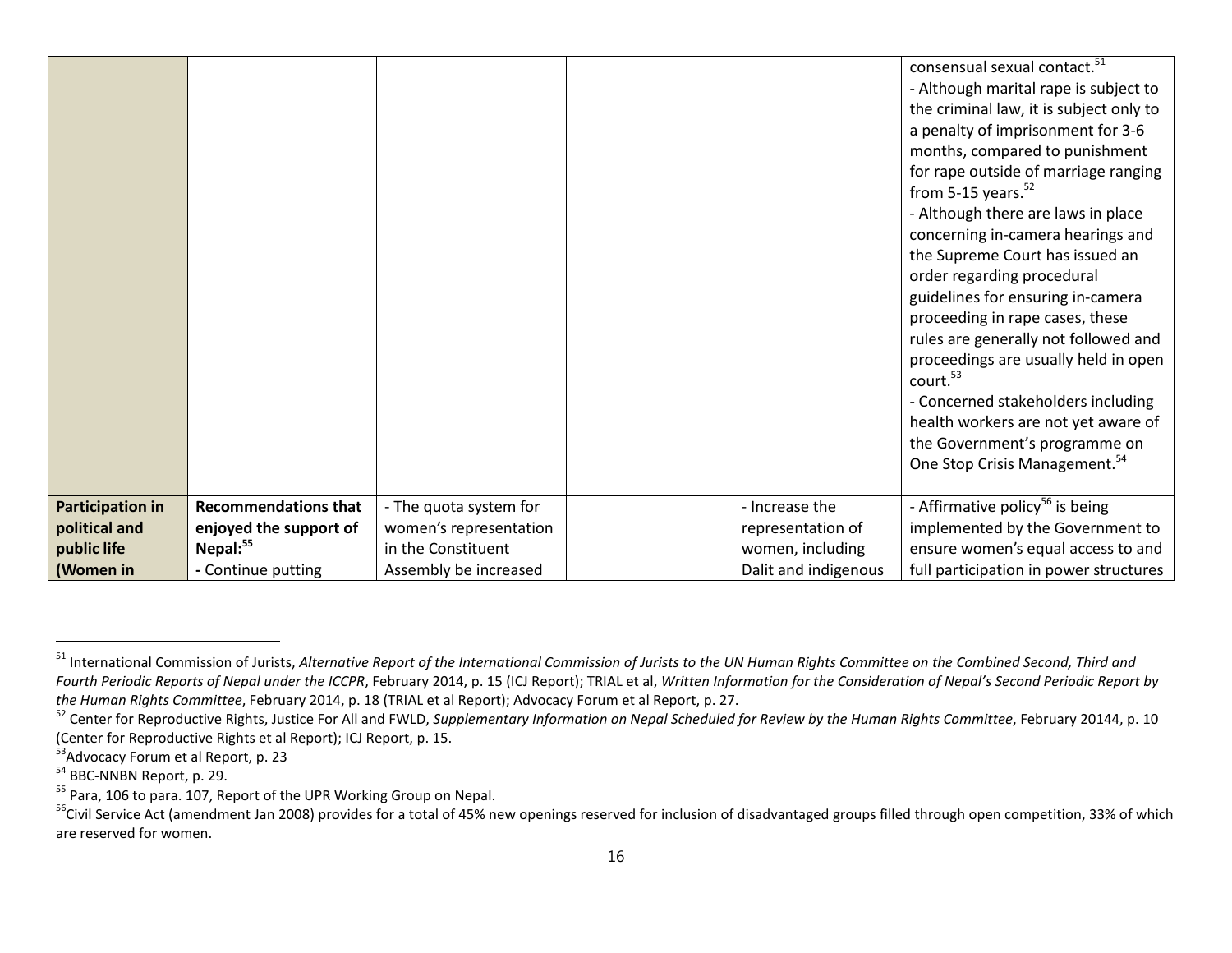| power and        | forward intensive efforts  | in the future Parliament;     | women, in decision-  | and decision making at all levels to           |
|------------------|----------------------------|-------------------------------|----------------------|------------------------------------------------|
| decision making) | in order to boost the      | - The State party needs       | making positions in  | address the existing gap in                    |
|                  | participation of women     | to fully utilize the          | public and political | representative numbers of women                |
|                  | in political and           | Committee's general           | affairs. (para. 13)  | in these roles.                                |
|                  | administrative decision-   | recommendation No. 23         |                      | - Progress is being made with                  |
|                  | making (Azerbaijan);       | and adopt temporary           |                      | 29.91% female representation in the            |
|                  | - Implement measures       | special measures, in          |                      | Legislature Parliament <sup>57</sup> , 12.5%   |
|                  | to encourage women to      | accordance with article       |                      | women at the ministerial level and             |
|                  | undertake legal training   | 4(1) of the Convention        |                      | 3.36% women in judiciary. <sup>58</sup>        |
|                  | and facilitate their entry | and the Committee's           |                      | - Women's representation in civil              |
|                  | into the judiciary (New    | general                       |                      | service Gazetted positions increased           |
|                  | Zealand).                  | recommendation No.            |                      | from 2.1 percent in 2001 to 16.9               |
|                  |                            | 25, in order to               |                      | percent in 2013 as a result of the             |
|                  |                            | accelerate the full and       |                      | GoN's affirmative action policy. <sup>59</sup> |
|                  |                            | equal participation of        |                      | - The Women Development                        |
|                  |                            | women in public and           |                      | Programme has been implemented                 |
|                  |                            | political life, particularly: |                      | by the Department of Women and                 |
|                  |                            | (i) Establish concrete        |                      | Children in collaboration with NGOs            |
|                  |                            | goals and timetables in       |                      | to enhance the capacity of women               |
|                  |                            | order to accelerate the       |                      | to participate in decision making and          |
|                  |                            | increase in the               |                      | leadership.                                    |
|                  |                            | representation of             |                      | - Election Commission has enacted              |
|                  |                            | women, including Dalit        |                      | Gender and Social Inclusion Policy,            |
|                  |                            | and indigenous women,         |                      | 2013 to promote inclusive                      |
|                  |                            | in elected and appointed      |                      | participation, including of women in           |
|                  |                            | bodies in all areas of        |                      | election process. <sup>60</sup>                |
|                  |                            | public life from the local    |                      | - Election monitoring was done from            |
|                  |                            | level, including the          |                      | the gender perspective for the first           |
|                  |                            | Village Development           |                      | time in Constituent Assembly                   |
|                  |                            | Committee, to the             |                      | Election 2013.                                 |
|                  |                            | national and diplomatic       |                      |                                                |

<sup>&</sup>lt;sup>57</sup> The women representation in the first Constituent Assembly was 197 (32.78%) and in second Constituent Assembly is 172 (29.91%).<br><sup>58</sup> Secretariat of Constituent Assembly Office of the Prime Minister and Council of Mini

 $^{60}$  Mid-Term Evaluation Report on NAP, p. 8.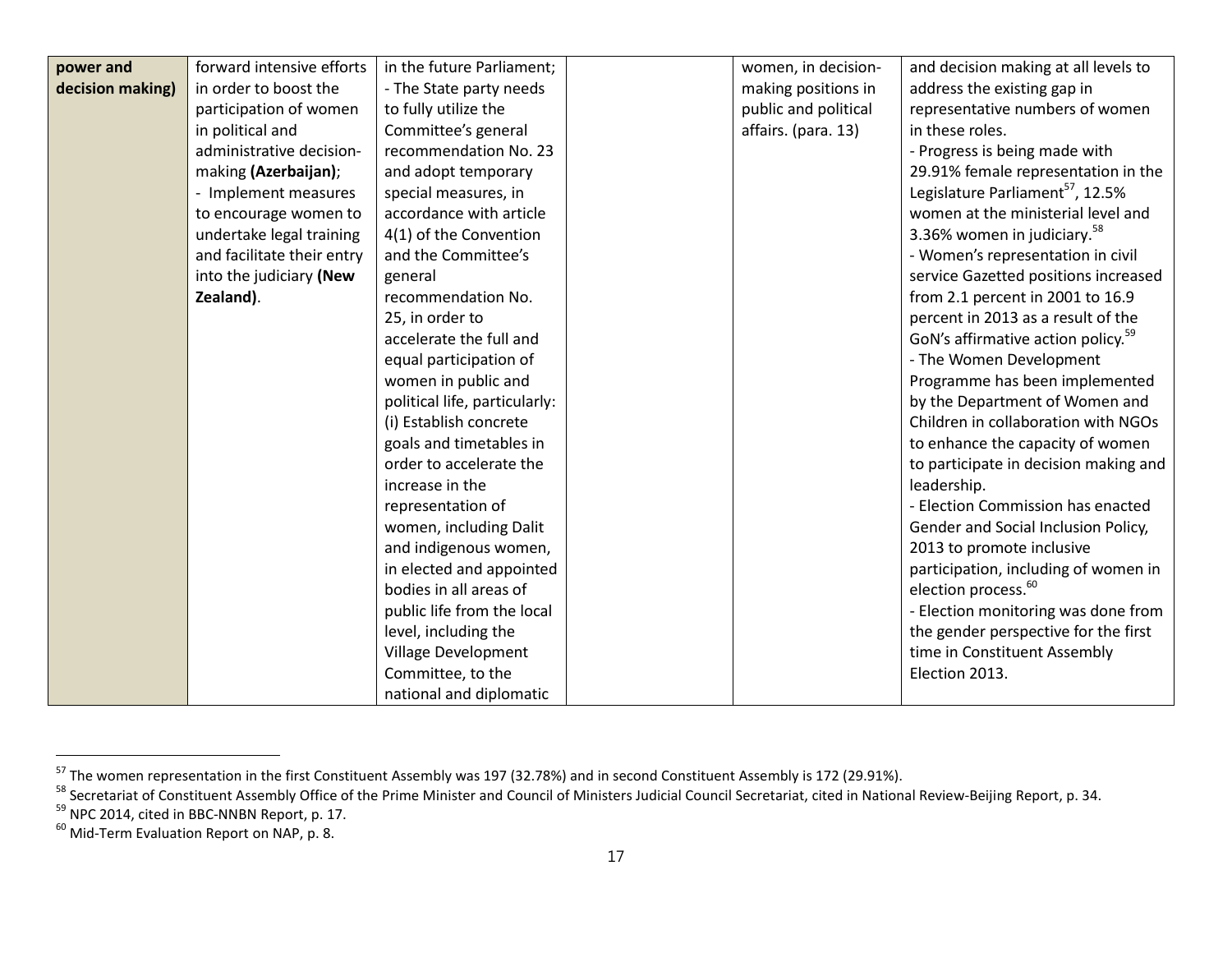| levels;                   | <b>CSO Reports</b>                    |
|---------------------------|---------------------------------------|
| (ii) Implement            | - Nepali women remain                 |
| awareness-raising         | underrepresented in both public and   |
| activities on the         | political life. <sup>61</sup>         |
| importance of the         | - The proportion of women in core     |
| participation of women    | civil service remains low at only     |
| in decision-making for    | 9.59% and is even lower in decision-  |
| society as a whole, and   | making positions within the civil     |
| develop targeted          | service. <sup>62</sup>                |
| training and mentoring    | - The political representation of     |
| programmes for women      | women that was ensured in Nepal's     |
| candidates and women      | first Constituent Assembly has been   |
| elected to public office, | decreased in the second Constituent   |
| and programmes on         | Assembly indicating that the state    |
| leadership and            | and political parties are indifferent |
| negotiation skills for    | to complying with their               |
| current and future        | commitment. <sup>63</sup>             |
| women leaders. (para.     | - Though the Government               |
| 24)                       | guarantees 33 percent participation   |
|                           | of women in Local Peace               |
|                           | Committees (LPCs) and in local level  |
|                           | development mechanisms such as        |
|                           | user's committee, community           |
|                           | organizations etc. only 7-9 percent   |
|                           | of women were found to be             |
|                           | represented in local bodies,          |
|                           | including LPCs <sup>64</sup> .        |
|                           | - Lack of meaningful participation of |
|                           | women in the Ward Citizen's Forum     |
|                           | is evident from the fact that only 11 |

 $<sup>61</sup>$  HRTMCC Report 2013, p. 25.</sup>

 $62$  MDG Report p. 34.

 $^{63}$  HRTMCC Report 2014, p. 8

<sup>&</sup>lt;sup>64</sup> See more at:

http://www.thehimalayantimes.com/fullNews.php?headline=Key+victims+know+too+little+about+'National+Action+Plan'&NewsID=418803#sthash.y5w990Yl.dpuf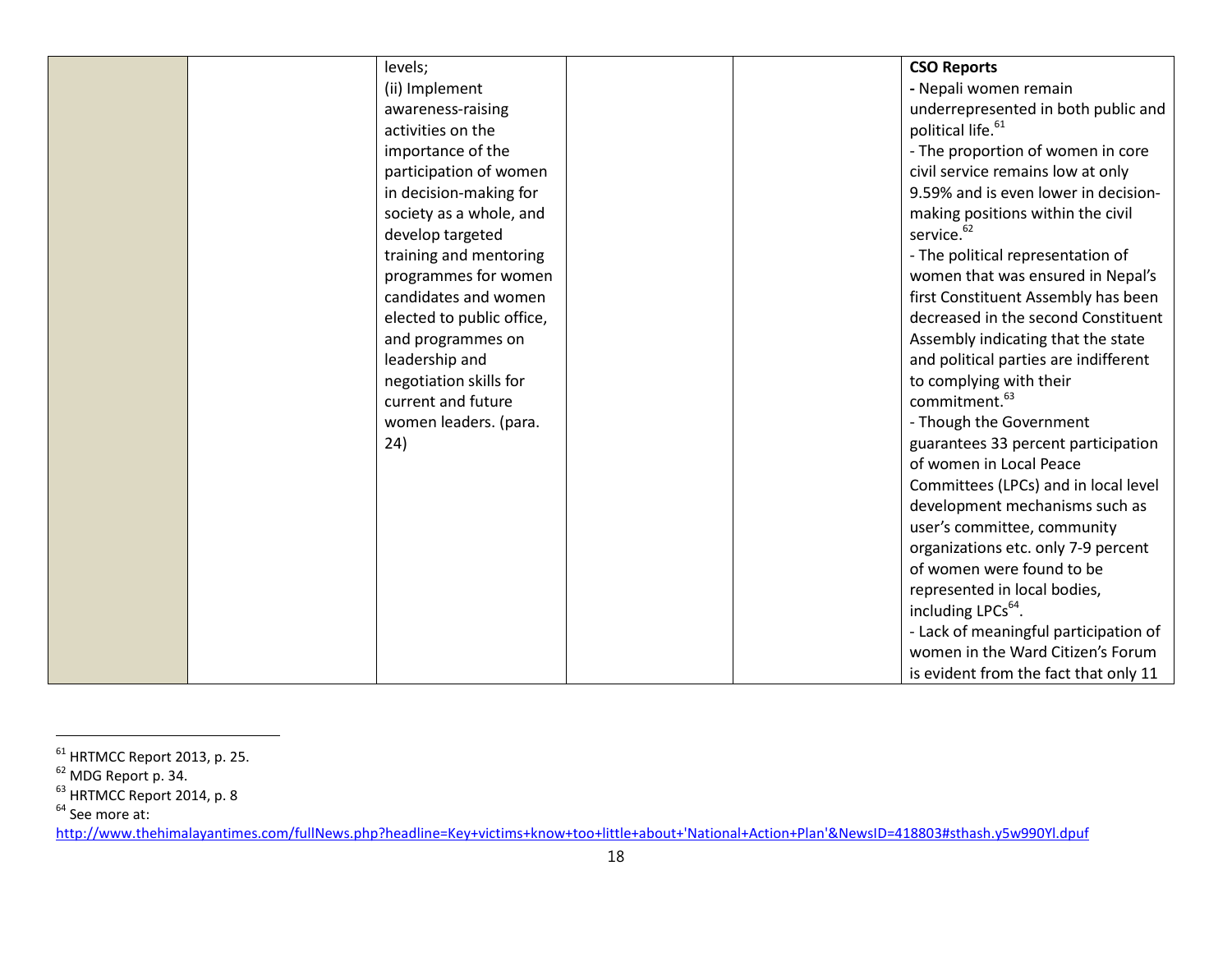|                    |                                                                                                                                                                                                                                                                                                                                                   |                                                                                                                                                                                                                                                                                                                                                                                                                                                                                         |                                                                                                                                                                                                                                                                                                                                                                                      |                                                                                                                                                                                                                                                                                         | per cent of executive committee<br>coordinators are women. <sup>65</sup><br>- In the name of 'women's<br>participation and empowerment',<br>more emphasis is being placed on<br>quantitative indicators than<br>qualitative performance, with the<br>number count overriding women's<br>quality of representation and<br>participation. <sup>66</sup>                                                                                                                                                                                                                                                                                           |
|--------------------|---------------------------------------------------------------------------------------------------------------------------------------------------------------------------------------------------------------------------------------------------------------------------------------------------------------------------------------------------|-----------------------------------------------------------------------------------------------------------------------------------------------------------------------------------------------------------------------------------------------------------------------------------------------------------------------------------------------------------------------------------------------------------------------------------------------------------------------------------------|--------------------------------------------------------------------------------------------------------------------------------------------------------------------------------------------------------------------------------------------------------------------------------------------------------------------------------------------------------------------------------------|-----------------------------------------------------------------------------------------------------------------------------------------------------------------------------------------------------------------------------------------------------------------------------------------|-------------------------------------------------------------------------------------------------------------------------------------------------------------------------------------------------------------------------------------------------------------------------------------------------------------------------------------------------------------------------------------------------------------------------------------------------------------------------------------------------------------------------------------------------------------------------------------------------------------------------------------------------|
| <b>Nationality</b> | <b>Recommendations that</b><br>enjoyed the support of<br>Nepal: <sup>67</sup><br>- Enact legislation to<br>ensure members of the<br>lesbian, gay, bisexual,<br>transgender and<br>intersex (LGBTI)<br>community citizenship<br>rights, consistent with<br>the equal rights<br>enumerated in the<br>Nepali Supreme Court's<br>2008 decision (USA). | - Ensure that the new<br>Constitution provides for<br>equal and full citizenship<br>rights for women,<br>including the right to<br>transfer citizenship to<br>their children and<br>foreign husband;<br>- Implement training<br>programmes for<br>Government officials at<br>all levels on legal<br>provisions relating to the<br>transfer of citizenship;<br>- Conduct a second<br>comprehensive national<br>campaign to issue<br>citizenship certificates,<br>taking into account the | - Continue to<br>strengthen efforts to<br>remove barriers,<br>particularly for<br>women and those<br>living in rural areas,<br>to access citizenship<br>certificates and birth<br>registrations.<br>- Ensure that<br>citizenship provisions<br>of the new<br>Constitution<br>guarantee the equal<br>rights of women to<br>acquire, transfer and<br>retain citizenship.<br>(para. 20) | - Promote<br>awareness-raising<br>measures in order to<br>ensure that local<br>administration<br>authorities involved<br>in granting<br>transmission of<br>nationality are fully<br>informed about the<br>legal provisions in<br>place and effectively<br>implement them.<br>(para. 12) | - The Citizenship Act, 2007 and<br>Citizenship Regulation, 2007 have<br>been enacted.<br>- Legal and procedural barriers still<br>exist in acquiring citizenship for<br>women despite the guarantee of<br>equal rights to women to citizenship<br>in Nepal's Interim Constitution.<br>- The Government amended and<br>implemented the Citizenship-related<br>Regulation to provide Citizenship to<br>Third Gender Citizens with their<br>identity, and also enacted<br>Guidelines to manage Citizenship<br>distribution procedures. <sup>68</sup><br><b>CSO Reports</b><br>- Although there are now legal<br>provisions to obtain a citizenship |

<sup>&</sup>lt;sup>65</sup>Focused Evaluation: Local Governance and Community Development Programme (LGCDP), 2012 (Unpublished) **(Focused Evaluation-LGCDP Report)**.<br><sup>66</sup> BBC-NNBN Report, p. 48

<sup>&</sup>lt;sup>67</sup> Para. 106 to para. 107, Report of the UPR Working Group on Nepal.<br><sup>68</sup>NHRC Mid-term Report on UPR, p.19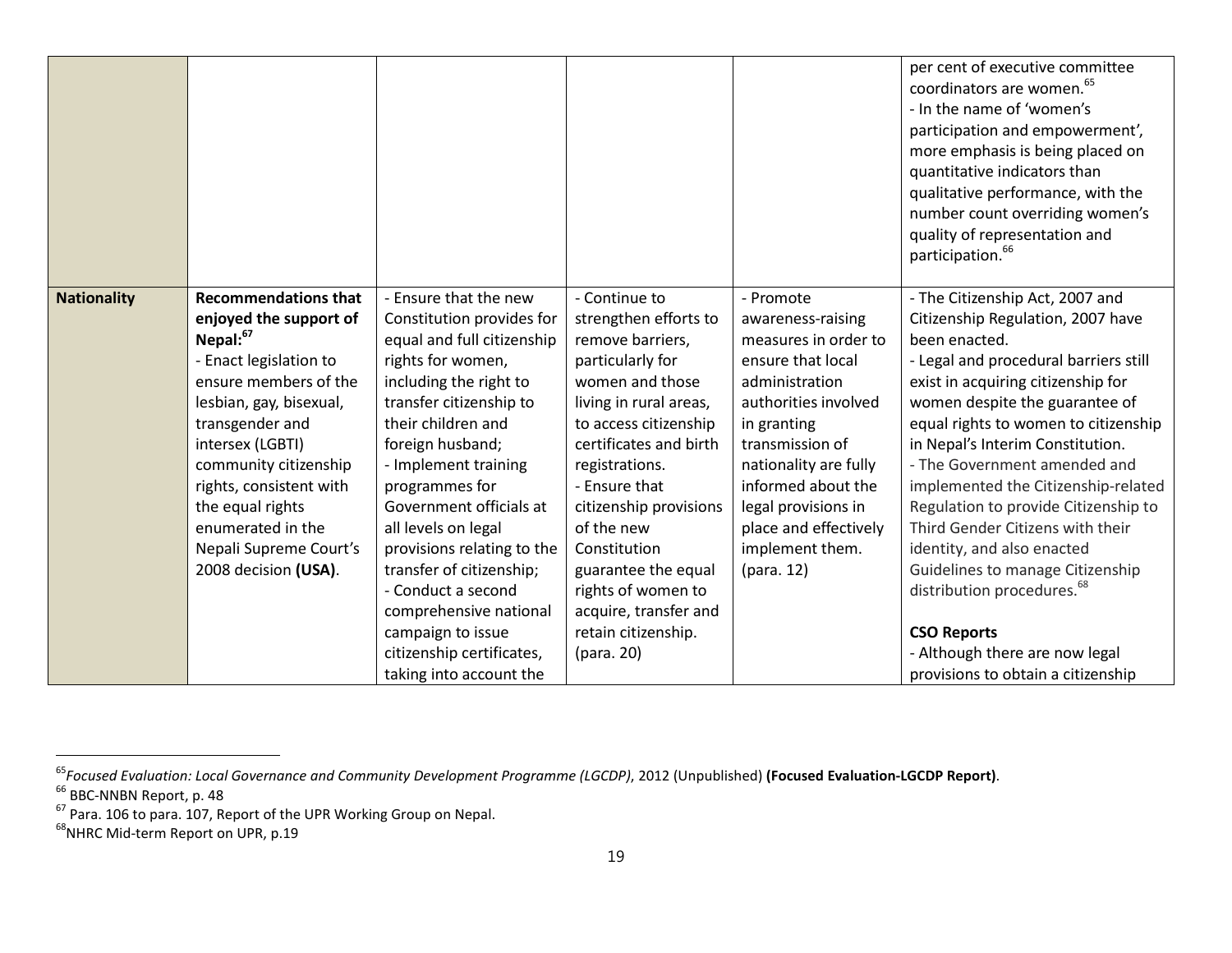|                 |                             | difficulties faced by      |  | certificate for a child in the name of                       |
|-----------------|-----------------------------|----------------------------|--|--------------------------------------------------------------|
|                 |                             | women in securing proof    |  | the mother, in reality these                                 |
|                 |                             | of nationality;            |  | provisions are rarely implemented.                           |
|                 |                             | - Accede to the 1954       |  | In practice, women still face gender-                        |
|                 |                             | Convention relating to     |  | based discrimination when they                               |
|                 |                             | the Status of Stateless    |  | seek birth registration for their                            |
|                 |                             | Persons and the 1961       |  | children. <sup>69</sup>                                      |
|                 |                             | Convention on the          |  | - Despite constitutional guarantees                          |
|                 |                             | Reduction of               |  | of non-discrimination and equality                           |
|                 |                             | Statelessness;             |  | on the basis of sex, children of                             |
|                 |                             | - Ensure that children     |  | Nepali women married to a                                    |
|                 |                             | born in the territory of   |  | foreigner father are denied                                  |
|                 |                             | Nepal who would            |  | citizenship. <sup>70</sup>                                   |
|                 |                             | otherwise be stateless     |  | - Foreign women married to                                   |
|                 |                             | be granted Nepalese        |  | Nepalese men may acquire                                     |
|                 |                             | citizenship. (para. 26, a- |  | citizenship through naturalisation                           |
|                 |                             | e)                         |  | but foreign men married to Nepali                            |
|                 |                             |                            |  | women have no such right. The                                |
|                 |                             |                            |  | effect of this is that a Nepali woman                        |
|                 |                             |                            |  | cannot pass her nationality to family                        |
|                 |                             |                            |  | members on the same footing as                               |
|                 |                             |                            |  | Nepali men. <sup>71</sup>                                    |
|                 |                             |                            |  |                                                              |
| <b>National</b> | <b>Recommendations that</b> | - Provide the national     |  | - The Ministry of Women, Children                            |
| machinery for   | enjoyed the support of      | machinery for the          |  | and Social Welfare (MoWCSW) was                              |
| the             | Nepal: $^{72}$              | empowerment of             |  | established following the Beijing                            |
| advancement of  | - Continue promoting        | women at the central       |  | Conference in 1995 for                                       |
| women           | the work of the National    | and local levels with the  |  | advancement of women's rights.                               |
|                 | <b>Commission for Women</b> | necessary human,           |  | - The High level Gender<br><b>Coordination Committee was</b> |
|                 | and for Dalits, through     | financial and technical    |  |                                                              |
|                 | the reinforcement of        | resources for their        |  | established under the MoWCSW;                                |

<sup>&</sup>lt;sup>69</sup> Open Society for Justice Initiatives, Submission to the Human Rights Committee Prior to the Adoption of List of Issues for Nepal, April 2013, p. 6-7 (Open Society Report); HRTMCC Report 2014, p. 7.

 $^{70}$  HRTMCC Report 2014, p. 10

<sup>&</sup>lt;sup>71</sup> Open Society Report, p. 4

 $72$  Para, 106 to para. 107, Report of the UPR Working Group on Nepal.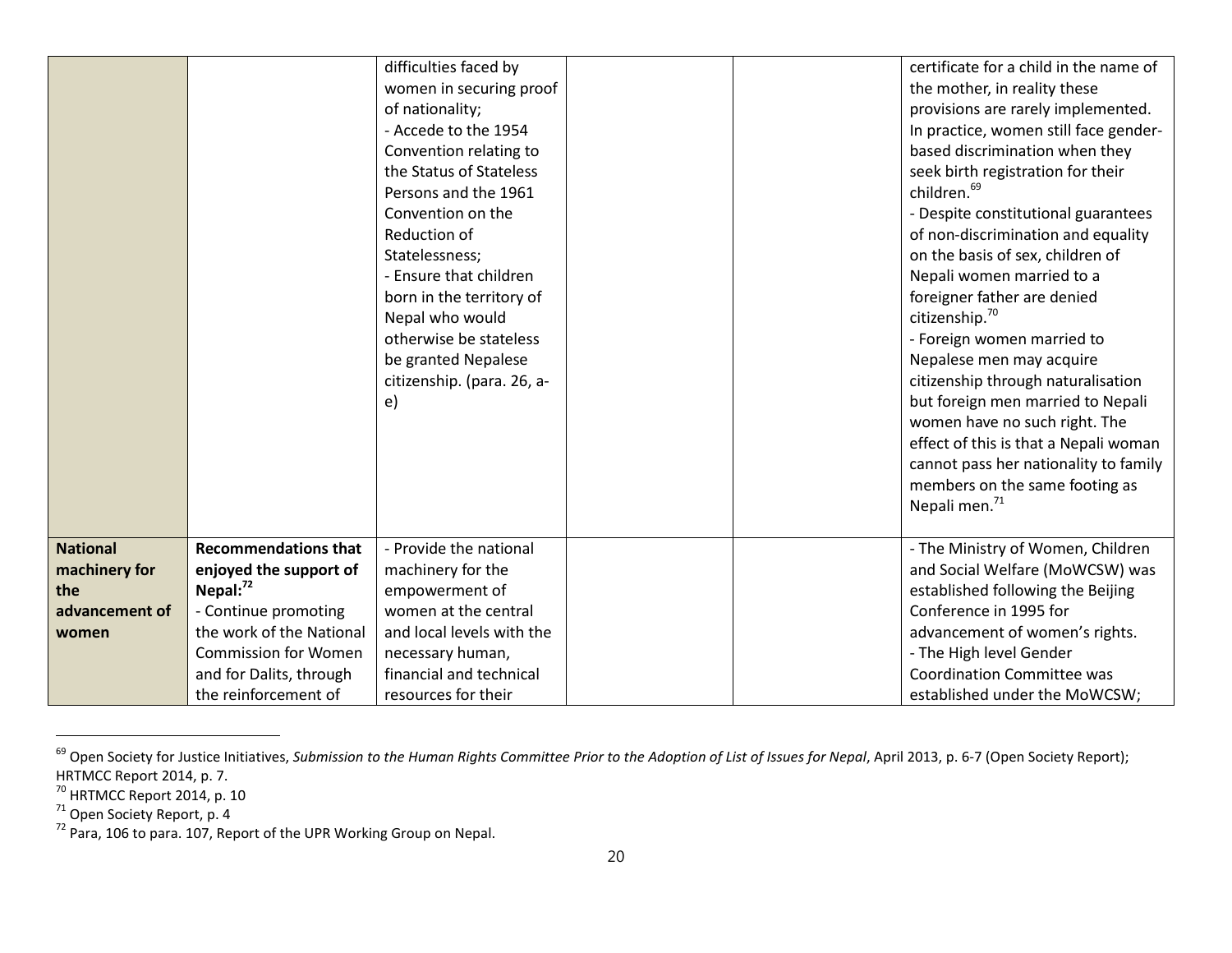| resources that allows     | effective functioning in |  | - Thematic committees on GBV,           |
|---------------------------|--------------------------|--|-----------------------------------------|
| them to work in an        | all areas of women's     |  | Human Trafficking and Single            |
| efficient manner          | empowerment;             |  | Women have been formed under            |
| (Bolivia/Slovenia);       | - Strengthen its         |  | MoWCSW with three separate              |
| - Strengthen the          | monitoring mechanisms    |  | sections to deal with gender            |
| resources allocated to    | for the implementation   |  | mainstreaming, GBV and human            |
| the implementation of     | of laws and plans of     |  | trafficking issues.                     |
| the adopted National      | actions aimed at         |  | - District Women and Children           |
| Action Plan for children  | achieving de facto       |  | Offices have been established in all    |
| for the period 2005-      | equality between         |  | 75 districts of Nepal, but headed by    |
| 2015 (Algeria/Slovakia);  | women and men, and to    |  | senior Gazetted Class II Women and      |
| - Implement effectively   | further the development  |  | Children Officers in 23 districts since |
| the Human Rights          | of a comprehensive       |  | 2013.                                   |
| Action Plan and other     | gender indicator system, |  | - The National Women Commission         |
| national action plans,    | with a view to improving |  | was established as statutory body in    |
| including on the          | the collection of sex-   |  | 2002 to monitor Nepal's women's         |
| elimination of            | disaggregated data as a  |  | rights situation.                       |
| discrimination against    | means of assessing the   |  | - Several statutory mechanisms          |
| women and on the          | impact and effectiveness |  | including the National Human Rights     |
| rights of persons with    | of policies and          |  | Commission, National Women              |
| disabilities (China);     | programmes aimed at      |  | <b>Commission, National Dalit</b>       |
| - Develop the necessary   | mainstreaming gender     |  | <b>Commission and National</b>          |
| tools to ensure           | equality and enhancing   |  | Foundation for Development of           |
| education and human       | women's enjoyment of     |  | Indigenous Nationalities were           |
| rights training, notably  | their human rights.      |  | established to address all possible     |
| for law enforcement       | (para. 14)               |  | violations of rights. <sup>77</sup>     |
| officials (Morocco);      |                          |  | - The judiciary has established as an   |
| - Provide mandatory       |                          |  | active component in the protection      |
| human rights training     |                          |  | and promotion of women's human          |
| for its police force (New |                          |  | rights through its landmark decisions   |
| Zealand);                 |                          |  | and directive orders in number of       |
|                           |                          |  | cases relating to discrimination and    |
| <b>Recommendations of</b> |                          |  | violence against women. <sup>78</sup>   |

<sup>&</sup>lt;sup>77</sup>GoN Addendum to UPR Report, p. 3

<sup>&</sup>lt;sup>78</sup> BBC-NNBN Report, p. 55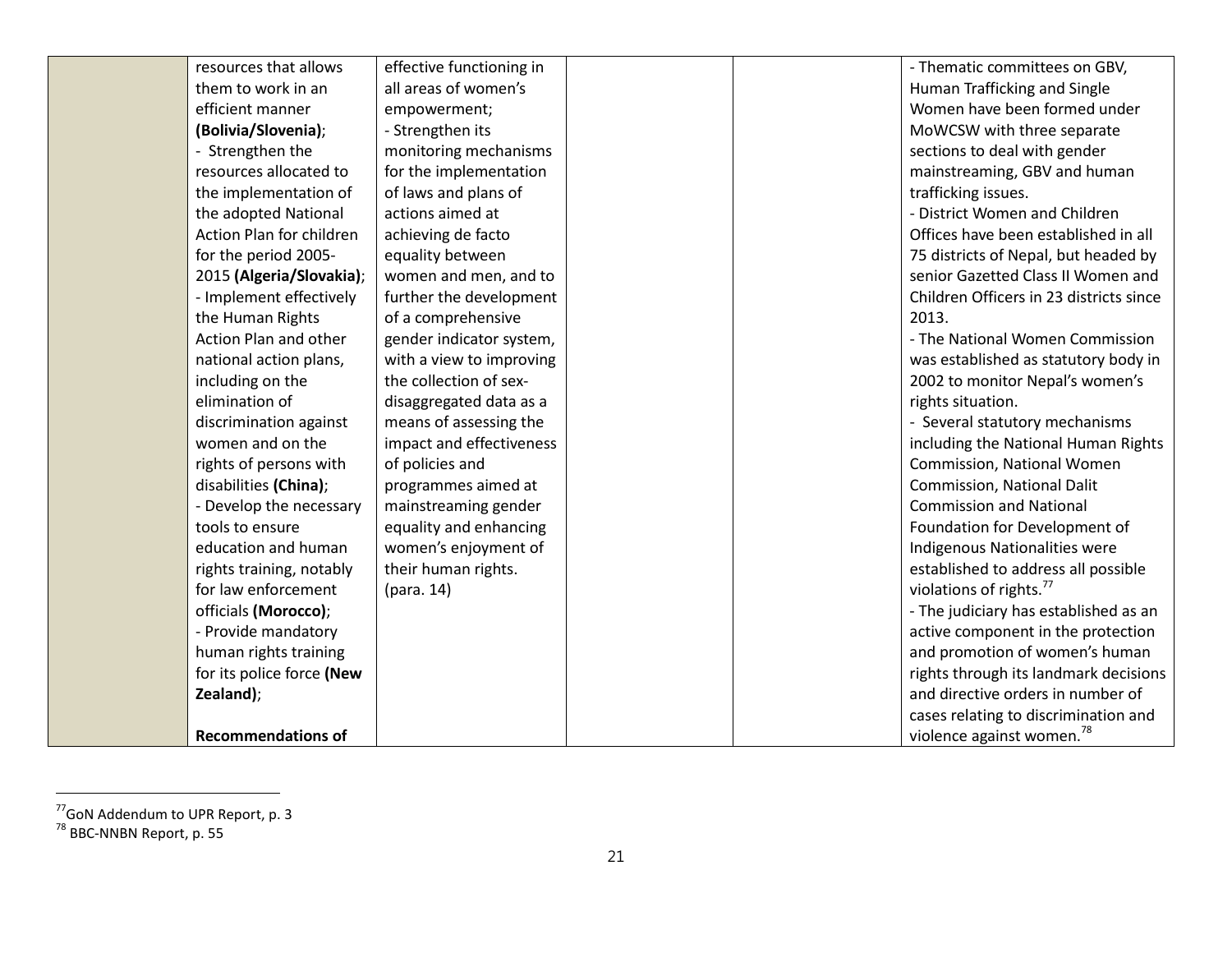| <b>UPR Working Group to</b>   |  | - The Gender Responsive Budget         |
|-------------------------------|--|----------------------------------------|
| which Nepal responded         |  | Committee was formed in 2007           |
| in an Addendum: <sup>73</sup> |  | under MoF.                             |
| - Review and adopt            |  | - Gender Focal Points have been        |
| relevant legislation          |  | nominated in each Government           |
| and policies, including       |  | Ministry.                              |
| bills related to              |  | - The Social Development Division,     |
| caste-based                   |  | and Gender Equality and                |
| discrimination, the           |  | Environment Division has been put      |
| Women's Commission,           |  | in place under the National Planning   |
| the Dalit                     |  | Commission.                            |
| Commission, the rights        |  | - GESI section was established in      |
| of Indigenous                 |  | MoFALD.                                |
| Peoples and the Rights        |  | - The LGCPD programme has been         |
| of the Child, to              |  | executed by the MoFALD since 2008      |
| ensure full compliance        |  | with inclusive structures at the local |
| with international            |  | level.                                 |
| human rights standards        |  | - MoWCSW has been working to           |
| (Norway); $^{74}$             |  | establish gender disaggregated data    |
| - Introduce an                |  | according to the framework under       |
| independent complaints        |  | the SAARC Gender Info Base (SGIB).     |
| mechanism on the              |  |                                        |
| conduct of security           |  | <b>CSO Reports</b>                     |
| forces and establish a        |  | - The total annual budget for the      |
| <b>Nepal Police</b>           |  | Ministry of Women, Children and        |
| <b>Service Commission</b>     |  | Social Welfare (MoWCSW) is             |
| responsible for               |  | insufficient, especially considering   |
| appointments,                 |  | that it is the nation's apex body for  |
| promotions and                |  | women, children and the                |

<sup>&</sup>lt;sup>73</sup> Para. 108, Report of the UPR Working Group on Nepal; GoN Addendum to UPR Report.<br><sup>74</sup> GoN Addendum to UPR Report, p. 3: Response of Nepal to this recommendation was "Several statutory mechanisms including the Nationa National Women's Commission, National Dalit Commission and National Foundation for Development of Indigenous Nationalities exist to address all possible violations of rights. The GoN remains committed to the promotion of their rights in conformity to its international obligations."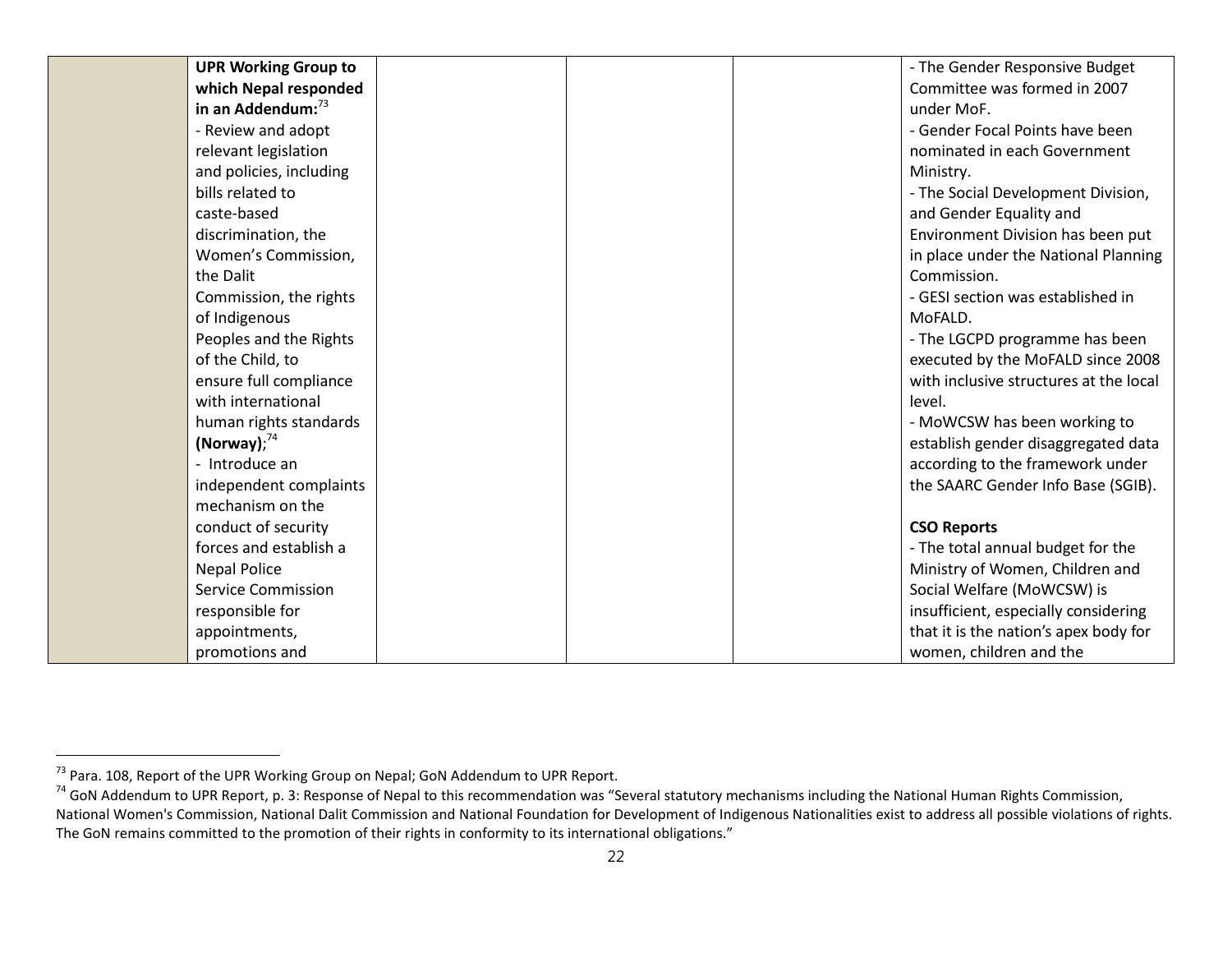| transfers (Australia/           |  | elderly. <sup>79</sup> Further, MoWCSW has    |
|---------------------------------|--|-----------------------------------------------|
| Denmark). <sup>75</sup>         |  | been unable to properly establish             |
| - Strengthen the rule of        |  | itself as the central coordination            |
| law by                          |  | body for effectively gender                   |
| establishing an                 |  | mainstreaming due to lack of                  |
| independent complaints          |  | relevant expertise, capacity and              |
| commission capable of           |  | skill. <sup>80</sup>                          |
| investigating and               |  | - The National Women Commission               |
| prosecuting complaints          |  | has inadequate resources to reach             |
| against the                     |  | those women who are in need of                |
| security forces and a           |  | services. It also lacks independence,         |
| police service                  |  | due to appointment of                         |
| commission responsible          |  | commissioners being political, and            |
| for police                      |  | there are serious problems with               |
| recruitment, transfers          |  | implementation of its                         |
| and promotion                   |  | recommendations. <sup>81</sup>                |
| (United Kingdom). <sup>76</sup> |  | - There is lack of national gender            |
|                                 |  | policies that provide guidance to all         |
|                                 |  | government bodies, besides periodic           |
|                                 |  | policies. The frequent amendments             |
|                                 |  | to gender discriminatory laws shows           |
|                                 |  | that the process of amending laws             |
|                                 |  | have not been gender sensitive. <sup>82</sup> |
|                                 |  | - Besides the limited gender                  |
|                                 |  | disaggregated data maintained in              |
|                                 |  | related bodies, there is no plan for          |
|                                 |  | the institutional development and             |
|                                 |  | strengthening of disaggregated                |

<sup>&</sup>lt;sup>75</sup>GoN Addendum to UPR Report, p.4: On this recommendation Nepal responded, "The GoN believes that the existing complaints mechanism on the conduct of security forces is independent. It is examining the possibility of establishing a Nepal Police Service Commission."<br><sup>76</sup>Ibid

 $79$  MDG Report p. 36

<sup>&</sup>lt;sup>80</sup> BBC-NNBN Report, p. 52

 $^{81}$  HRTMCC Report 2014, p. 7, Advocacy Forum et al Report, p. 1<br> $^{82}$  BBC-NNBN Report, p. 52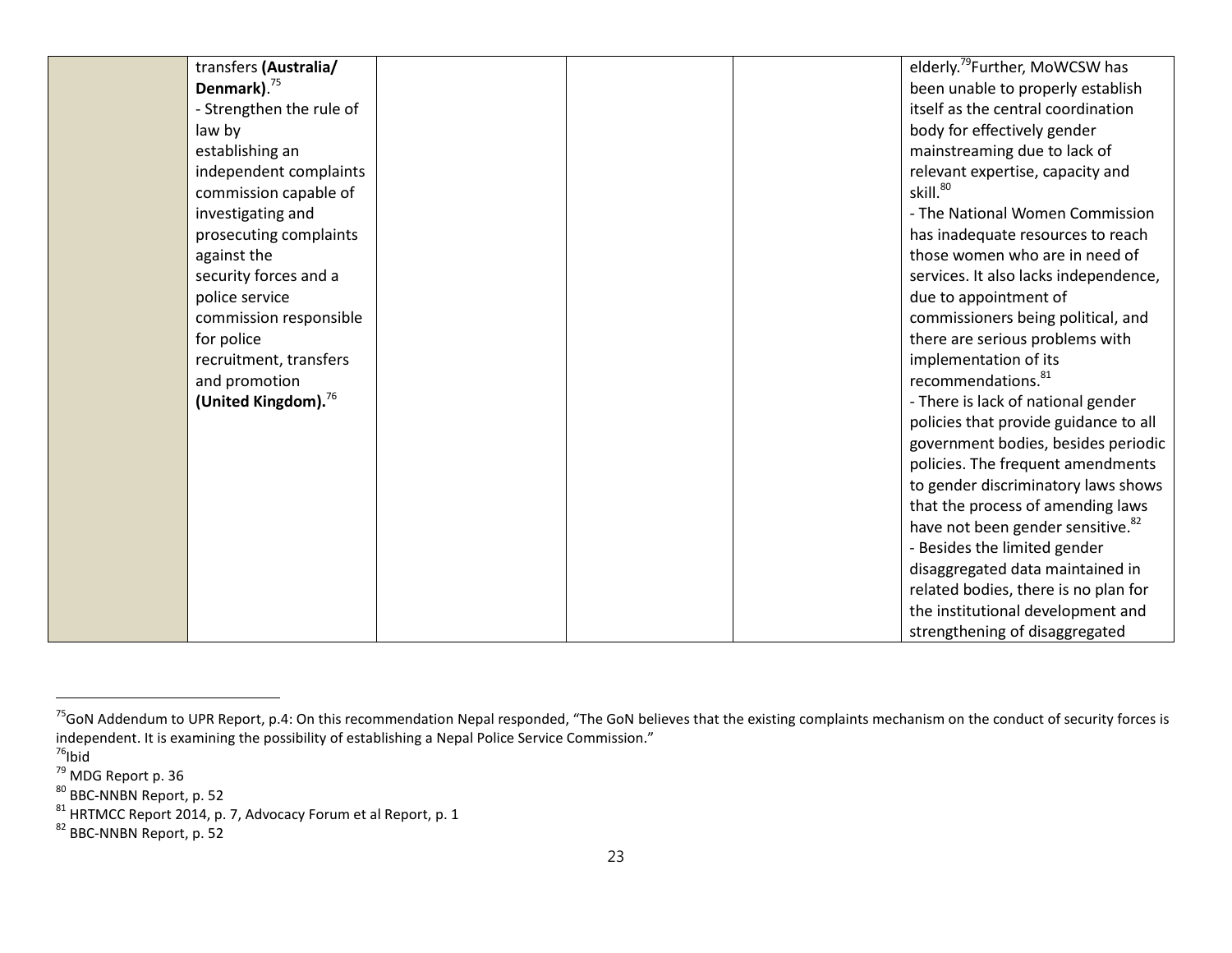|                  |                             |                              |                       | information system to portray the<br>real gender situation. <sup>83</sup><br>- Due to lack of a proper monitoring<br>mechanism, the gender responsive<br>budget has been allegedly |
|------------------|-----------------------------|------------------------------|-----------------------|------------------------------------------------------------------------------------------------------------------------------------------------------------------------------------|
|                  |                             |                              |                       | misused. <sup>84</sup>                                                                                                                                                             |
| <b>Temporary</b> | <b>Recommendations that</b> | - Adopt temporary            | - Address obstacles   | - An Affirmative Action Policy has                                                                                                                                                 |
| special measures | enjoyed the support of      | special measures to          | to the career         | been adopted by the Government                                                                                                                                                     |
|                  | Nepal:85                    | accelerate the               | advancement of        | since 2007 to ensure women's                                                                                                                                                       |
|                  | - Implement measures        | advancement of women         | women through         | participation in all social, political                                                                                                                                             |
|                  | to encourage women to       | in areas in which            | temporary special     | and economic spheres.                                                                                                                                                              |
|                  | undertake legal training    | women, in particular         | measures and          | - The Civil Service Act, 2007 was                                                                                                                                                  |
|                  | and facilitate their entry  | those facing multiple        | education of men      | amended to reserve 33 percent of                                                                                                                                                   |
|                  | into the judiciary (New     | forms of discrimination,     | and women about       | the 45 percent of 'reserved open                                                                                                                                                   |
|                  | Zealand);                   | are underrepresented or      | equal career          | competition' seats for women,                                                                                                                                                      |
|                  | - Take more effective       | disadvantaged, including     | opportunities. (para. | leading to 14% increase in female                                                                                                                                                  |
|                  | measures to increase        | in political                 | 13)                   | personnel in the civil service. <sup>86</sup>                                                                                                                                      |
|                  | the involvement of          | representation,              |                       | - 20% quota has been allocated for                                                                                                                                                 |
|                  | indigenous peoples,         | Government                   |                       | women and socially excluded groups                                                                                                                                                 |
|                  | minorities and              | administration and the       |                       | for the appointment of police,                                                                                                                                                     |
|                  | vulnerable groups in the    | judiciary, and access to     |                       | armed police and army. <sup>87</sup>                                                                                                                                               |
|                  | civil service, law          | health, education,           |                       | - Women's ownership of land                                                                                                                                                        |
|                  | enforcement agencies        | employment, housing          |                       | property has increased after the                                                                                                                                                   |
|                  | and local authorities       | and land ownership;          |                       | GoN exemption of 25% of                                                                                                                                                            |
|                  | (Malaysia).                 | - Include in its legislation |                       | registration fee for women.                                                                                                                                                        |
|                  |                             | specific provisions on       |                       |                                                                                                                                                                                    |
|                  |                             | the adoption of              |                       | <b>CSO Reports</b>                                                                                                                                                                 |
|                  |                             | temporary special            |                       | - The Government's failure to take                                                                                                                                                 |
|                  |                             | measures that                |                       | special measures to eliminate                                                                                                                                                      |

 $^{83}$  Ibid.

 $84$  HRTMCC Report 2014, p. 8

<sup>&</sup>lt;sup>85</sup> Para, 106 to para. 107, Report of the UPR Working Group on Nepal.<br><sup>86</sup> Department of Personnel Records, Ministry of General Administration, Government of Nepal, National Review-Beijing Report, p. 33.<br><sup>87</sup> Mid-Term Eva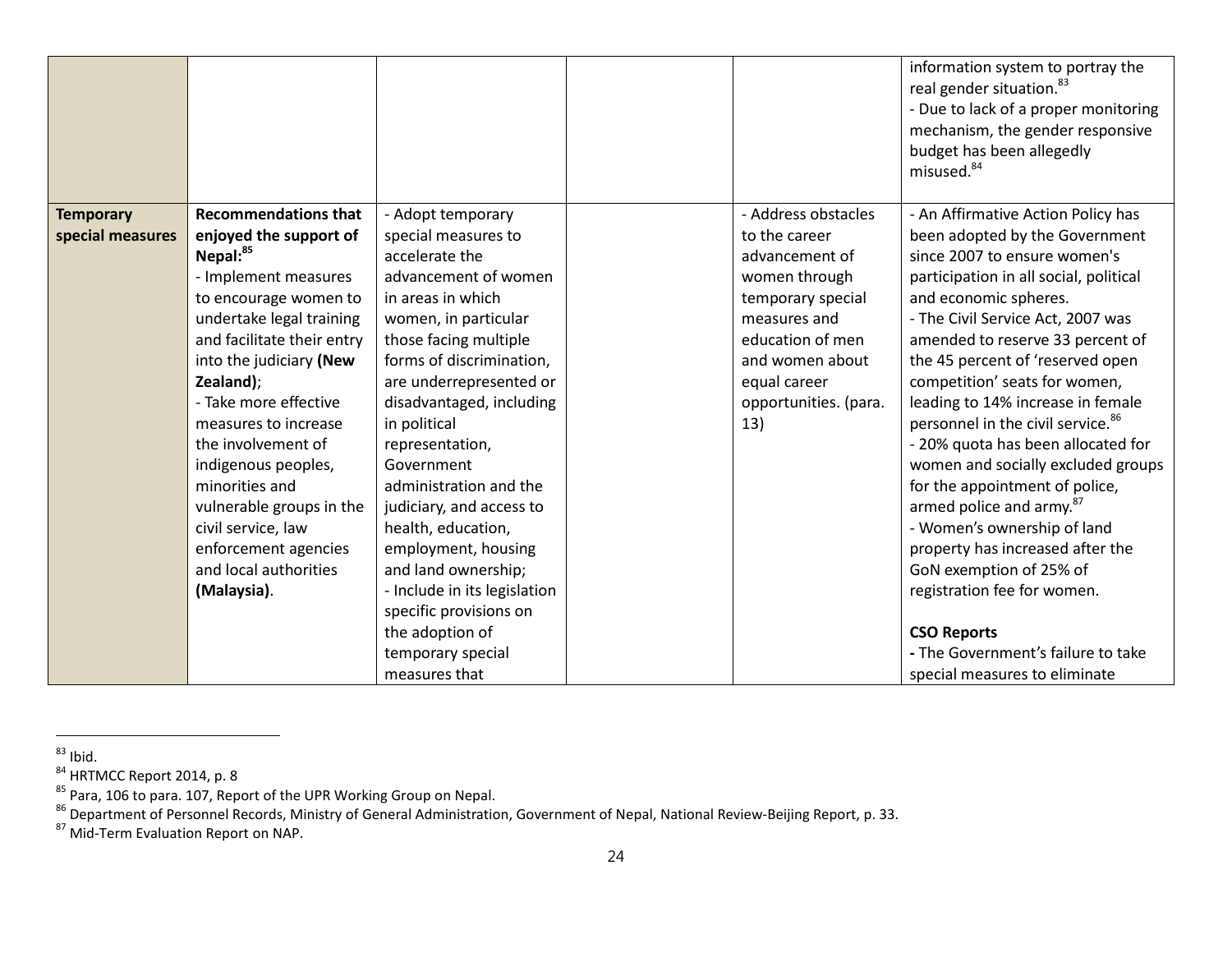|                        | encourage their use in<br>both the public and<br>private sectors. (para.<br>$16(a \text{ and } b))$ |                         |                         | conditions which perpetuate<br>discrimination means that women<br>and girls who suffer from multiple<br>forms of discrimination, are<br>impacted upon in severe ways. <sup>88</sup> |
|------------------------|-----------------------------------------------------------------------------------------------------|-------------------------|-------------------------|-------------------------------------------------------------------------------------------------------------------------------------------------------------------------------------|
| <b>Stereotypes and</b> | - Put in place without                                                                              | - Take appropriate      | - Effectively           | - The customary practices of                                                                                                                                                        |
| harmful                | delay a comprehensive                                                                               | measures to:            | implement measures      | Chhaupadi and Deuki have been                                                                                                                                                       |
| traditional            | strategy, with concrete                                                                             | (a) explicitly prohibit | to eradicate harmful    | formally abolished by GoN.                                                                                                                                                          |
| practices              | goals and timetables, to                                                                            | all forms of harmful    | traditional practices;  | - Child marriage has been banned by                                                                                                                                                 |
|                        | eliminate patriarchal                                                                               | traditional practices   | - Reinforce its         | law, with the legal age for the                                                                                                                                                     |
|                        | attitudes and                                                                                       | in domestic law and     | awareness-raising       | marriage established at 18 years                                                                                                                                                    |
|                        | stereotypes that                                                                                    | ensure its effective    | campaigns among         | with guardian's consent and 20                                                                                                                                                      |
|                        | discriminate against                                                                                | implementation in       | the population and in   | years without it for both sexes. <sup>89</sup>                                                                                                                                      |
|                        | women, in accordance                                                                                | practice;               | particular in districts | - Kamalari customary practice was                                                                                                                                                   |
|                        | with articles 2 (f) and 5                                                                           | (b) conduct             | and social groups       | abolished in 2000 following                                                                                                                                                         |
|                        | (a) of the Convention;                                                                              | awareness-raising       | where such practices    | persistent initiatives by civil society,                                                                                                                                            |
|                        | - Strengthen its                                                                                    | campaigns on the        | are prevalent,          | Kamalaris and Kamaiyas; The                                                                                                                                                         |
|                        | awareness-raising and                                                                               | prohibition and         | reiterating that these  | number of Kamalaris at village level                                                                                                                                                |
|                        | educational efforts,                                                                                | negative effects of     | practices are           | has declined with large number of                                                                                                                                                   |
|                        | targeted at both women                                                                              | such practices,         | violating human         | Kamalaris receiving scholarship and                                                                                                                                                 |
|                        | and men, with the                                                                                   | particularly in rural   | rights and have long    | other economic opportunities. <sup>90</sup>                                                                                                                                         |
|                        | involvement of civil                                                                                | areas;                  | lasting negative        | - Legislature-Parliament on 6 August                                                                                                                                                |
|                        | society and community                                                                               | (c) encourage           | effects;                | 2014 endorsed the proposal seeking                                                                                                                                                  |
|                        | and religious leaders, to                                                                           | reporting of such       | - Investigate cases of  | consideration of the Anti-Witchcraft                                                                                                                                                |
|                        | eliminate harmful                                                                                   | offences, investigate   | harmful traditional     | (Crime and Punishment) Bill, 2014. <sup>91</sup>                                                                                                                                    |
|                        | traditional practices, and                                                                          | complaints from         | practices and punish    | - Government and CSOs have in the                                                                                                                                                   |
|                        | collaborate with the                                                                                | victims and bring       | those responsible;      | recent years regularly engaged faith                                                                                                                                                |
|                        | media to enhance a                                                                                  | those responsible to    | - Provide protection    | healers - Dhami/Jhankri/Guruwa -                                                                                                                                                    |
|                        | positive, non-                                                                                      | justice. (para. 8)      | and rehabilitation to   | in various awareness raising                                                                                                                                                        |
|                        | stereotypical and non-                                                                              |                         | victims;                | programmes against traditional                                                                                                                                                      |

<sup>&</sup>lt;sup>88</sup> Amnesty Report, p. 12

<sup>&</sup>lt;sup>89</sup> The Chapter on Marriage, General Code, 1964 (12<sup>th</sup> Amendment).<br><sup>90</sup> BBC-NNBN Report, p. 69

<sup>&</sup>lt;sup>91</sup> See http://nepalisamachar.com/?p=4077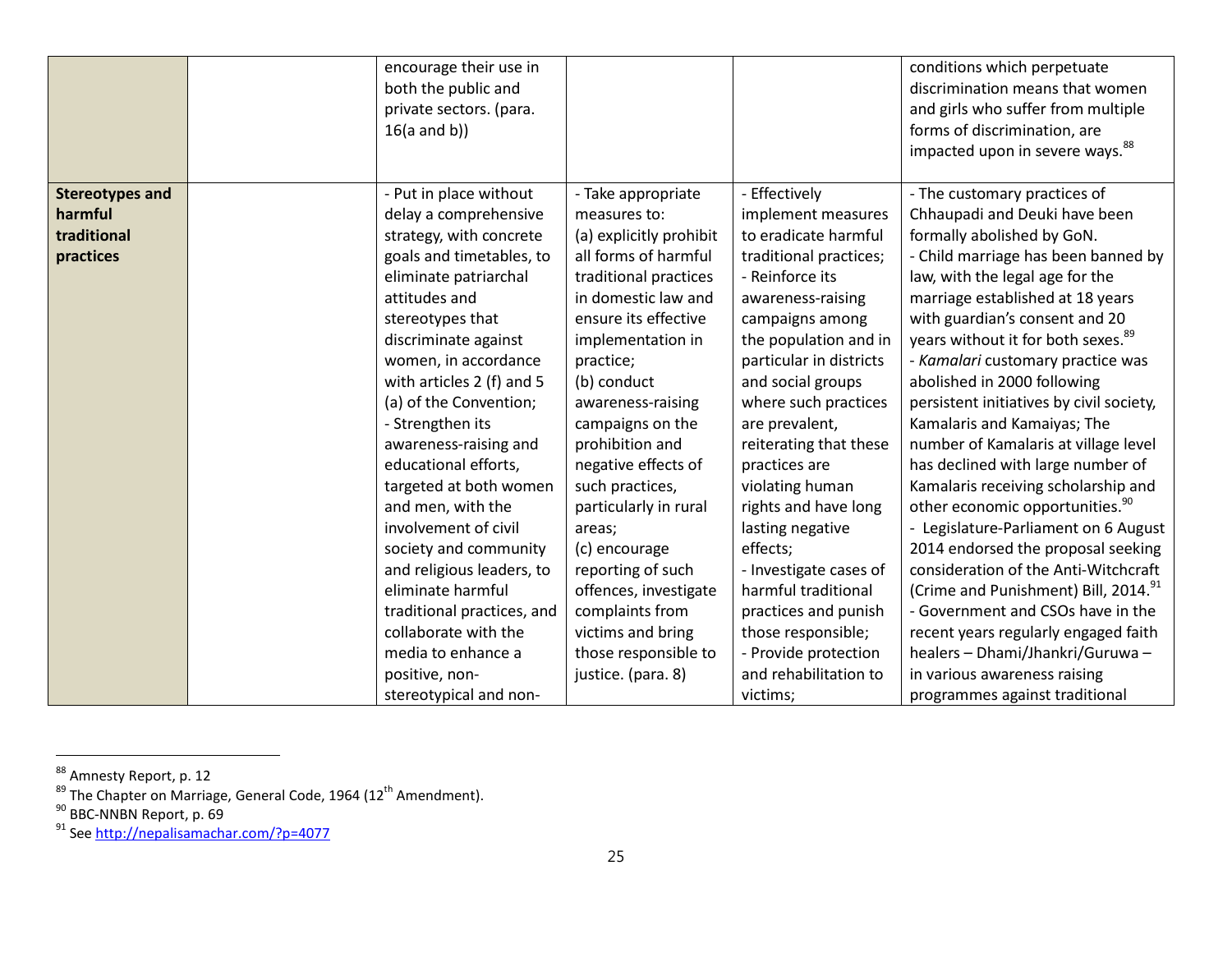| discriminatory portrayal    | - Expedite the        | harmful practices. <sup>92</sup>               |
|-----------------------------|-----------------------|------------------------------------------------|
| of women;                   | adoption of the Bill  |                                                |
| - Promptly enact the        | prepared by the       | <b>CSO Reports</b>                             |
| draft law on harmful        | National Women's      | - Harmful traditional practices of             |
| social practice; ensure     | Commission to         | Chaupadu, Jhuma and Deuki                      |
| that it covers all forms of | criminalize all kinds | continue in Nepal and remain                   |
| such practices; ensure      | of harmful practices, | barriers to gender equality. <sup>93</sup>     |
| full implementation of      | as well as of the     | - The widespread prevalence of child           |
| the law without delay;      | National Strategy to  | marriage in Nepal has an immensely             |
| and monitor its effective   | End Child Marriages.  | negative impact on girls and                   |
| implementation. (para.      | (para. 14)            | women. <sup>94</sup>                           |
| $18(a-c)$                   |                       | - Nepal is among the 15 countries              |
|                             |                       | worldwide with the highest                     |
|                             |                       | prevalence of child marriage. There            |
|                             |                       | are reports that the prevalence of             |
|                             |                       | child marriage has declined overall            |
|                             |                       | in Nepal, but it is still considerably         |
|                             |                       | high in the far-western and mid-               |
|                             |                       | western regions of Nepal being                 |
|                             |                       | estimated at 48% to 53%. <sup>95</sup> Current |
|                             |                       | records at MoPH reveal at least 23%            |
|                             |                       | of girls getting married between 15-           |
|                             |                       | 19 years. $96$                                 |
|                             |                       | - Despite the criminalization of child         |
|                             |                       | marriage, relatively few cases of              |
|                             |                       | child marriage are reported and                |
|                             |                       | successfully prosecuted in Nepal.97            |
|                             |                       | - Despite criminalization of all               |
|                             |                       | harmful traditional practices under            |
|                             |                       |                                                |
|                             |                       | Nepali law, lack of proper                     |

<sup>&</sup>lt;sup>92</sup> BBC-NNBN Report, p. 70

<sup>&</sup>lt;sup>93</sup> MDG Report, p. 35

 $94$  Center for Reproductive RIghts et al Report, p. 1.

<sup>&</sup>lt;sup>95</sup> Center for Reproductive RIghts et al Report, p. 2.

<sup>&</sup>lt;sup>96</sup> BBC-NNBN Report, p. 70

<sup>&</sup>lt;sup>97</sup> Center for Reproductive RIghts et al Report, p. 8-9.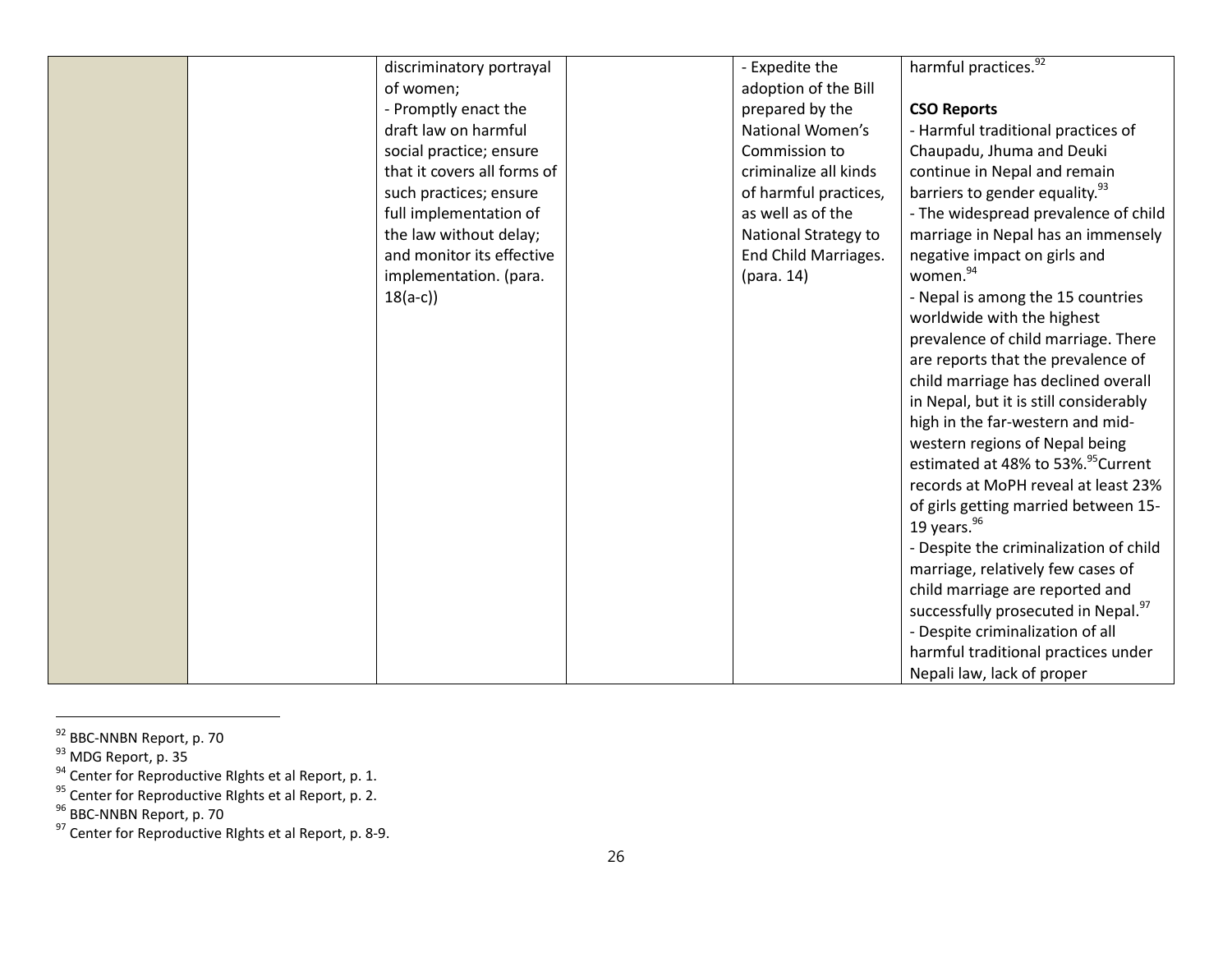|                        |                                 |                           |                         |                          | implementation often prevents the<br>guilty from being punished and<br>victims continue to suffer due to<br>factors such as: inadequacy of<br>holistic socio-economic and legal<br>support systems, unwillingness of<br>victims to file cases fearing negative<br>consequences, family members'<br>acceptance of financial settlement,<br>judicial system steeped in patriarchy<br>and political machinations. <sup>98</sup> |
|------------------------|---------------------------------|---------------------------|-------------------------|--------------------------|------------------------------------------------------------------------------------------------------------------------------------------------------------------------------------------------------------------------------------------------------------------------------------------------------------------------------------------------------------------------------------------------------------------------------|
| <b>Trafficking and</b> | <b>Recommendations that</b>     | - Fully implement article | - Strengthen the        | - Effectively enforce t  | - Enactment of Human Trafficking                                                                                                                                                                                                                                                                                                                                                                                             |
| exploitation of        | enjoyed the support of          | 6 of CEDAW by:            | efforts to prevent,     | he legislation on Hu     | and Transportation                                                                                                                                                                                                                                                                                                                                                                                                           |
| prostitution           | Nepal:99                        | (a) Collecting and        | suppress and punish     | man Trafficking, by:     | (Control) Act, 2007 and Regulation,                                                                                                                                                                                                                                                                                                                                                                                          |
|                        | - Strengthen the                | analyzing data on all     | trafficking in persons, | (a) Investigating traffi | 2008.                                                                                                                                                                                                                                                                                                                                                                                                                        |
|                        | implementation of its           | aspects of trafficking    | trafficking in human    | cking cases, prosecuti   | - A 10-year National Plan of Action                                                                                                                                                                                                                                                                                                                                                                                          |
|                        | Human Trafficking and           | and prostitution,         | organs and bonded       | ng and sanctioning th    | to combat Trafficking in Persons was                                                                                                                                                                                                                                                                                                                                                                                         |
|                        | <b>Transportation (Control)</b> | disaggregated by age,     | labour, including the   | e traffickers and prov   | formulated in 2011.                                                                                                                                                                                                                                                                                                                                                                                                          |
|                        | Act 2007 and its                | sex and country of        | establishment of a      | iding rehabilitation a   | - A National Plan of Action Against                                                                                                                                                                                                                                                                                                                                                                                          |
|                        | Regulation 2008                 | origin, in order to       | system of data          | nd reparation to victi   | Trafficking in Persons, Especially                                                                                                                                                                                                                                                                                                                                                                                           |
|                        | (Bhutan);                       | identify trends;          | collection and          | ms;                      | Trafficking in Women and Children                                                                                                                                                                                                                                                                                                                                                                                            |
|                        | - Strengthen law                | (b) Implementing the      | analysis to identify    | (b) Sensitizing the po   | 2012 has been formulated,                                                                                                                                                                                                                                                                                                                                                                                                    |
|                        | enforcement and the             | Human Trafficking and     | trends and              | pulation on measures     | prioritizing five specific areas                                                                                                                                                                                                                                                                                                                                                                                             |
|                        | judicial system in the          | transportation (Control)  | implement effective     | taken to combat traff    | including prevention, protection,                                                                                                                                                                                                                                                                                                                                                                                            |
|                        | efforts to address              | Act, 2007 to ensure that  | strategies, and         | icking such as the Chi   | prosecution, capacity development                                                                                                                                                                                                                                                                                                                                                                                            |
|                        | impunity, prevent               | perpetrators are          | adoption of             | Id Search Rescue Cen     | of concerned institutions. <sup>102</sup>                                                                                                                                                                                                                                                                                                                                                                                    |
|                        | domestic violence, and          | punished and victims      | measures aimed at       | ter in Kathmandu;        | - National Minimum Standards for                                                                                                                                                                                                                                                                                                                                                                                             |
|                        | to protect women and            | adequately protected,     | empowering              | (c) Further developin    | Victim Protection (NMS) and the                                                                                                                                                                                                                                                                                                                                                                                              |
|                        | children from trafficking       | assisted and provided     | vulnerable groups to    | g its cooperation wit    | SOP for Shelter Homes for human                                                                                                                                                                                                                                                                                                                                                                                              |
|                        | as well as physical and         | with shelters;            | eliminate their risk of | h neighbouring count     | trafficking survivors were developed                                                                                                                                                                                                                                                                                                                                                                                         |
|                        | sexual exploitation             | (c) Strengthening         | exploitation.           | ries in order to preve   | in 2012.                                                                                                                                                                                                                                                                                                                                                                                                                     |
|                        | (Malaysia);                     | preventive measures       | - Ensure the effective  | nt and combat traffic    | - 8 Rehabilitation Centers have been                                                                                                                                                                                                                                                                                                                                                                                         |

<sup>&</sup>lt;sup>98</sup> BBC-NNBN Report, p. 70

<sup>&</sup>lt;sup>99</sup> Para, 106 to para. 107, Report of the UPR Working Group on Nepal.<br><sup>102</sup>NHRC Mid-term Report on UPR, p. 18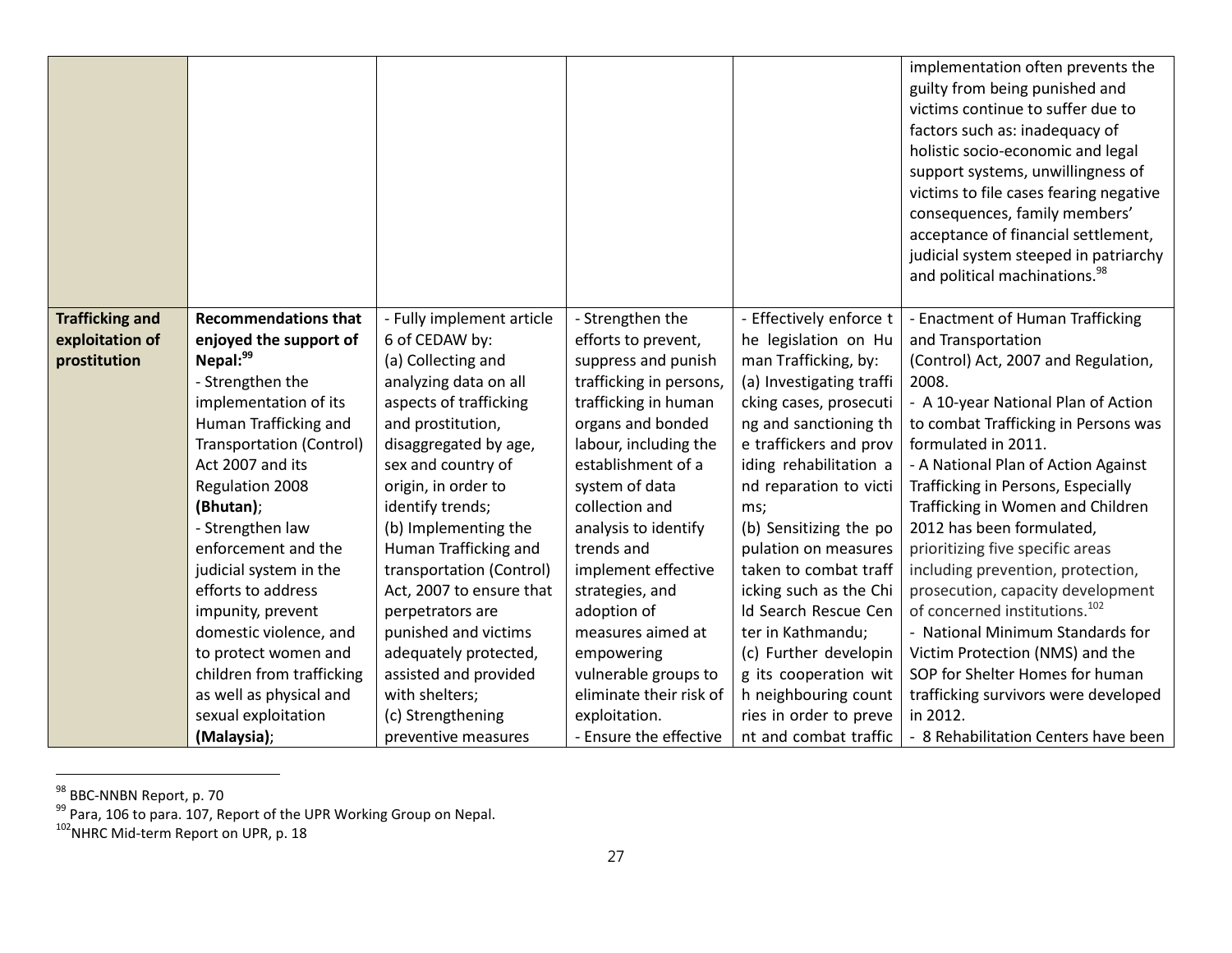| - Combat human              | aimed at improving the     | implementation of      | king across borders;     | established for trafficked victims in 8 |
|-----------------------------|----------------------------|------------------------|--------------------------|-----------------------------------------|
| trafficking and forced      | economic situation of      | the Human              | (d) Bringing its legisla | districts of Nepal in 2009/10.          |
| prostitution in particular  | girls and women, gainful   | Trafficking and        | tion in full complianc   | - Procedural Guidelines on the          |
| of children (Germany);      | employment and other       | Transportation         | e with the Protocol t    | <b>Prevention of Sexual</b>             |
| - Fight trafficking in      | resources to eliminate     | (Control) Act of 2007, | o Prevent, Suppress a    | Harassment against Working              |
| persons, prosecute          | their vulnerability to     | prosecute and          | nd Punish Trafficking    | Women at Workplaces like                |
| perpetrators and            | traffickers;               | sanction               | in Persons, specially    | Dance Restaurants, Dance Bars etc.,     |
| provide protection and      | (d) Strengthening its      | perpetrators,          | Women and Children       | 2008 was issued by the Supreme          |
| compensation to victims     | efforts to cooperate, at   | including State        | Supplementing the        | Court of Nepal for enactment.           |
| (Netherlands).              | the international,         | officials complicit in | United Nations Conv      | - Investigation, Prosecution and        |
|                             | regional and bilateral     | trafficking-related    | ention Against Trans     | Adjudication, Rescue and Raid           |
| <b>Recommendations of</b>   | levels, with countries of  | crimes, and provide    | national Organized Cr    | Guideline, and Victim/Witness           |
| <b>UPR Working Group to</b> | origin and transit in      | victims with           | ime. (para. 21)          | Protection Policy is under              |
| which Nepal responded       | order to address the       | adequate protection    |                          | preparation by the Government.          |
| in an Addendum: $^{100}$    | causes of trafficking      | and assistance.        |                          | - A new investigative body has been     |
| - Regarding human           | more effectively and       | (para.18)              |                          | established to pursue trafficking       |
| trafficking and violence    | improve the prevention     |                        |                          | cases, suspend manpower agencies        |
| against women and           | of trafficking through     |                        |                          | and orientation centers for             |
| children, take further      | information exchange;      |                        |                          | malpractice, plus fund and conduct a    |
| legislative steps, where    | (e) Ensuring the effective |                        |                          | range of awareness-raising activities.  |
| necessary, and              | implementation of the      |                        |                          |                                         |
| accelerate efforts for      | <b>SAARC Convention on</b> |                        |                          | <b>CSO Reports</b>                      |
| their effective             | Preventing and             |                        |                          | - The implementation of Human           |
| implementation (Japan);     | Combating Trafficking in   |                        |                          | Trafficking related Act 2007 and        |
| - Develop a                 | Women and Children for     |                        |                          | Regulation 2008 is ineffective due to   |
| comprehensive legal         | Prostitution;              |                        |                          | various reasons like delay in justice   |
| framework to protect        | (f) Ratifying the Protocol |                        |                          | delivery. <sup>103</sup>                |
| children from trafficking   | to Prevent, Suppress and   |                        |                          | - Women's share of the Nepali           |
| (Austria). <sup>101</sup>   | Punish Trafficking in      |                        |                          | foreign labour force has increased      |
|                             | Persons, especially        |                        |                          | and, with this, exploitation and        |

<sup>&</sup>lt;sup>100</sup> Para. 108, Report of the UPR Working Group on Nepal; GoN Addendum to UPR Report.<br><sup>101</sup> GoN Addendum to UPR Report, p. 6: Accepting these recommendations, Nepal's response was, "The GoN believes that the Human Traffic Act, 2007, and its Regulation, constitute a comprehensive legal framework to protect those affected from trafficking, including women and children. The GoN has, since 2001, implemented a national action plan against the sale of women and children for sexual and labour exploitation. The GoN accepts these recommendations."<br>
<sup>103</sup>NHRC Mid-term Report on UPR, p. 18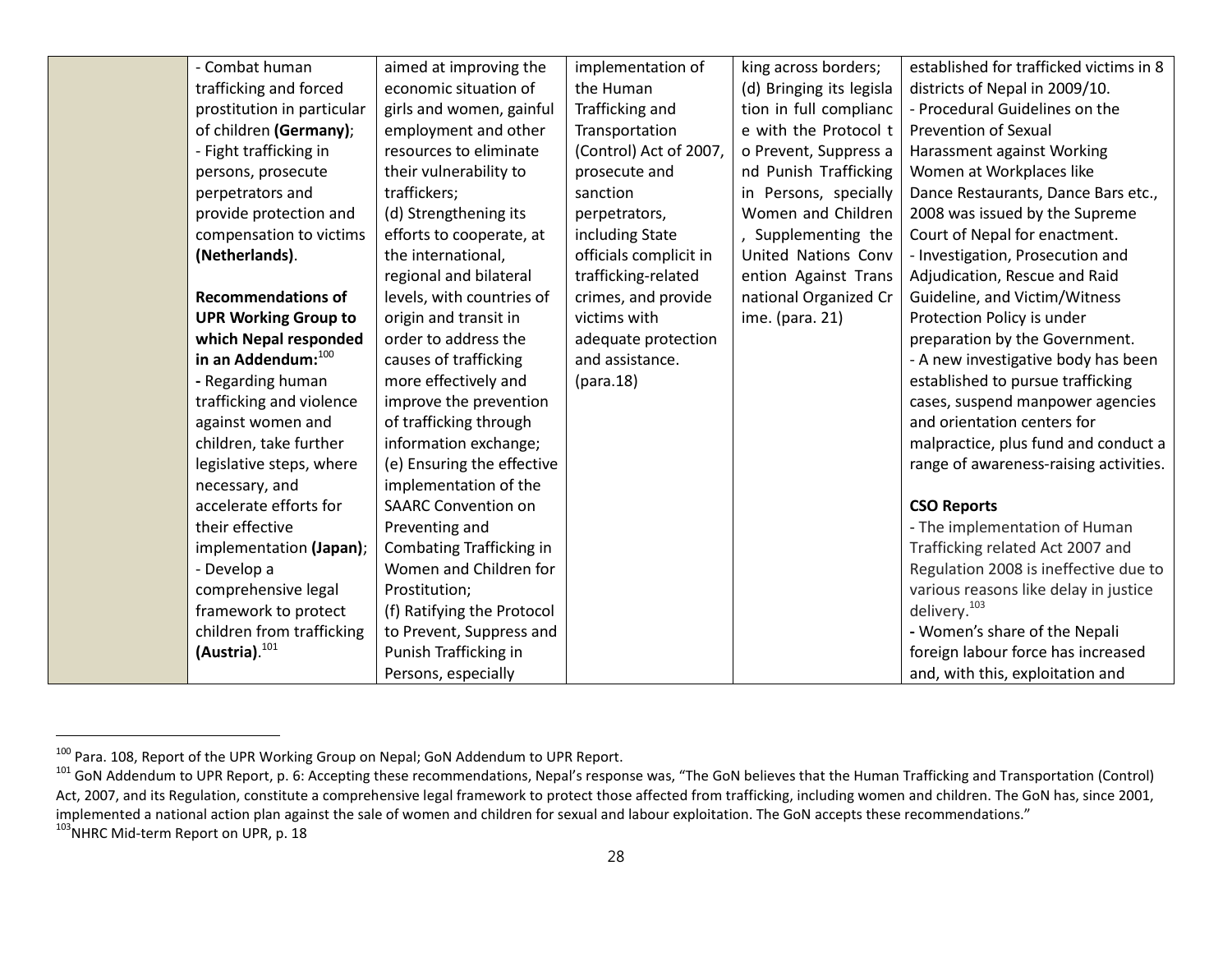|                  |                             | Women and Children,            |                      | abuse of Nepali women in host                  |
|------------------|-----------------------------|--------------------------------|----------------------|------------------------------------------------|
|                  |                             | supplementing the UN           |                      | countries and by Nepal employment              |
|                  |                             | Convention against             |                      | agencies and brokers has grown. <sup>104</sup> |
|                  |                             | <b>Transnational Organized</b> |                      | - Although Nepal's Interim                     |
|                  |                             | Crime;                         |                      | Constitution prohibits trafficking of          |
|                  |                             | (g) Providing information      |                      | women for purposes of sexual                   |
|                  |                             | and training with respect      |                      | exploitation, forced labour, bonded            |
|                  |                             | to the anti-trafficking        |                      | labour, domestic servitude and                 |
|                  |                             | legislation to the             |                      | marriage, these issues remain                  |
|                  |                             | judiciary, law                 |                      | acute. <sup>105</sup>                          |
|                  |                             | enforcement officials,         |                      | - Nepal is mainly a source country             |
|                  |                             | including immigration          |                      | for women and children who are                 |
|                  |                             | and border police, and         |                      | subjected to forced labor and sex              |
|                  |                             | social workers in all          |                      | trafficking. However, internal                 |
|                  |                             | parts of the country, and      |                      | trafficking is also a prominent issue.         |
|                  |                             | undertaking awareness-         |                      | Lack of prosecution and police                 |
|                  |                             | raising campaigns              |                      | complicity in trafficking cases                |
|                  |                             | among the population.          |                      | remain major problems. <sup>106</sup>          |
|                  |                             | (para. 22)                     |                      |                                                |
| <b>Education</b> | <b>Recommendations that</b> | - Enhance its compliance       | - Adopt legislation  | - A seven year School Sector Reform            |
|                  | enjoyed the support of      | with article 10 of the         | making primary       | Plan (SSRP) was implemented in                 |
|                  | Nepal: <sup>107</sup>       | Convention and to raise        | school compulsory    | 2009/10.                                       |
|                  | - Continue efforts to       | awareness of the               | and make all         | - The enrollment of girls in Early             |
|                  | ensure that primary         | importance of education        | necessary efforts to | Childhood Education and                        |
|                  | education becomes free      | as a human right and as        | make secondary       | Development (ECED) centers has                 |
|                  | and compulsory for all      | the basis for the              | school free;         | increased from 70% to 73.1%, with              |
|                  | children (Norway);          | empowerment of                 | - Address the high   | girl to boy ratio at 0.99 at primary to        |
|                  | - Continue applying         | women, particularly:           | rate of school       | higher secondary education level.              |
|                  | programmes and              | (a) Strengthen its efforts     | dropout of girls,    | - Female literacy has gone up by 15            |
|                  | measures for the            | to achieve universal           | including by         | percent to 57.4 percent according to           |

<sup>&</sup>lt;sup>104</sup> MDG Report, p. 33.<br><sup>105</sup> HRTMCC Report 2014, p. 15.<br><sup>106</sup> HRTMCC Report 2013, p. 53.<br><sup>107</sup> Para, 106 to para. 107, Report of the UPR Working Group on Nepal.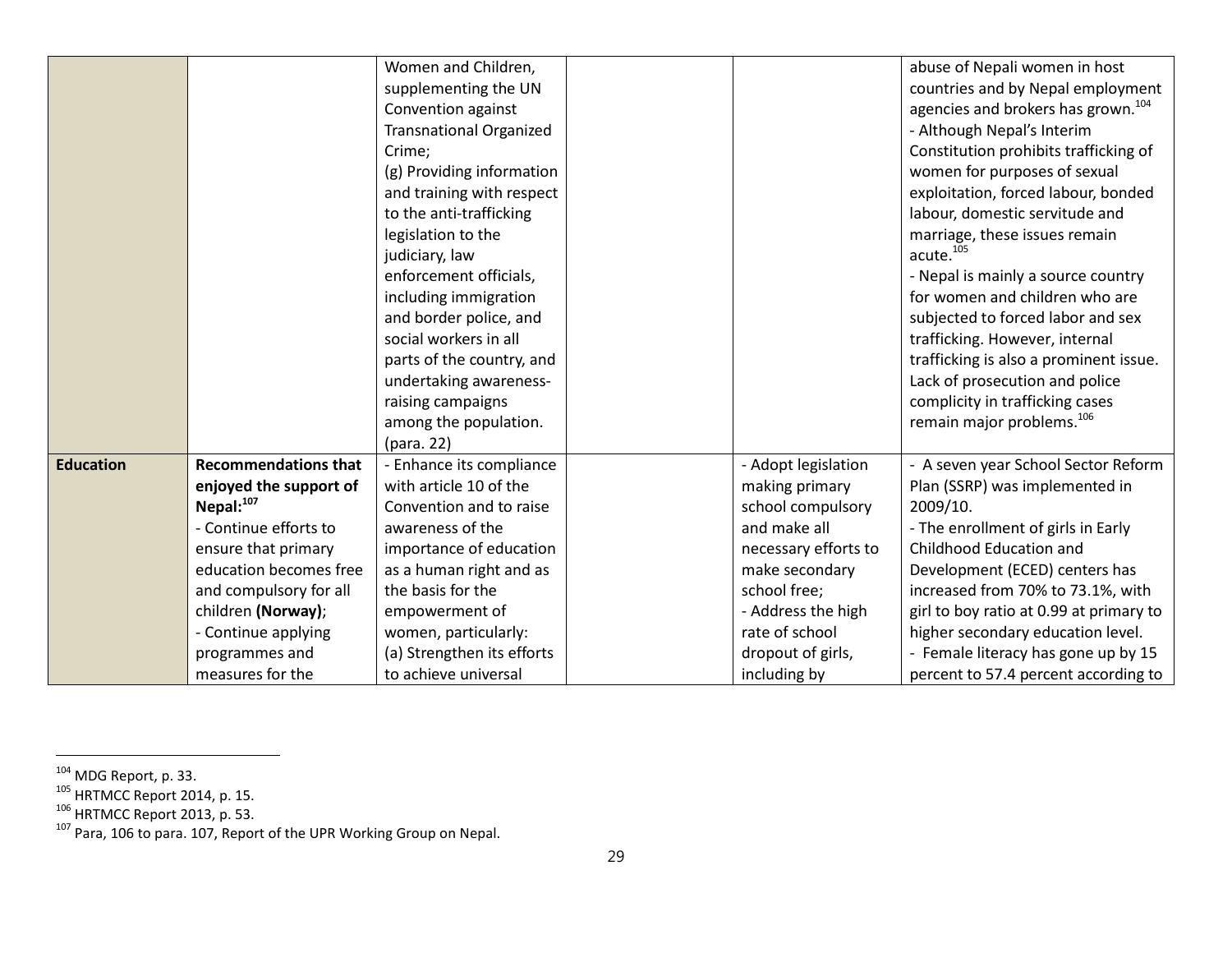| enjoyment of the right     | provision of quality       | providing adequate    | National census report of 2011. <sup>111</sup> |
|----------------------------|----------------------------|-----------------------|------------------------------------------------|
| to education and the       | education for girls at     | sanitary              | - Non-formal education programmes              |
| right to health (Cuba);    | each level of the          | infrastructure in all | have been conducted by the Non-                |
| - Ensure that all girls,   | education system in        | schools. (para. 27)   | Formal Education Center (NFEC)                 |
| Dalit children and         | urban, rural and remote    |                       | under the Ministry of Education                |
| children belonging to      | areas, and to provide      |                       | contributing to increasing the                 |
| ethnic minorities have     | access to education to     |                       | literacy rate among women and                  |
| equal access to quality    | girls with disabilities    |                       | girls; NFEC has extended its scope of          |
| education (Finland);       | through the                |                       | work from literacy programmes to               |
| - Reach out to parents     | improvement of             |                       | continuing education, open and                 |
| and parents' groups to     | infrastructures and the    |                       | distance learning mostly for                   |
| promote equal access to    | provision of support       |                       | women. <sup>112</sup>                          |
| education and              | systems, with special      |                       | - Abolishing school fees, providing            |
| participation in local     | attention to girls from    |                       | scholarships and free school lunch             |
| institutions for their     | Dalit, indigenous and      |                       | have proven to be viable practices             |
| children, and to           | other disadvantaged        |                       | for increasing girls' enrolment and            |
| encourage parents to       | groups;                    |                       | their retention in schools. <sup>113</sup>     |
| appreciate the value of    | (b) Adopt concrete         |                       | - Improvements in the quality of               |
| education and benefits     | measures, including        |                       | education in Nepal have been                   |
| of participation           | effective enforcement of   |                       | observed in programs focusing on               |
| (Finland);                 | provisions banning early   |                       | teachers, textbooks/instructional              |
| - Pay special attention to | marriage, to prevent       |                       | materials, the learning environment            |
| helping Dalit children,    | girls from dropping out    |                       | and the school management.                     |
| girls, and children        | of school;                 |                       |                                                |
| belonging to ethnic        | (c) Strengthen its efforts |                       | <b>CSO Reports</b>                             |
| minorities to complete     | to improve the literacy    |                       | - Although the ratio of boys to girls          |
| their education cycle,     | rate for women through     |                       | in primary school has improved                 |
| and to ensure their        | the adoption of            |                       | significantly, the ratio of women to           |
| employment                 | comprehensive formal       |                       | men at the higher-secondary level is           |
| opportunities after        | and non-formal             |                       | 0.91 and the ratio of women to men             |

<sup>&</sup>lt;sup>111</sup> Central Bureau of Statistics, National Population and Housing Census- 2011, November 2012, p.4; See also http://www.ekantipur.com/the-kathmandu-post/2012/11/27/topstory/sluggish-literacy-rate-to-hit-mdg/242177.html

<sup>&</sup>lt;sup>112</sup> BBC-NNBN Report, p. 24<br><sup>113</sup> BBC-NNBN Report, p. 23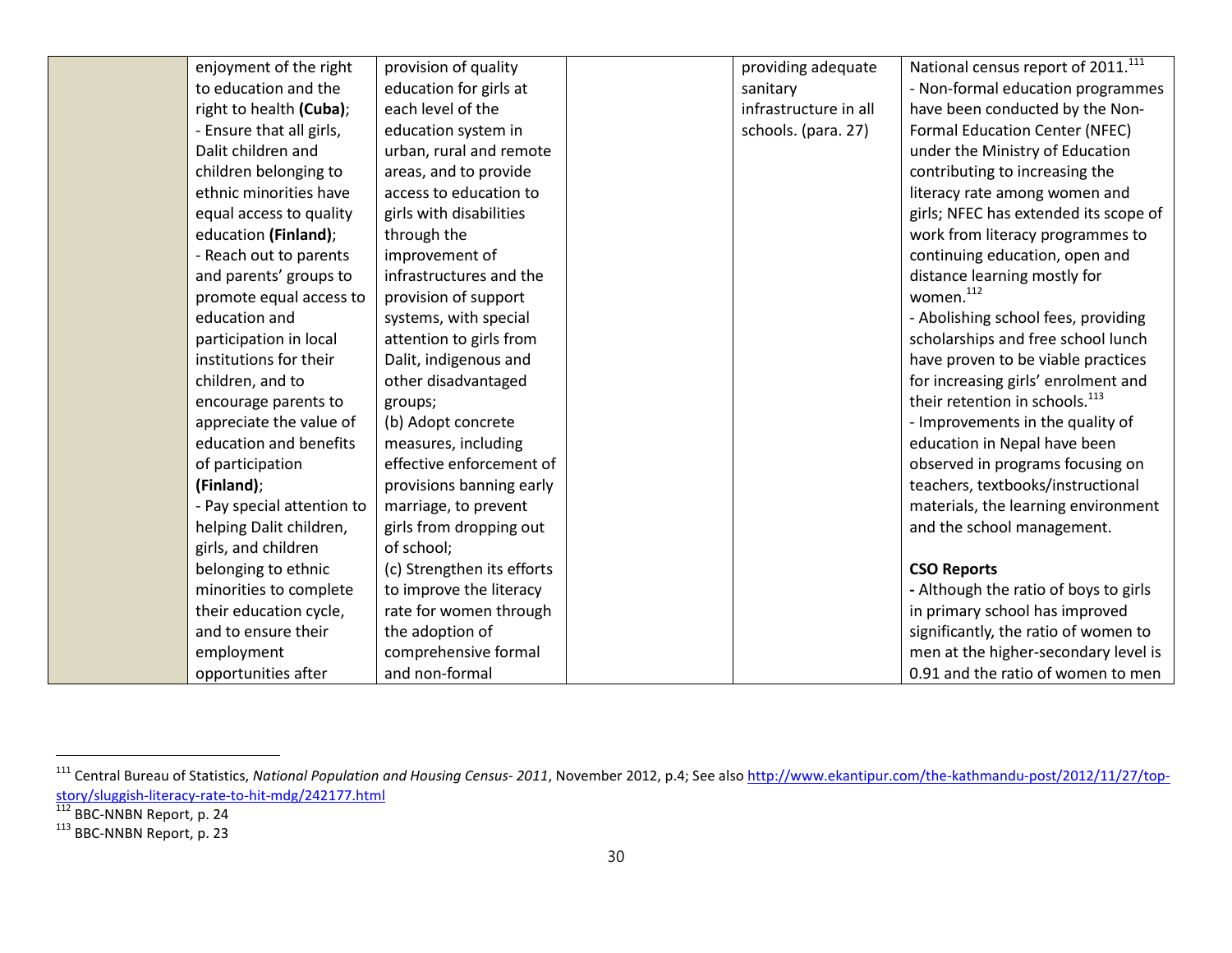| education in order to     | educational and training  |  | at the tertiary level is only $0.71$ . $114$     |
|---------------------------|---------------------------|--|--------------------------------------------------|
| enable them to claim      | programmes;               |  | - The early marriage of girls                    |
| their rights and work as  | (d) Increase the training |  | continues to stymie the                          |
| agents of change for      | and recruitment of        |  | achievement of gender parity in                  |
| their communities         | female teachers. (para.   |  | secondary and tertiary education. <sup>115</sup> |
| (Finland).                | 28)                       |  | - There is still a considerable gap              |
| - Ensure inclusion of     |                           |  | between literacy rates of rural males            |
| human rights education    |                           |  | and females. In rural areas, 91.89%              |
| in school programmes      |                           |  | of males are literate, but only                  |
| throughout the country    |                           |  | 76.26% of females are literate. <sup>116</sup>   |
| (Saudi Arabia);           |                           |  |                                                  |
| - Raise, through          |                           |  |                                                  |
| education, the level of   |                           |  |                                                  |
| awareness and             |                           |  |                                                  |
| knowledge about           |                           |  |                                                  |
| human rights of the       |                           |  |                                                  |
| population, with a focus  |                           |  |                                                  |
| on the most vulnerable    |                           |  |                                                  |
| social groups, to ensure  |                           |  |                                                  |
| their full enjoyment of   |                           |  |                                                  |
| all human rights, in      |                           |  |                                                  |
| particular economic and   |                           |  |                                                  |
| social rights (Vietnam).  |                           |  |                                                  |
|                           |                           |  |                                                  |
| <b>Recommendations of</b> |                           |  |                                                  |

<sup>&</sup>lt;sup>114</sup> MDG Report, p. 31.<br><sup>115</sup> MDG Report, p. 36.<br><sup>116</sup> MDG Report, p. 32.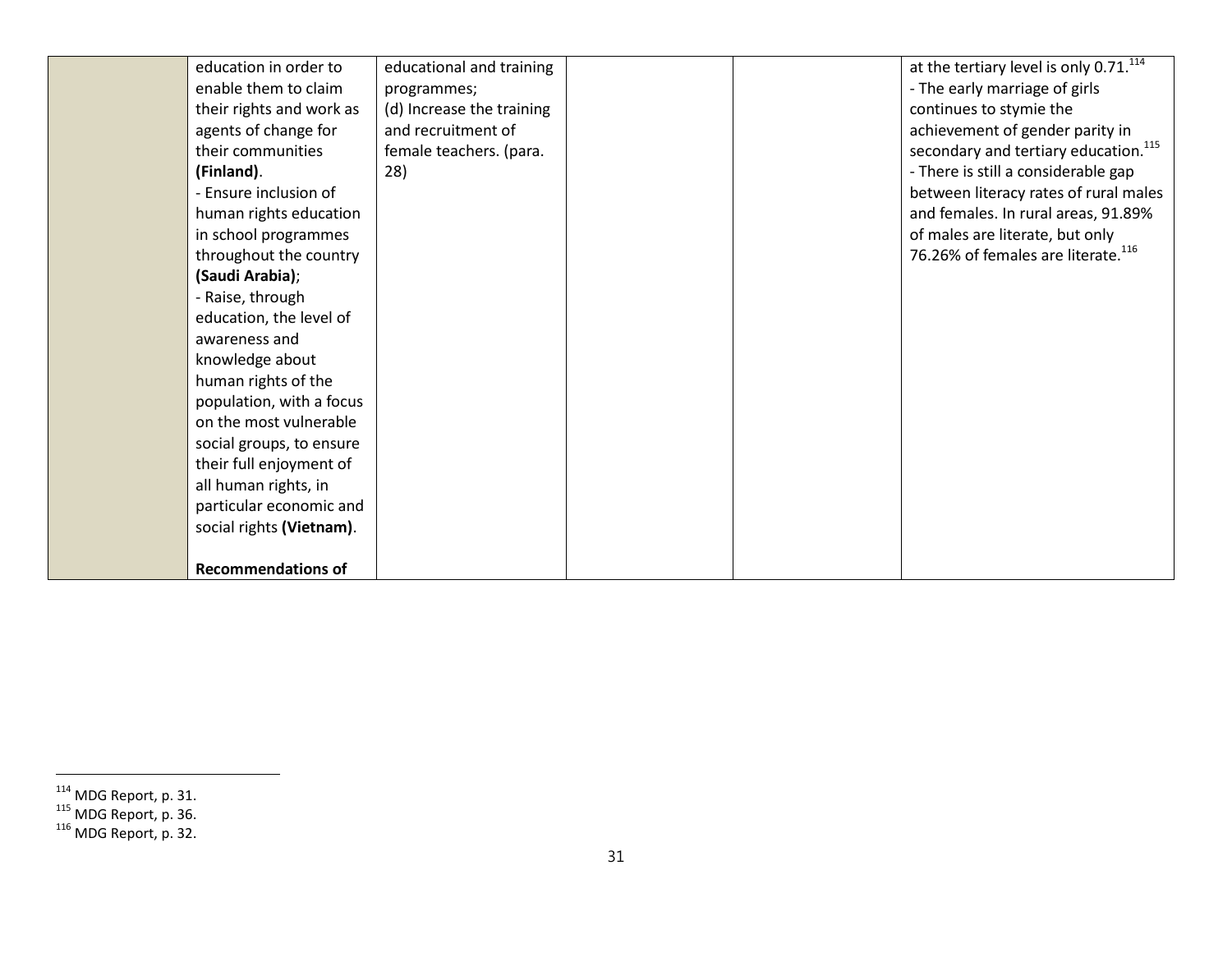| <b>UPR Working Group to</b> |  |  |
|-----------------------------|--|--|
| which Nepal responded       |  |  |
| in an Addendum: 108         |  |  |
| - Ensure that education     |  |  |
| is free and                 |  |  |
| compulsory, with special    |  |  |
| focus on the                |  |  |
| enrolment of girls in       |  |  |
| schools (Turkey); 109       |  |  |
| - Continue pursuing         |  |  |
| appropriate, efficient,     |  |  |
| inclusive educational       |  |  |
| policies to provide         |  |  |
| for free and compulsory     |  |  |
| education to all            |  |  |
| segments of its society,    |  |  |
| including                   |  |  |
| marginalized,               |  |  |
| disadvantaged- and the      |  |  |
| most vulnerable- groups     |  |  |
| (Slovakia);                 |  |  |
| - Pay special attention     |  |  |
| to helping Dalit            |  |  |
| children, girls, and        |  |  |
| children belonging to       |  |  |
| ethnic minorities to        |  |  |
| complete their              |  |  |

<sup>&</sup>lt;sup>108</sup> Para. 108, Report of the UPR Working Group on Nepal; GoN Addendum to UPR Report.<br><sup>109</sup> GON Addendum to UPR Report, p. 8: Nepal's response to this recommendation was, "The Constitution of Nepal safeguards the right to Accordingly, every citizen is entitled to free education up to the secondary level (grade 9 to 12). The education policy in Nepal has accordingly been structured to achieve this fundamental right. Universalizing primary education is an explicit priority of the GON. Pursuant to the Education Act, 2001 (Seventh Amendment), the basic education has been made free to all school age children, irrespective of caste, gender and other form of diversities and differences prevailing in the society. Similarly, to enforce the fundamental right of each citizen to have free education up to the secondary level, the GON has implemented free secondary education for the targeted groups (Dalits, and endangered and highly marginalized groups) since FY 2009/10. The GON has also adopted various measures with special focus on the enrolment of girls in schools. These measures include: provision of scholarship to 100 per cent girls at the primary and lower secondary level (basic education) and to all school girl students in Karnali Zone, and allocation of quota for 40,000 girl students under annual 60,000 secondary education scholarships."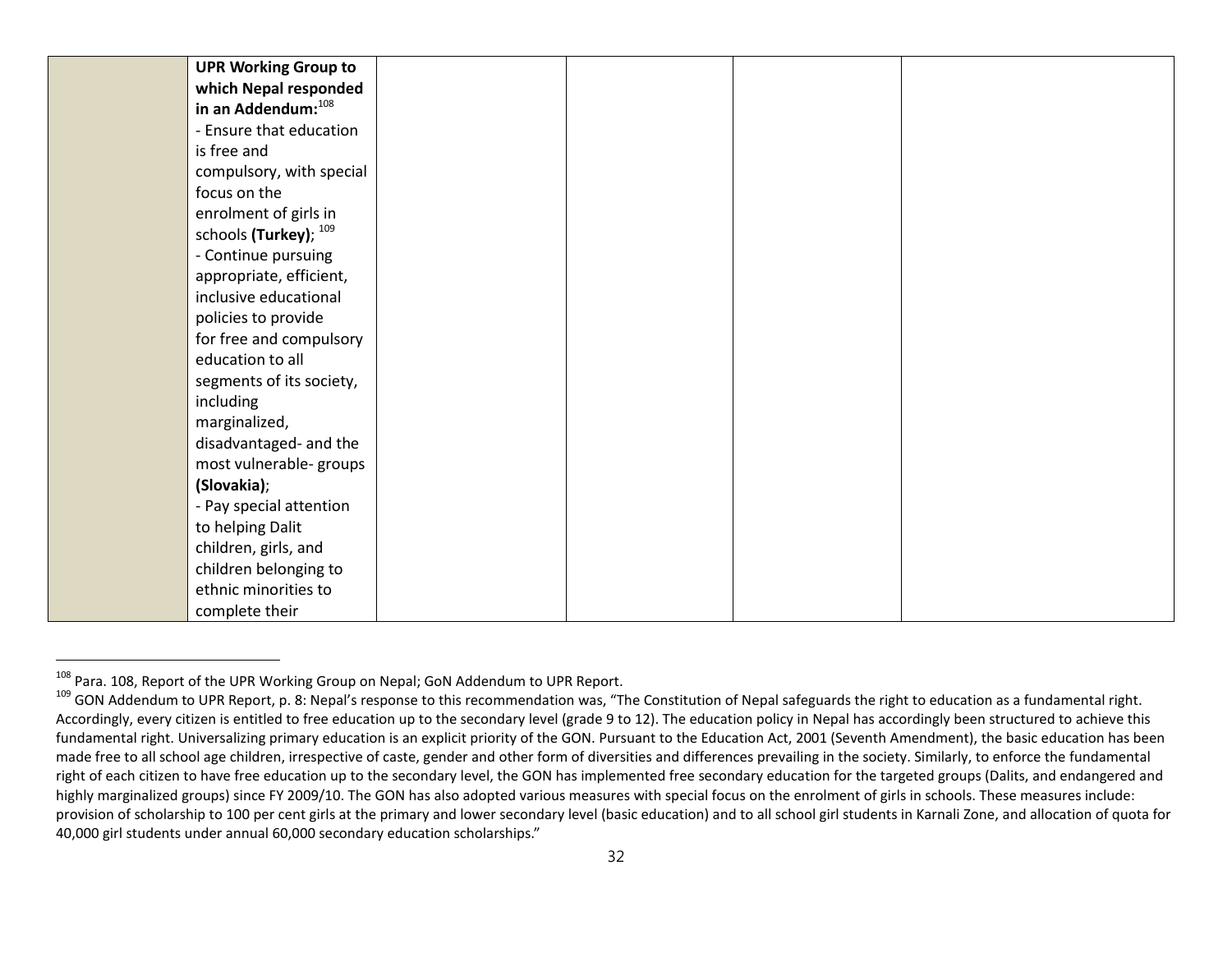|                   | education cycle, and to     |                             |                      |                                         |
|-------------------|-----------------------------|-----------------------------|----------------------|-----------------------------------------|
|                   | ensure their                |                             |                      |                                         |
|                   | employment                  |                             |                      |                                         |
|                   | opportunities after         |                             |                      |                                         |
|                   | education in order to       |                             |                      |                                         |
|                   | enable them to claim        |                             |                      |                                         |
|                   | their rights and work as    |                             |                      |                                         |
|                   | agents of change for        |                             |                      |                                         |
|                   | their communities           |                             |                      |                                         |
|                   | $(Finland).$ <sup>110</sup> |                             |                      |                                         |
| <b>Employment</b> | <b>Recommendations that</b> | - Ensure equal              | - Undertake all      | - Policy and laws have been             |
|                   | enjoyed the support of      | opportunities for           | necessary            | formulated to promote women's           |
|                   | Nepal: <sup>117</sup>       | women in the labour         | measures to          | employment in the public sector.        |
|                   | - Protect the citizens      | market, in accordance       | comply with its      | - There is no occupational              |
|                   | from labour exploitation    | with article 11 of the      | commitment to        | segregation in policy and laws for      |
|                   | at home and abroad by       | Convention, particularly:   | extend social        | women and men, except the               |
|                   | providing improved          | (a) Strengthen its efforts  | security to workers  | government ban on female migrant        |
|                   | regulation and oversight    | to eradicate bonded         | in the informal      | workers in travelling to the Gulf and   |
|                   | of workplace practices      | labour and child labour     | economy, in          | Middle East countries as domestic       |
|                   | (United States of           | and ensure effective        | particular regarding | workers. <sup>121</sup>                 |
|                   | America);                   | implementation of the       | maternity and old    | - Central Bureau of Statistics, in line |
|                   | - Pay special attention to  | <b>International Labour</b> | age. In this         | with the ILO Standard and UN            |
|                   | helping Dalit children,     | Organization (ILO)          | connection, the      | System of National Accounting 1993,     |
|                   | girls, and children         | Convention concerning       | Committee refers     | has adopted a broader definition of     |
|                   | belonging to ethnic         | the Abolition of Forced     | the State party to   | economic activities, recognizing        |
|                   | minorities to complete      | Labour (Convention No.      | its General          | production of goods and services for    |
|                   | their education cycle,      | $105$ ;                     | Comment No. 19       | market, production of goods for         |
|                   | and to ensure their         | (b) Regulate the informal   | on the Right to      | household consumption, food             |
|                   | employment                  | sector to ensure that       | Social Security and  | processing, fuelwood and water          |
|                   | opportunities after         | women in this sector are    | recommends that      | collection for household                |

<sup>&</sup>lt;sup>110</sup> The GoN accepted these recommendations as stated in GoN Addendum to UPR Report, p. 8.<br><sup>117</sup> Para, 106 to para. 107, Report of the UPR Working Group on Nepal.

<sup>&</sup>lt;sup>121</sup> In August 2012, the government barred women below 30 to go to the Gulf and Middle East to work in the domestic sector 18 months after it ended a 12-year ban for the region, in response to a rise in cases of their abuse and exploitation. (See http://www.ekantipur.com/the-kathmandu-post/2014/07/27/top-story/govt-prepares-to-lift-gulf-banfor-female-workers/265450.html)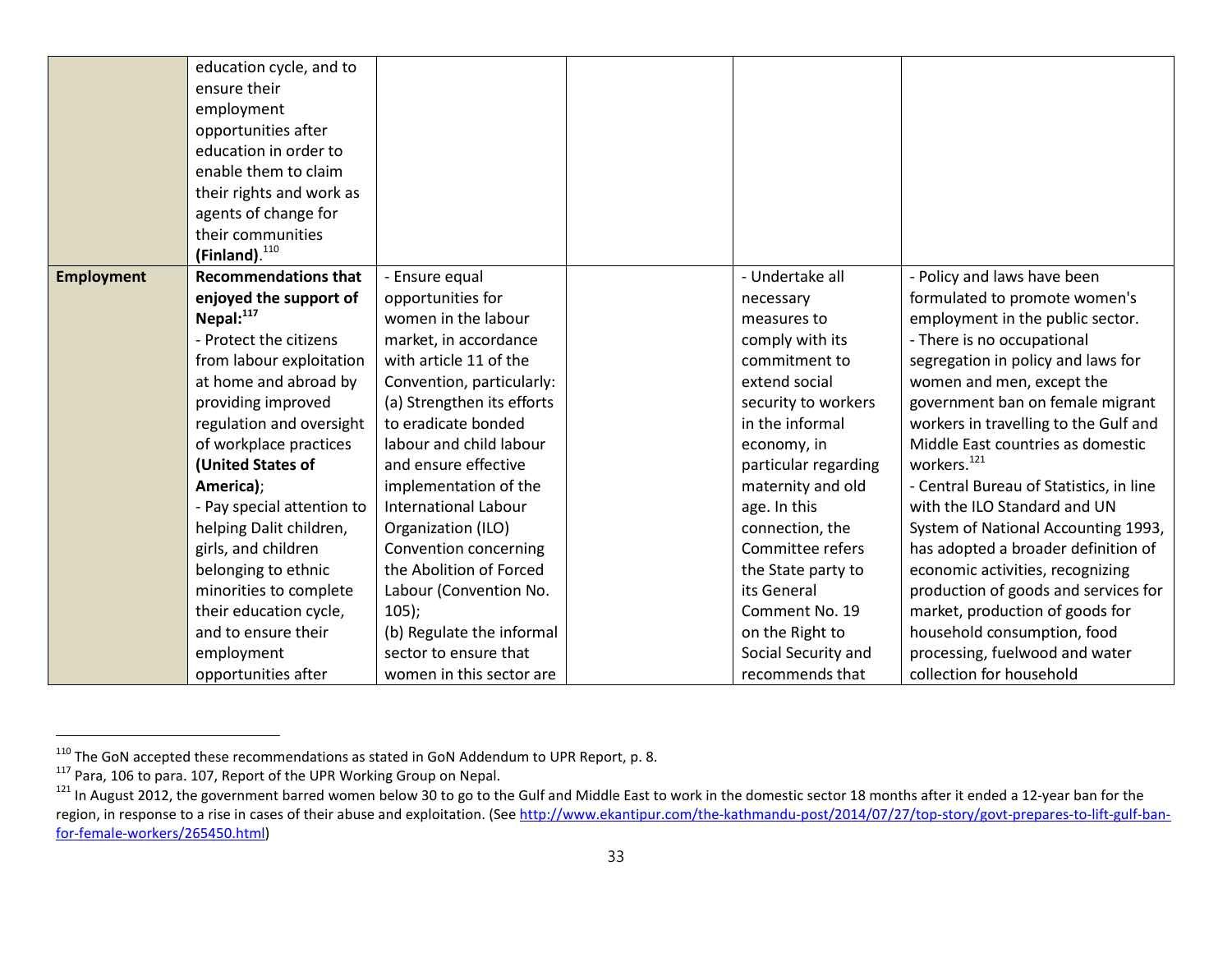| education in order to       | not exploited;             | the State party          | consumption as economic activities.  |
|-----------------------------|----------------------------|--------------------------|--------------------------------------|
| enable them to claim        | (c) Align the draft law on | assess the               | Likewise, women's labour force       |
| their rights and work as    | sexual harassment in the   | possibility of           | participation has increased from     |
| agents of change for        | workplace with the         | establishing a           | 74.4 percent in 20003/04 to 79.4     |
| their communities           | Committee's general        | <b>Social Protection</b> | percent in 2010/11. <sup>122</sup>   |
| (Finland).                  | recommendation No.         | Floor, in line with      | - A 14 percent increase of women in  |
|                             | 19, enact it without       | the ILO                  | the civil service has resulted from  |
| <b>Recommendations of</b>   | delay and ensure its       | Recommendation           | the GoN's affirmative action policy; |
| <b>UPR Working Group to</b> | effective                  | 202, seeking, if         | Women's representation in Civil      |
| which Nepal responded       | implementation;            | necessary,               | service Gazetted position increased  |
| in an Addendum: 118         | (d) Develop a              | technical assistance     | from 2.1 percent in 2001 to 16.9     |
| - Ensure that the new       | confidential and safe      | from the ILO;            | percent in 2013. <sup>123</sup>      |
| labor legislation would     | system of filing           | - Implement the 2009     | - Women and Children Offices have    |
| include provisions          | complaints, facilitate     | directive of the         | provided skills based training and   |
| prohibiting                 | access to justice for      | Supreme Court for a      | entrepreneurship development for     |
| discrimination both in      | victims of sexual          | five-year action plan    | women.                               |
| employment and the          | harassment and conduct     | (2012-2016) to           | - GoN allocated 10 million rupees in |
| recruitment procedures,     | awareness raising          | regulate work in the     | 2012/13 to support women's           |
| as laid down in the ILO     | campaigns targeting        | "entertainment"          | entrepreneurial groups.              |
| Convention No. 111          | working women in           | sector and to ensure     | - Women's entrepreneurship, access   |
| (Poland) <sup>119</sup>     | particular, to break the   | the labour and social    | to micro-credit and commercial       |
| - Formulate effective       | culture of silence         | security rights of       | markets has been promoted in         |
| strategies and              | surrounding sexual         | women working in         | various sectoral programmes.         |
| programmes in order to      | harassment;                | this sector as well as   | - The GoN is providing support in    |
| provide                     | (e) Consider ratifying the | to protect them from     | running day care centers and early   |
| employment and              | <b>ILO Convention</b>      | abuse; Conduct           | childhood education to harmonize     |
| income generating           | concerning Decent Work     | awareness-raising        | work and family responsibilities for |
| opportunities for the       | for Domestic Workers       | campaigns to             | women.                               |

<sup>&</sup>lt;sup>118</sup> Para. 108, Report of the UPR Working Group on Nepal; GoN Addendum to UPR Report.<br><sup>119</sup> GoN Addendum to UPR Report, p. 7: Accepting this recommendation, GoN responded, "Nepal is a party to the ILO Convention No. 111. measures adopted by Nepal to implement this Convention prohibit discrimination both in employment and recruitment procedures. The Constitution and other relevant laws also prohibit such discrimination. The GoN is committed to strengthen the measures to further effectively curb the issue of such discrimination. In this context, the GoN accepts this recommendation."<br>
<sup>122</sup> BBC-NNBN Report, p. 41.

 $123$  NPC 2014, cited in BBC-NNBN Report, p. 17.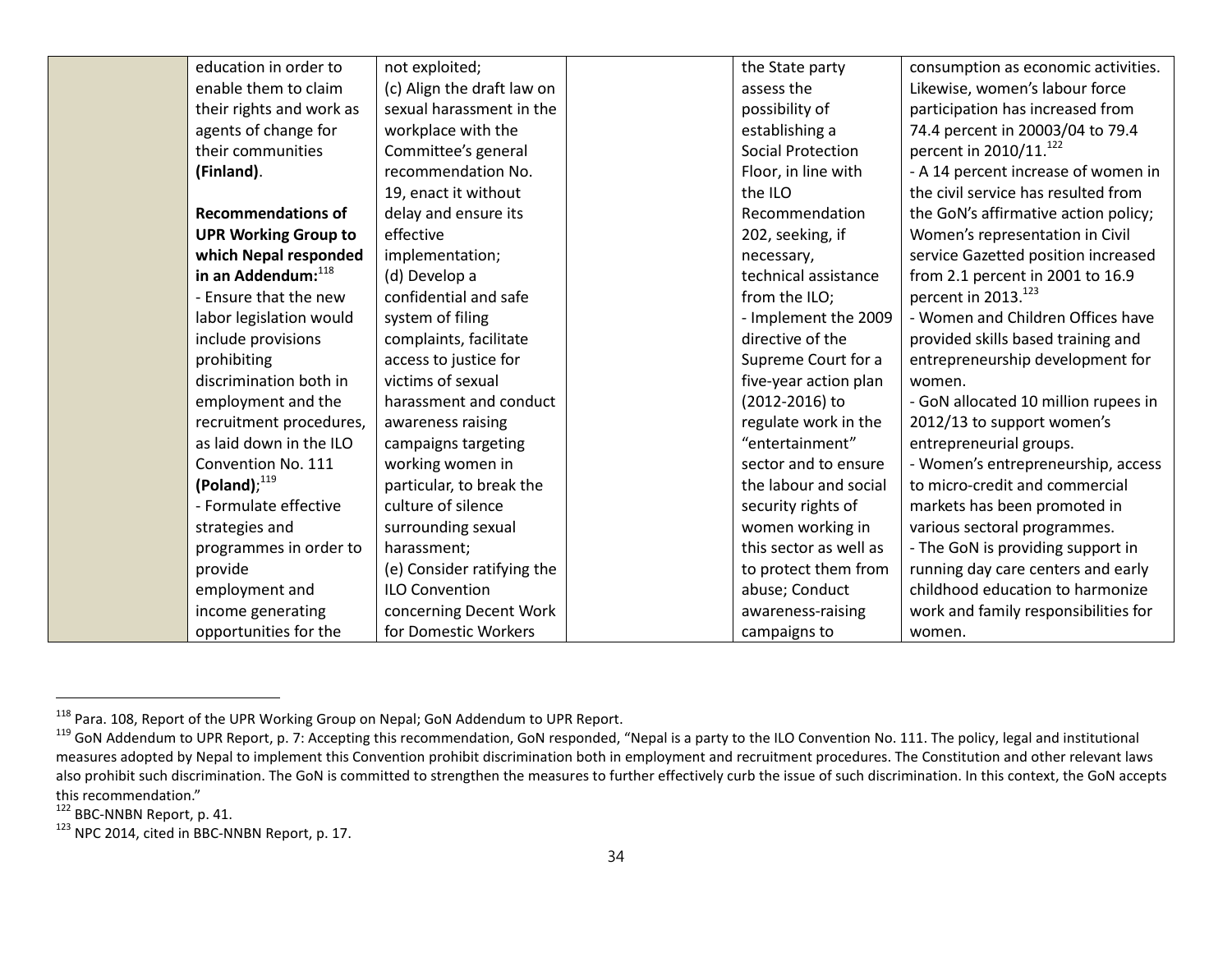| population, in             | (Convention No. 189). | eliminate               |                                              |
|----------------------------|-----------------------|-------------------------|----------------------------------------------|
| particular, the rural      | (para. 30)            | stigmatisation against  | <b>CSO Reports</b>                           |
| population, Dalits         |                       | these women. (para.     | - Nepalese Women still often work            |
| and ethnic minorities      |                       | 15)                     | for no remuneration, with an                 |
| (Malaysia). <sup>120</sup> |                       | - Increase efforts to   | estimated 74.8% of the unpaid                |
|                            |                       | ensure that freed       | labour force being female. <sup>124</sup>    |
|                            |                       | bonded labourers are    | - In the non-formal labour market,           |
|                            |                       | entitled to full        | the average female wages are                 |
|                            |                       | rehabilitation and      | significantly less than the average          |
|                            |                       | integration, in         | male wage suggesting that women              |
|                            |                       | particular through      | are either not paid the same as men          |
|                            |                       | access to fertile lands | for the same job or that there are           |
|                            |                       | for cultivation, access | more women in low-paying                     |
|                            |                       | to housing, food,       | jobs. <sup>125</sup> Women's average monthly |
|                            |                       | health, education       | earning is much lower than men, the          |
|                            |                       | and vocational          | ratio being 0.57 in 2008. <sup>126</sup>     |
|                            |                       | training for income     | - Nepal's Labour Act, 1992 does not          |
|                            |                       | generating-activities   | apply to the informal sector, thus           |
|                            |                       | and employment.         | excluding most working women in              |
|                            |                       | (para. 17)              | Nepal. <sup>127</sup>                        |
|                            |                       | - Provide adequate      | - Women working in the informal              |
|                            |                       | information to          | labour sector are typically unable to        |
|                            |                       | women migrant           | stop working, or take the amount of          |
|                            |                       | workers on              | rest recommended by the                      |
|                            |                       | procedures for access   | government, particularly when                |
|                            |                       | to, and enjoyment of,   | pregnant. <sup>128</sup>                     |
|                            |                       | their economic,         |                                              |
|                            |                       | social and cultural     |                                              |
|                            |                       | rights;                 |                                              |
|                            |                       | - Continue to sign      |                                              |

<sup>&</sup>lt;sup>120</sup> Ibid. The GoN accepted this recommendation.<br><sup>124</sup> MDG Report, p. 32.<br><sup>125</sup> MDG Report, p. 32.<br><sup>126</sup> BBC-NNBN Report, p. 44.<br><sup>127</sup> Amnesty Report, p. 16. 1<sup>28</sup> Amnesty Report, p. 16.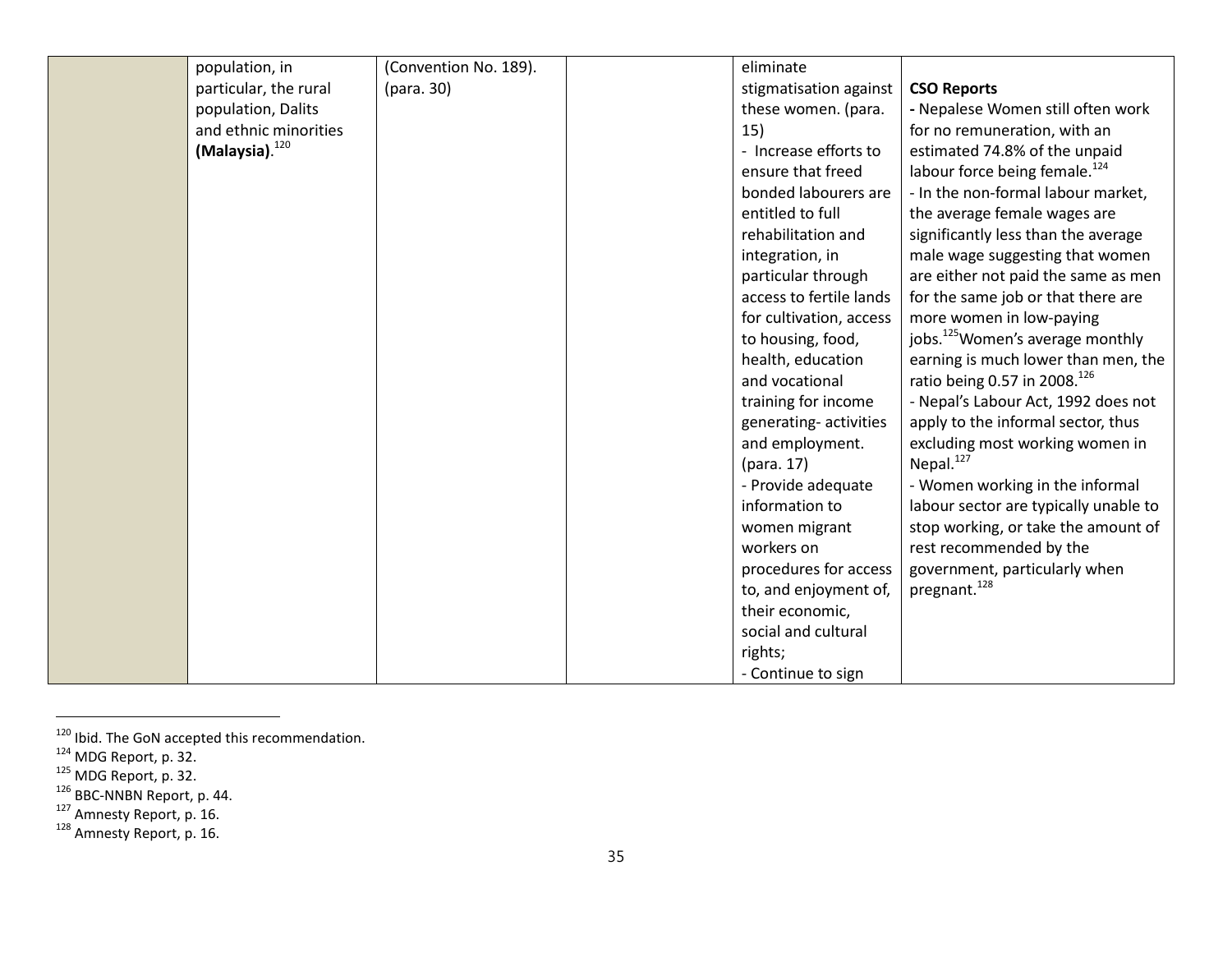|               |                             |                            | bilateral agreements    |                                       |
|---------------|-----------------------------|----------------------------|-------------------------|---------------------------------------|
|               |                             |                            | with host countries     |                                       |
|               |                             |                            | and monitor their       |                                       |
|               |                             |                            | enforcement in order    |                                       |
|               |                             |                            | to better protect the   |                                       |
|               |                             |                            | rights of women         |                                       |
|               |                             |                            | migrant workers.        |                                       |
|               |                             |                            | (para. 18)              |                                       |
| <b>Health</b> | <b>Recommendations that</b> | - Ensure access to basic   | - Adopt a               | - GESI Section has been established   |
|               | enjoyed the support of      | health care and health-    | comprehensive           | in the Population Division of         |
|               | Nepal: <sup>129</sup>       | related services, within   | human rights-based      | Ministry of Health and Population.    |
|               | - Continue applying         | the framework of the       | strategy with a clear   | - Nepal Health Sector Plan-           |
|               | programmes and              | Committee's general        | gender dimension to     | Implementation Plan - II (NHSP-IP II) |
|               | measures for the            | recommendation No.         | combat hunger and       | 2010-15 was formulated with           |
|               | enjoyment of the right      | 24, in particular for poor | ensure food security    | attention on improving the health     |
|               | to education and the        | and rural women and        | for marginalized and    | service delivery for women.           |
|               | right to health (Cuba);     | women with disabilities,   | disadvantaged           | - The Antenatal Incentive             |
|               | - Intensify efforts in      | and enhance the            | individuals and         | Program was launched in 2011          |
|               | providing basic services    | number of medical staff,   | groups. (para. 24(a))   | providing NRs. 400 to mother for      |
|               | to vulnerable or            | including female doctors   | - Conduct               | completing four antenatal care visits |
|               | marginalized groups, or     | and other health-care      | dissemination           | in health facilities.                 |
|               | communities                 | providers;                 | campaigns on the        | - The National Safe Motherhood        |
|               | particularly providing      | - Develop and pursue       | legality of abortion in | Program was initiated in Nepal in     |
|               | quality health and          | effective policies and     | the State party;        | 1997 with the development of          |
|               | education services and      | programmes to further      | - Ensure access to      | revised Safe Motherhood and           |
|               | creating more               | reduce the maternal        | sexual and              | Neonatal Health Long Term Plan        |
|               | employment                  | mortality rate;            | reproductive health     | (SMNHLTP 2006-2017).                  |
|               | opportunities               | - Prioritize programmes    | services as well as to  | - Nepal HIV Investment Plan 2014-     |
|               |                             | that ensure access to a    | safe abortion           | 2016 was formulated to address the    |
|               | (Myanmar).                  |                            |                         | health needs of female sex workers;   |
|               |                             | full range of maternal     | services;               |                                       |
|               |                             | health services,           | - Provide adequate      | - The Nepal Demographic Health        |
|               |                             | including antenatal,       | training to health      | Survey was conducted and              |
|               |                             | postnatal and              | assistants;             | published in 2011.                    |
|               |                             | emergency obstetric        | - Take measures to      | - Multi-sector Nutritional Plan 2013- |
|               |                             | care, in particular for    | prevent uterine         | 2017 was developed targeting teen-    |

<sup>&</sup>lt;sup>129</sup> Para, 106 to para. 107, Report of the UPR Working Group on Nepal.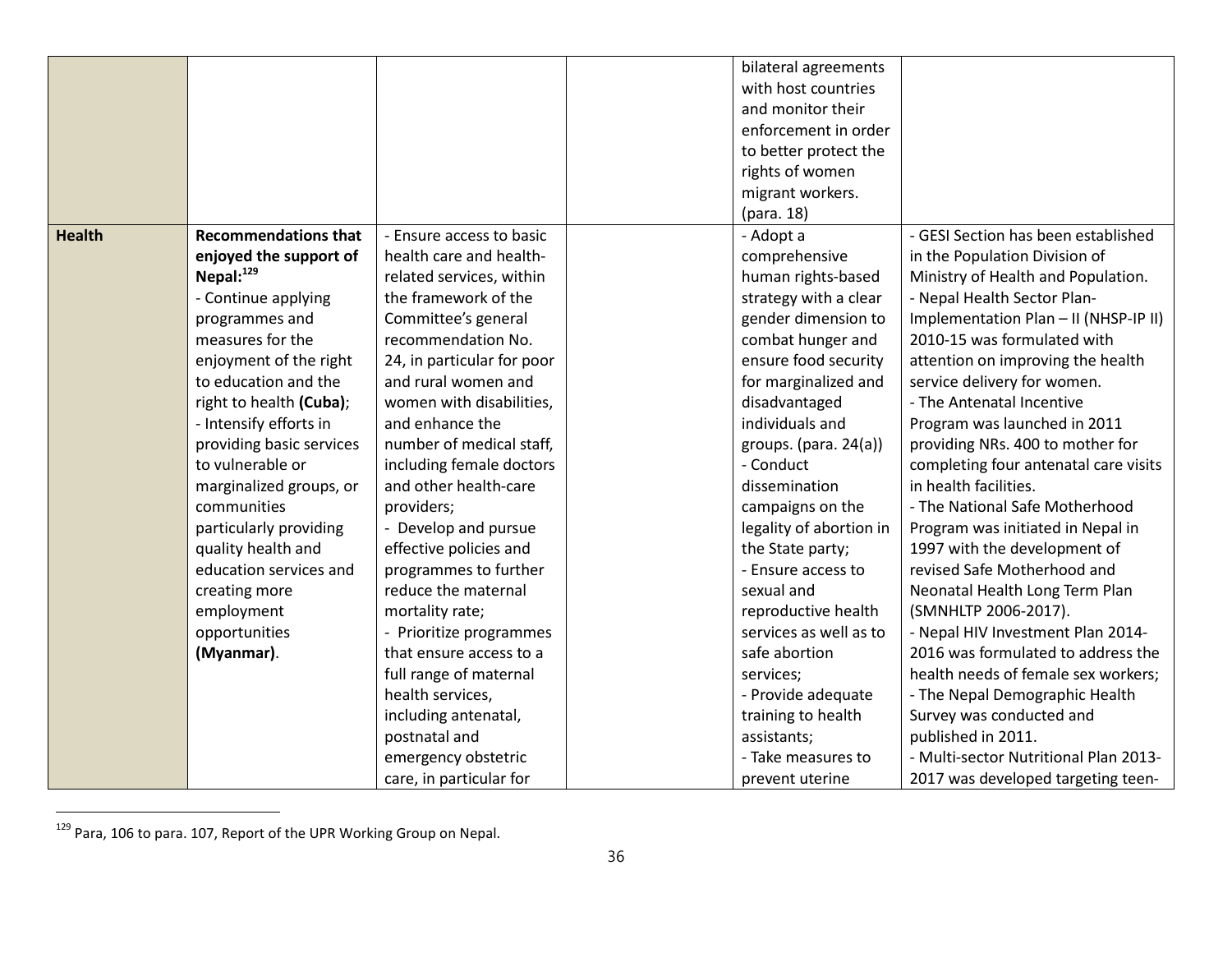|  | poor women, rural        | prolapse among                | aged girls, pregnant women and                 |
|--|--------------------------|-------------------------------|------------------------------------------------|
|  | women and young          | women by ensuring             | breastfeeding mothers.                         |
|  | mothers;                 | adequate sexual and           | - A total of 755,000 women could               |
|  | - Address discriminatory | reproductive                  | avail of abortion facilities after the         |
|  | and harmful practices    | healthcare over the           | Safe Motherhood Policy 1999 and                |
|  | against women and girls, | life cycle and                | Policy on Abortion 2002 were                   |
|  | such as the lack of      | combatting poverty            | formulated. <sup>131</sup>                     |
|  | provision of sufficient  | that is the main              | - Significant improvements in the              |
|  | food and the Chaupadi    | cause for women not           | maternal rate have resulted from               |
|  | practice, which          | to rest sufficiently          | the work done by the 52,000                    |
|  | jeopardize the well-     | after delivery;               | women health volunteers appointed              |
|  | being and health of      | - Consider the                | at the community level by the                  |
|  | women and girls,         | OHCHR's technical             | government. <sup>132</sup>                     |
|  | including reproductive   | guidance on the               |                                                |
|  | health;                  | application of a              | <b>CSO Reports</b>                             |
|  | - Take preventive        | human rights-based            | - Women and girls in Nepal suffer              |
|  | measures to combat the   | approach to the               | poor health outcomes, particularly             |
|  | problem of uterine       | implementation of             | concerning reproductive health. <sup>133</sup> |
|  | prolapse, such as        | policies and                  | - At least 10% of Nepali women                 |
|  | adequate access to       | programmes to                 | nationally experience some form of             |
|  | family planning,         | reduce preventable            | uterine prolapse which is associated           |
|  | awareness-raising and    | maternal mortality            | with early and closely timed                   |
|  | training under existing  | and morbidity. <sup>130</sup> | pregnancies. There has been little             |
|  | safe motherhood          | (para. 25)                    | government attention on preventing             |
|  | programmes, and          |                               | uterine prolapse. <sup>134</sup>               |
|  | ensure sufficient        |                               | - Rates of health problems among               |
|  | allocation of funds for  |                               | poor Dalit women, like uterine                 |
|  | quality corrective       |                               | prolapse, are especially high. <sup>135</sup>  |
|  | surgeries and follow-up  |                               | - On average, 18.2% of women are               |

<sup>&</sup>lt;sup>130</sup>A/HRC/21/22.<br><sup>131</sup> BBC-NNBN Report, p. 29.<br><sup>132</sup> Ibid.<br><sup>133</sup> Amnesty Report, p. 12.<br><sup>134</sup> Center for Reproductive Rights et al Report, p. 6; Amnesty Report, p. 13-14.<br><sup>135</sup> Amnesty Report, p. 13.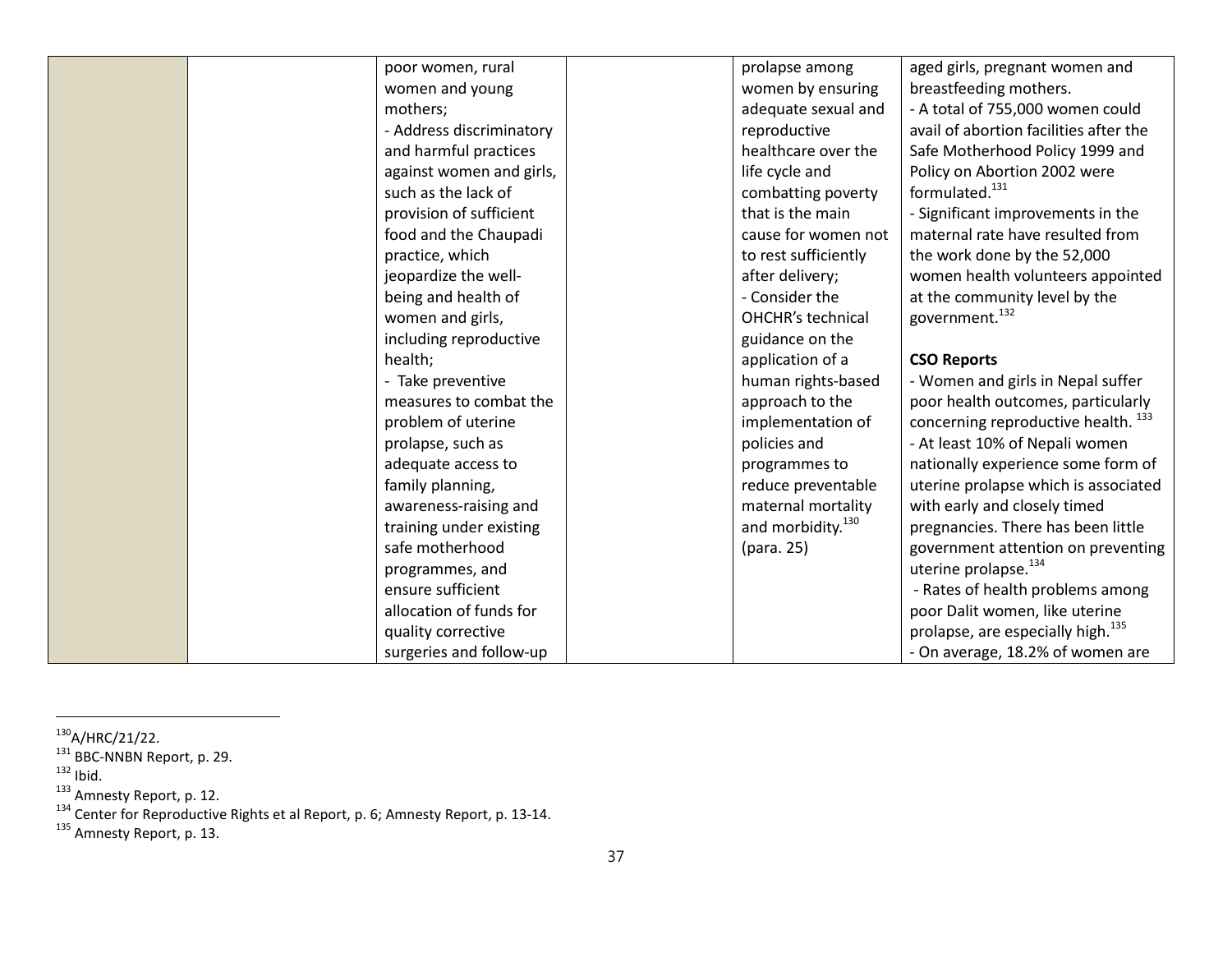| visits, which prevent     |  | under nourished in Nepal. The lack              |
|---------------------------|--|-------------------------------------------------|
| postoperative             |  | of adequate nutrition amongst                   |
| complications such as     |  | women has roots in cultural                     |
| fistula and other health  |  | practices where women eat after                 |
| problems;                 |  | the men in the family, meaning they             |
| - Improve access to       |  | often do not have access to the best            |
| abortion services         |  | or most nutritious food. <sup>136</sup>         |
| throughout the country;   |  | - Women frequently cannot access                |
| - Address the unmet       |  | skilled birth attendants either                 |
| need for contraception    |  | because they do not control                     |
| by prioritizing universal |  | decisions around health care or                 |
| access to the full range  |  | because they do not have access to              |
| of contraceptive          |  | essential reproductive health                   |
| methods, information      |  | information and services. <sup>137</sup>        |
| and services, including   |  | - Nationally, only 36% of live births           |
| emergency                 |  | were assisted by a skilled                      |
| contraception, with a     |  | attendant. <sup>138</sup> Figures disaggregated |
| particular focus on rural |  | by ethnicity and caste show large               |
| women, poor women         |  | differences in access to skilled                |
| and adolescent girls.     |  | attendants with only 22% of Terai               |
| (para. 32(a-g))           |  | Dalit women assisted by a skilled               |
|                           |  | birth attendant. <sup>139</sup> The pattern is  |
|                           |  | similar for access to ante natal                |
|                           |  | care. <sup>140</sup>                            |
|                           |  | - Early pregnancy, closely associated           |
|                           |  | with child marriage, significantly              |
|                           |  | increases girls' risk of maternal               |
|                           |  | mortality and morbidity. Girls under            |
|                           |  | the age of 15 are up to five times              |
|                           |  | more likely to die during childbirth            |

<sup>&</sup>lt;sup>136</sup> Amnesty Report, p. 13-14.<br><sup>137</sup> Amnesty Report, p. 13.<br><sup>138</sup> MoPH, *National Demographic and Health Survey-2011*, March 2012, p. 127<br><sup>139</sup> Amnesty Report, p. 14.<br><sup>140</sup> Amnesty Report, p. 14.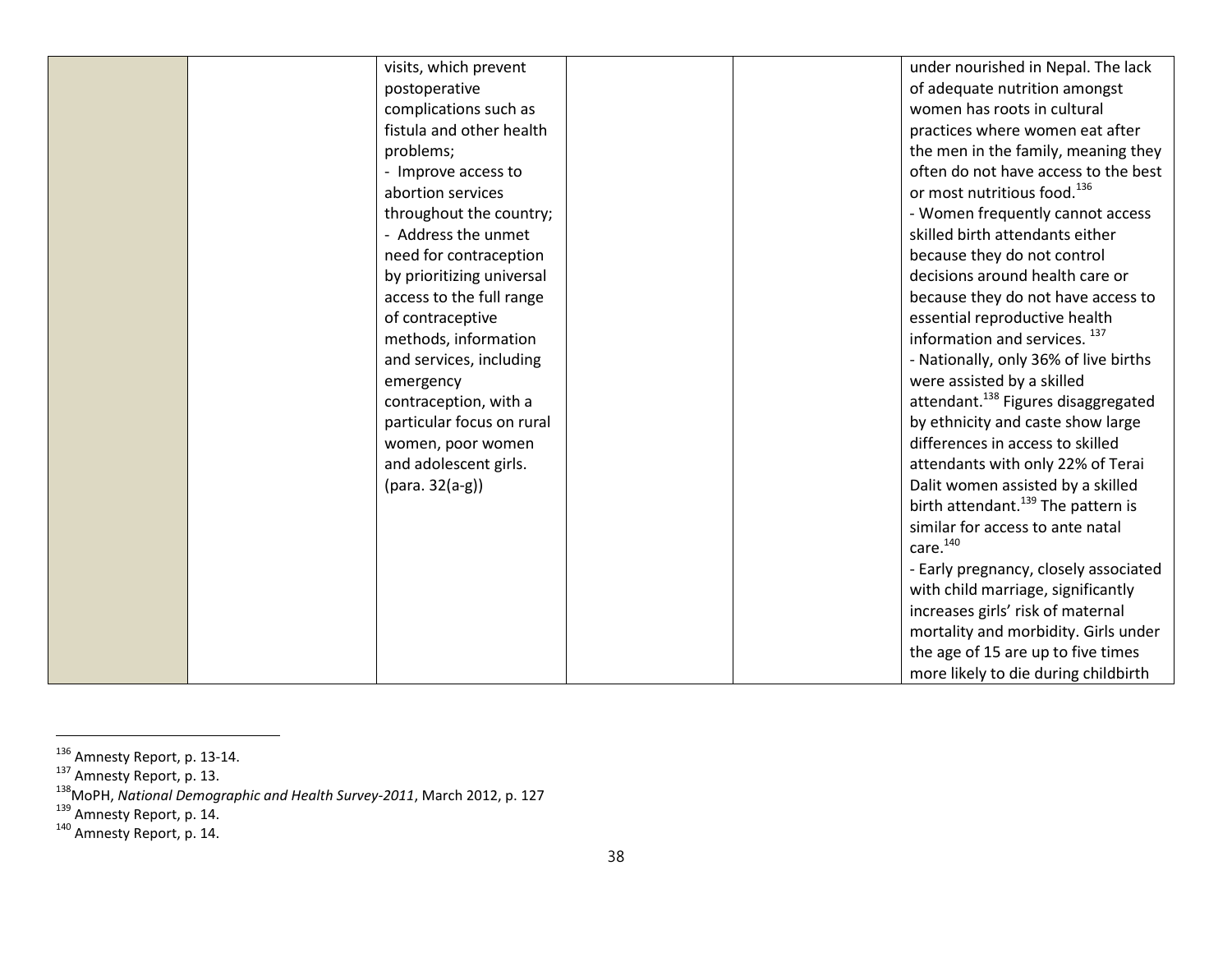|                  |                                 |                              |                         | than women in their twenties. Early          |
|------------------|---------------------------------|------------------------------|-------------------------|----------------------------------------------|
|                  |                                 |                              |                         | pregnancy also carries a higher risk         |
|                  |                                 |                              |                         | of related injuries such as obstetric        |
|                  |                                 |                              |                         | fistula and uterine prolapse. <sup>141</sup> |
|                  |                                 |                              |                         |                                              |
| <b>Women and</b> | <b>Recommendations that</b>     | - Prioritize the             | - Ensure that all       | - The Ministry of Peace and                  |
| armed conflict   | enjoyed the support of          | consideration of the         | gross violations of     | Reconstruction was established in            |
|                  | Nepal $^{142}$ :                | draft laws on the Truth      | international human     | April 2007 to manage the peace               |
|                  | - Design and implement          | and Reconciliation           | rights law, including   | process and address the issues that          |
|                  | programmes to ensure            | Commission and the           | torture and enforced    | concern conflict-affected people;            |
|                  | the respect for and             | <b>Commission of Inquiry</b> | disappearances, are     | Nepal Peace Fund Secretariat was             |
|                  | protection of the rights        | on Disappearances;           | explicitly prohibited   | established under the Ministry.              |
|                  | of women and children,          | ensure that the              | as criminal offences    | - Nepal's National Action Plan on the        |
|                  | in particular the               | Commissions are              | under domestic law;     | Implementation of the United                 |
|                  | rehabilitation of women,        | gender-sensitive,            | - End all forms of      | <b>Nations Security Council Resolutions</b>  |
|                  | children and families           | independent and              | political interference  | 1325 and 1820 was formulated in              |
|                  | affected by conflict            | authoritative and that       | in the criminal justice | 2011.                                        |
|                  | (Egypt);                        | the Truth and                | system and              | - Procedural Guideline on Interim            |
|                  | - Establish accountability      | Reconciliation               | undertake               | Relief, Compensation and Gender              |
|                  | for conflict-era human          | Commission deals with        | independent and         | Support 2010, Guideline to Provide           |
|                  | rights abuses through           | sexual violence; pay         | thorough                | Gender Support to the Deceased               |
|                  | the formation of the            | particular attention to      | investigations into     | Family 2009, Guideline to Provide            |
|                  | <b>Truth and Reconciliation</b> | the social and security      | alleged conflict-       | Interim Relief to the Beneficiary of         |
|                  | Commission and                  | dimension of public          | related cases of        | the Disappeared Person 2009, and             |
|                  | Disappearance                   | testimony for victims of     | human rights            | Procedural Guideline to Rehabilitate         |
|                  | Commission, as agreed           | sexual violence;             | violations, and hold    | the Dependent Children Orphaned              |
|                  | to in the Comprehensive         | - Investigate, prosecute     | the perpetrators        | or Separated from the Parents 2011           |
|                  | Peace Agreement                 | and punish all acts of       | accountable without     | have been enforced. <sup>147</sup>           |
|                  | (United                         | violence, including acts     | any further delay.      | - Local Peace Committees have                |
|                  | <b>States of America/</b>       | of sexual violence           | The Committee           | been established in 75 districts with        |
|                  | Australia/Netherlands/          | perpetrated by the           | stresses that           | 28% female membership including 2            |
|                  | <b>Czech</b>                    | armed forces, Maoist         | transitional justice    | female conflict victims, as provided         |
|                  | Republic/Denmark);              | combatants and private       | mechanisms cannot       | in the Terms and Conditions of Local         |

<sup>&</sup>lt;sup>141</sup> Center for Reproductive Rights et al Report, p. 6.<br><sup>142</sup> Para, 106 to para. 107, Report of the UPR Working Group on Nepal.<br><sup>147</sup> Mid-Term Evaluation Report on NAP, p. 9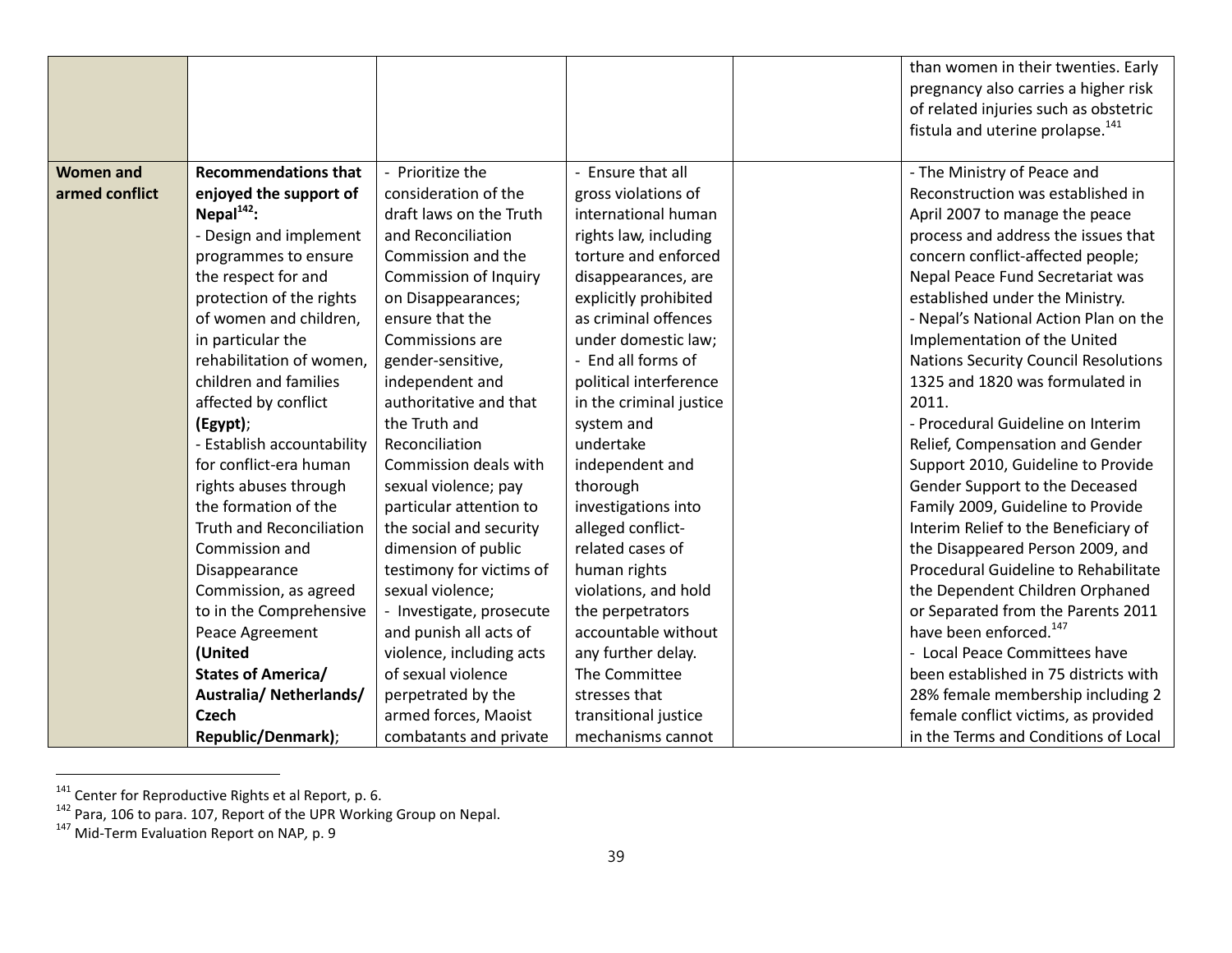| - Ensure that the Truth  | actors, through           | serve to dispense     | Peace Committees, 2009.                    |
|--------------------------|---------------------------|-----------------------|--------------------------------------------|
| and Reconciliation       | transitional and          | with the criminal     | - Nepal Peace Trust Fund has               |
| Commission, as well as   | restorative justice, and  | prosecution of        | provided monetary support to               |
| to the Commission on     | ensure that, under the    | serious human rights  | various Ministries, NGOs and               |
| Disappearances be        | draft law on the Truth    | violations;           | agencies to implement projects for         |
| operational within the   | and Reconciliation        | - Create, as a matter | the implementation of NAP on               |
| briefest delay and that  | Commission, the statute   | of priority and       | <b>UNSCR 1325 and 1820.</b>                |
| there be no amnesty for  | of limitations on filing  | without further       | - The MoFALD has developed the             |
| grave violations of      | complaints relating to    | delay, a transitional | GESI Resource Book to promote              |
| human rights             | rape and other forms of   | justice mechanism in  | women's participation in local level       |
| (Switzerland);           | sexual offences during    | accordance with the   | training programmes.                       |
| - Establish an           | the conflict does not     | Supreme Court writ    | - The Enforced Disappearance               |
| independent Truth and    | preclude women's          | of mandamus of 2      | Investigation, Truth and                   |
| Reconciliation           | access to justice;        | January 2014 and      | Reconciliation Commission Act was          |
| Commission and take      | - Initiate a thorough and | ensure its effective  | passed on 25 April 2014, but with          |
| immediate action to      | complete investigation    | and independent       | provisions empowering the                  |
| account for the missing  | into the perpetration of  | functioning in        | Commission to recommend                    |
| and ensure reparations   | sexual abuse during the   | accordance with       | amnesties for perpetrators of              |
| to victims, including    | armed conflict and post-  | international law and | human rights violations, with the          |
| family members of the    | conflict periods;         | standards, including  | exception of rape case. <sup>148</sup> The |
| disappeared (Sweden);    | - Ensure women's access   | by prohibiting        | Supreme Court has issued a stay            |
| - Ensure that the        | to justice and make legal | amnesties for gross   | order for withholding the                  |
| perpetrators of human    | aid available and         | violations of         | implementation of the law until the        |
| rights violations, both  | accessible to all women   | international human   | final decision of the Court.               |
| past and present, are    | affected by the conflict, | rights law and        | - A pilot program was launched in          |
| brought to justice in    | including women victims   | serious violations of | 2013 to provide psychosocial               |
| proceedings which meet   | of sexual violence during | international         | counseling and support services for        |
| international standards  | the conflict and post-    | humanitarian law;     | conflict-affected people including         |
| of fairness (Sweden);    | conflict periods;         | - Ensure that all     | women with technical support               |
| - Seek to remove the     | - Ensure the protection   | victims are provided  | provided to the MoPR by the                |
| obstacles faced by       | of victims and witnesses  | with an effective     | International Organization for             |
| victims trying to access | and provide shelter       | remedy, including     | Migration.                                 |
| justice (Republic of     | homes for victims of      | appropriate           |                                            |
| Korea);                  | sexual violence,          | compensation,         | <b>CSO Reports</b>                         |
| - Ensure that all        | including in rural and    | restitution and       | - Crimes of sexual violence                |

<sup>&</sup>lt;sup>148</sup> Section 26(2), The Enforced Disappearance Investigation, Truth and Reconciliation Commission Act, 2014.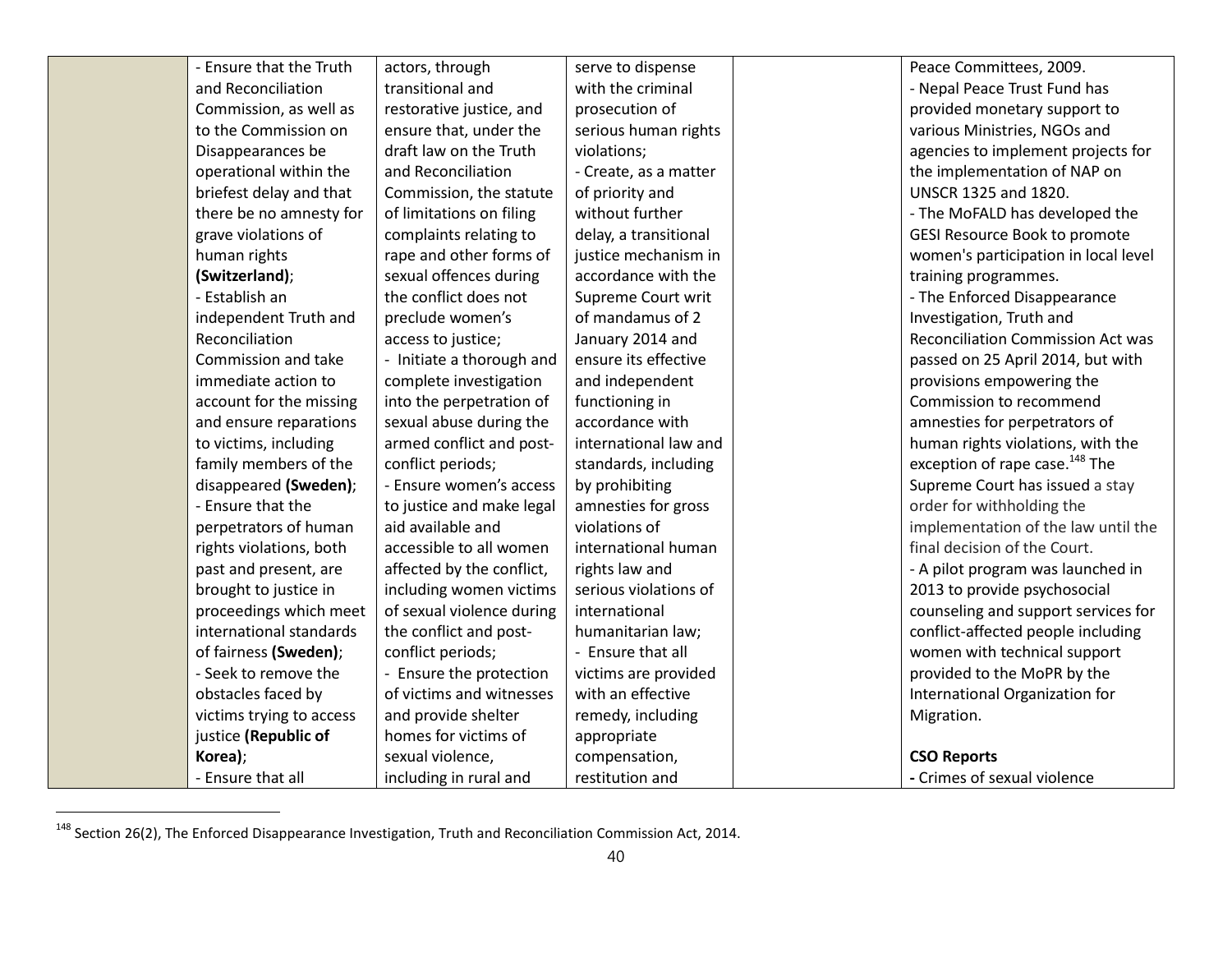| decisions from the      | remote areas;                | rehabilitation, taking      | perpetrated during Nepal's conflict                   |
|-------------------------|------------------------------|-----------------------------|-------------------------------------------------------|
| judiciary, regarding    | Ensure the effective         | into account the            | remain widely unpunished and no                       |
| those presumed          | implementation of the        | <b>Basic Principles and</b> | investigation or prosecution having                   |
| responsible for serious | national plan of action      | Guidelines on the           | been launched into these incidents.                   |
| human rights violations | on Security Council          | Right to a Remedy           | Nepal has also failed to take steps to                |
| during and after the    | resolutions 1325 (2000)      | and Reparation for          | facilitate victims' access to justice. <sup>149</sup> |
| conflict, are fully     | and 1820 (2008), and         | <b>Victims of Gross</b>     | - Victims of sexual violence and                      |
| respected by all        | ensure that victims of       | Violations of               | torture have not received any relief                  |
| concerned institutional | sexual crimes receive        | <b>International Human</b>  | from the state to date. <sup>150</sup> None of        |
| actors, particularly by | appropriate reparations,     | Rights Law and              | the current guidelines linked to the                  |
| the                     | rehabilitation and           | Serious Violations of       | Interim Relief Programme recognize                    |
| army and the police     | counselling;                 | International               | survivors of sexual violence as                       |
| forces (France);        | <b>Establish counselling</b> | Humanitarian Law            | Conflict Affected Persons (CAPs) <sup>151</sup> ,     |
| - Tackle impunity by    | centres for women to         | (General Assembly           | excluding them from Nepal's Interim                   |
| investigating and       | address their traumatic      | resolution 60/147);         | Relief Program. <sup>152</sup>                        |
| prosecuting human       | experiences, specifically    | - Adopt guidelines for      | - Official data concerning conflict                   |
| rights violations and   | with regard to sexual        | vetting to prevent          | related sexual violence (CRSV)                        |
| abuses committed by     | violence, and provide        | those accused of            | survivors is lacking; MoPR guidelines                 |
| State and non-State     | adequate access to           | violations of the           | for psycho-social counseling, 2013                    |
| actors during and since | health-care services;        | Covenant from               | also does not mention CRSV. <sup>153</sup>            |
| the conflict,           | - Enhance the inclusion      | holding public office       | - The Government has not                              |
| implementing court      | and representation of        | and being promoted.         | introduced a comprehensive                            |
| orders including on the | women survivors in           | (para. 5 (a-e))             | medical or psycho-social program to                   |
| Nepal Army, and ending  | peacebuilding                |                             | benefit survivors of CRSV and help                    |
| political interference  | institutions and             |                             | them cope with the                                    |
| (UK);                   | mechanisms at the            |                             | consequences. <sup>154</sup>                          |

<sup>&</sup>lt;sup>149</sup> TRIAL et al Report, p. 18<br><sup>150</sup>NHRC Mid-term Report on UPR, p. 10<br><sup>151</sup> The Interim Relief Programme uses the term Conflict Affected Persons in reference to those entitled to various benefits (including Cash benefits who died or were disappeared due the conflict, to widows of men who died due to the conflict; Scholarships for children of people killed during the conflict; Medical treatment for people injured due to the conflict; Skill development training for conflict victims; Economic assistance to people and institutions whose properties were damaged during the conflict; and scholarships for children of th

<sup>&</sup>lt;sup>152</sup> Human Rights Watch Report, p. 1; Advocacy Forum et al Report, p. 15; TRIAL et al Report, p. 19<br><sup>153</sup> BBC-NNBN Report, p. 38<br><sup>154</sup> Human Rights Watch Report, p. 1.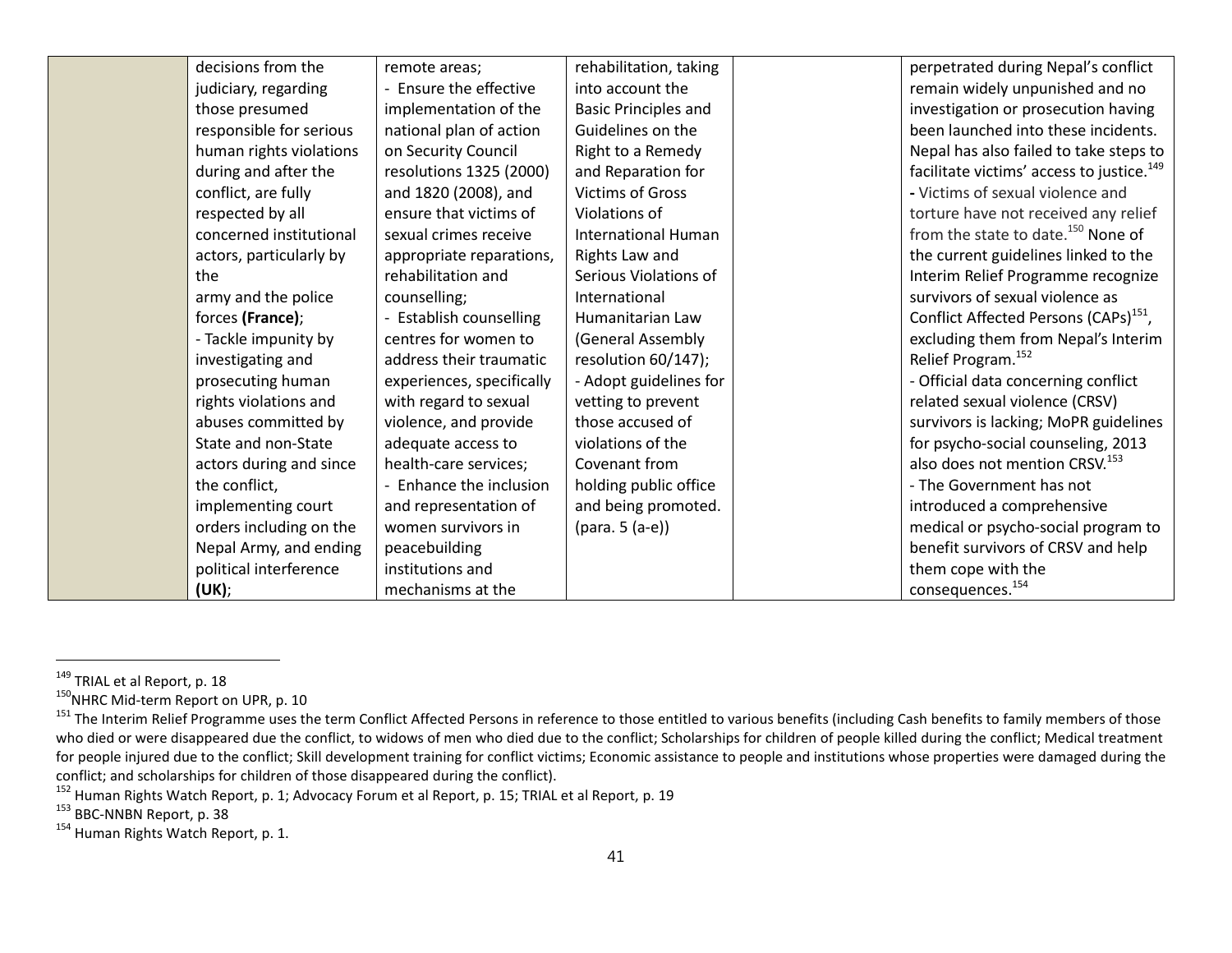| - Investigate all cases of  | decision-making,       |  | - While rape is a criminal offence                |
|-----------------------------|------------------------|--|---------------------------------------------------|
| ill treatment and abuse,    | policymaking and       |  | under the law in Nepal, sexual                    |
| such as enforced            | implementation levels. |  | violence when committed as a war                  |
| disappearances, cases of    | $(para. 36(a-h))$      |  | crime, crime against humanity or                  |
| torture, arrests without    |                        |  | genocide is not proscribed in law. <sup>155</sup> |
| warrants and                |                        |  | - In relation to the duty of police to            |
| extrajudicial killings by   |                        |  | register First Information Reports                |
| the police as well as the   |                        |  | (FIR), Nepalese Police consistently               |
| national army and           |                        |  | refuse to register FIRs when they are             |
| ensure the delivery of      |                        |  | related to State authorities'                     |
| justice regarding these     |                        |  | conduct. <sup>156</sup> However, even in cases    |
| serious human rights        |                        |  | in which FIRs are registered, the                 |
| violations (Hungary);       |                        |  | police still typically fail to carry out          |
| - Criminalize torture and   |                        |  | their duty to investigate. <sup>157</sup>         |
| enforced                    |                        |  | - The discriminatory 35-day                       |
| disappearances in line      |                        |  | limitation period for filing                      |
| with international          |                        |  | complaints of rape has made                       |
| standards (Slovenia/        |                        |  | prosecution of rapes committed                    |
| Denmark/UK);                |                        |  | during the conflict period                        |
| - In the framework of       |                        |  | impossible. <sup>158</sup>                        |
| the reform of the penal     |                        |  | - Nepal's NAP on UNSCR 1325 and                   |
| code and the penal          |                        |  | 1820 lacks adequate resources for                 |
| procedure code,             |                        |  | effective implementation and as a                 |
| conform to the totality     |                        |  | result it is yet to be fully localized,           |
| of the provisions of the    |                        |  | and its dividends yet to reach the                |
| Convention against          |                        |  | most conflict affected women and                  |
| Torture (Switzerland).      |                        |  | girls. <sup>159</sup>                             |
|                             |                        |  |                                                   |
| <b>Recommendations of</b>   |                        |  |                                                   |
| <b>UPR Working Group to</b> |                        |  |                                                   |

<sup>&</sup>lt;sup>155</sup> TRIAL et al Report, p. 18.<br><sup>156</sup> TRIAL et al Report, p. 6.<br><sup>157</sup> ICJ Report, p. 8.<br><sup>158</sup> Advocacy Forum et al Report, p. 21.<br><sup>159</sup> BBC-NNBN Report, p. 38.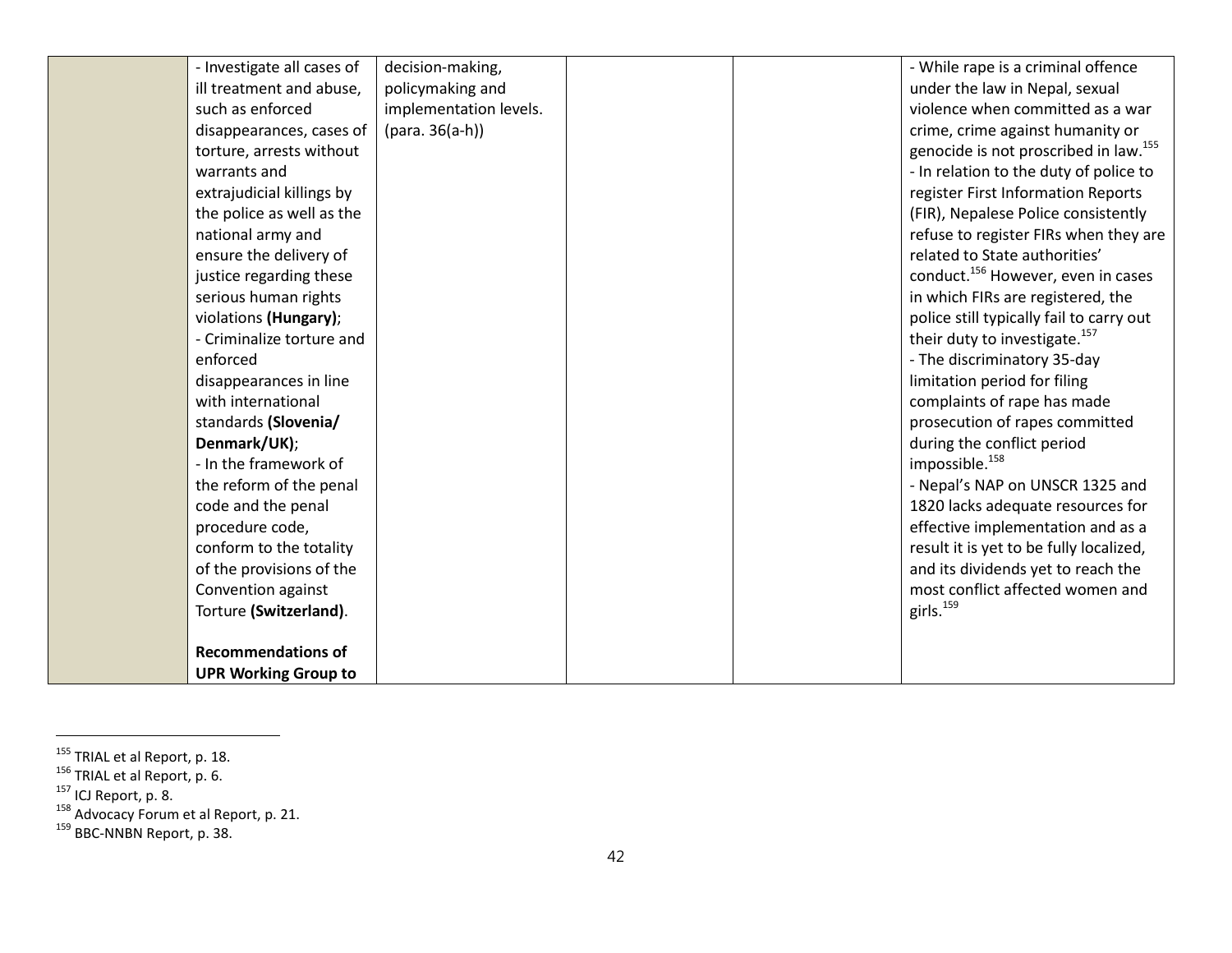| which Nepal responded      |  |  |
|----------------------------|--|--|
| in an Addendum: 143        |  |  |
| - Undertake                |  |  |
| investigations in cases    |  |  |
| where there are            |  |  |
| credible allegations of    |  |  |
| human rights violations,   |  |  |
| implement court order      |  |  |
| and establish              |  |  |
| transitional justice       |  |  |
| mechanisms (Norway);       |  |  |
| 144                        |  |  |
| - Start the investigation  |  |  |
| of all outstanding         |  |  |
| allegations of human       |  |  |
| rights violations          |  |  |
| committed during or        |  |  |
| after the conflict         |  |  |
| and to bring               |  |  |
| perpetrators to justice    |  |  |
| in proceedings which       |  |  |
| meet international         |  |  |
| standards                  |  |  |
| (Netherlands);             |  |  |
| - Intensify efforts in the |  |  |
| investigation of pending   |  |  |
| allegations of serious     |  |  |
| human rights and           |  |  |
| international              |  |  |
| humanitarian law           |  |  |
| violations by all parties  |  |  |
| in the armed conflict      |  |  |

<sup>&</sup>lt;sup>143</sup> Para. 108, Report of the UPR Working Group on Nepal; GoN Addendum to UPR Report.<br><sup>144</sup> GoN Addendum to UPR Report, p.6: Nepal's response to this recommendation was, "Allegations of human rights violations have been i laws of Nepal. Government remains committed to implement Court orders. The Truth and Reconciliation Commission Bill, 2010 and Enforced Disappearance (Offence and Punishment) Bill, 2010, which provide for transitional justice mechanisms have been tabled before the Parliament."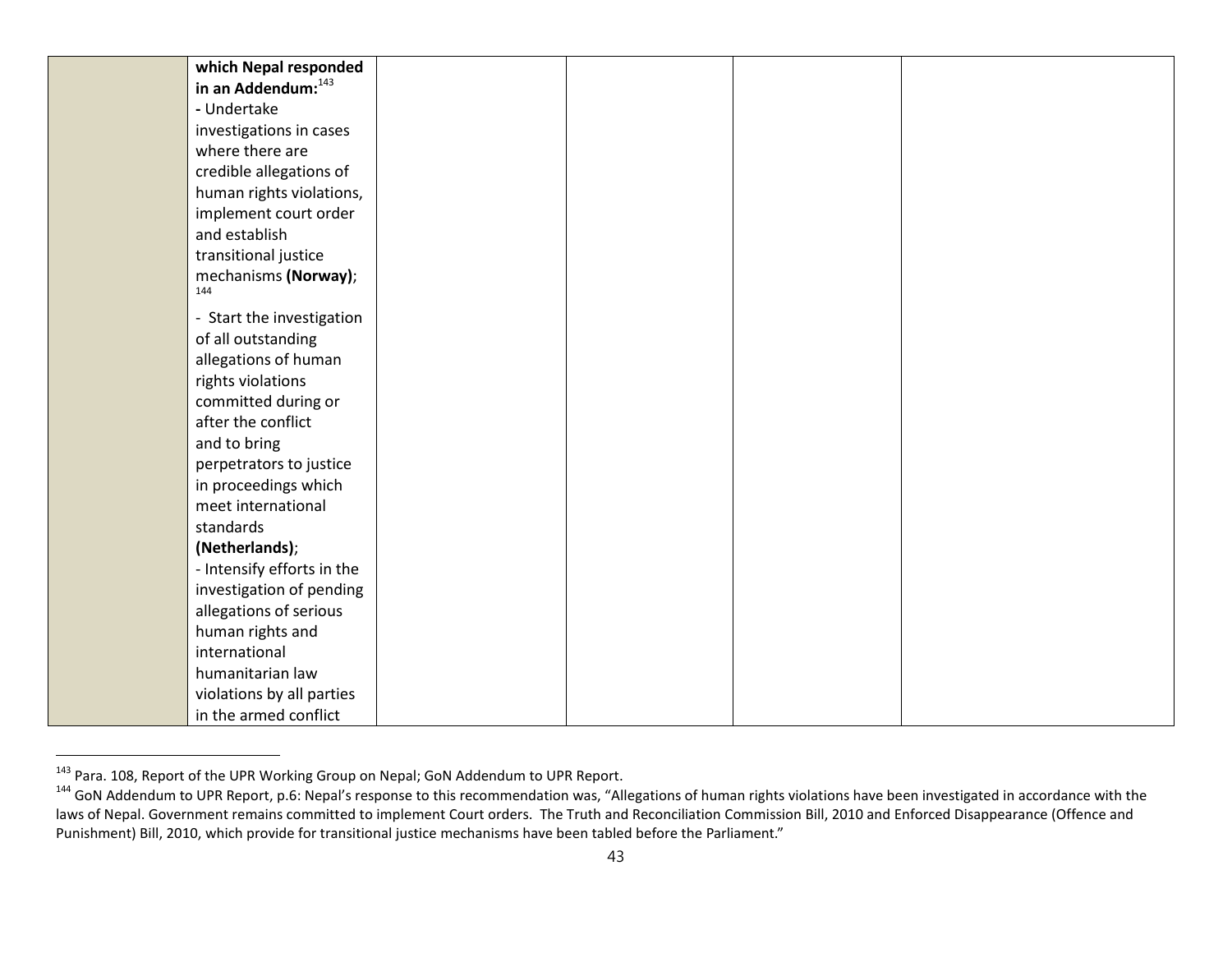|                  | (Spain);                    |                            |                      |                                     |
|------------------|-----------------------------|----------------------------|----------------------|-------------------------------------|
|                  | - Investigate and           |                            |                      |                                     |
|                  | prosecute those who         |                            |                      |                                     |
|                  | committed human             |                            |                      |                                     |
|                  | rights violations on both   |                            |                      |                                     |
|                  | sides of the conflict       |                            |                      |                                     |
|                  | (New Zealand). $^{145}$     |                            |                      |                                     |
|                  | - Implement the             |                            |                      |                                     |
|                  | decision of the Supreme     |                            |                      |                                     |
|                  | Court of 2007 that          |                            |                      |                                     |
|                  | requires the State to       |                            |                      |                                     |
|                  | criminalize enforced        |                            |                      |                                     |
|                  | disappearances and sign     |                            |                      |                                     |
|                  | and ratify the CED          |                            |                      |                                     |
|                  | (France). $146$             |                            |                      |                                     |
| <b>Women and</b> | <b>Recommendations that</b> | - Pursue and implement     | - Strengthen efforts | - The GoN's Three Year Plan         |
| <b>Poverty</b>   | enjoyed the support of      | macroeconomic, social      | to reduce poverty in | 2010/11-2012/13 and Approach        |
|                  | Nepal: $^{160}$             | and sectoral policies that | particular among the | Paper to the Thirteenth Plan        |
|                  | - Step up efforts to        | are geared towards         | most marginalized    | $2012/13 - 2014/15$ was formulated  |
|                  | achieve the effective       | eradicating poverty and    | and disadvantaged    | focusing on poverty reduction       |
|                  | realization of economic,    | reducing gender-based      | groups, such as Hill | through gender equality,            |
|                  | social and cultural rights  | inequality; encourage      | and TeraiDalits, as  | empowerment of women and            |
|                  | for the marginalized and    | broad-based sustained      | well as women in     | inclusion of socially disadvantaged |
|                  | vulnerable groups by        | economic growth; and       | rural and remote     | groups.                             |
|                  | ensuring that they are      | address the structural     | areas, and           | - Gender Responsive Budgeting       |
|                  | provided with adequate      | causes of poverty within   | indigenous peoples,  | (GRB) has been practiced in Nepal   |

<sup>&</sup>lt;sup>145</sup> GoN Addendum to UPR Report, p.6: To this recommendation, GoN responded, "Acts of enforced disappearance and extra-judicial executions are strictly outlawed by the laws of Nepal. Constitutional provisions provide for direct access of any individual or group to the Supreme Court to have redress of violation of any fundamental rights guaranteed by it. In addition to regular court mechanism, there exist several other statutory mechanisms to address violation of rights. These include the National Human Rights Commission and National Women's Commission. They provide an effective constitutional and legal framework in Nepal to address individual cases of human rights violations, including those of enforced disappearance and extra-judicial ki

<sup>160</sup> Para, 106 to para. 107, Report of the UPR Working Group on Nepal.

<sup>&</sup>lt;sup>146</sup> GoN Addendum to UPR Report, p.7: Nepal's response was, "The GoN respects the decisions of the Supreme Court. It has already tabled the Penal Code Bill in the Legislature Parliament, with provisions criminalizing acts including enforced disappearances. Nepal is a party to almost all core human rights treaties. The GoN is regularly reviewing other human rights treaties for possible accession or ratification. It believes that putting in place adequate national infrastructures is prerequisite for complying with the principles and objectives and carrying out specific responsibilities including the reporting obligation that emanate from these treaties. Even without being a party to the CED, Nepal has consistently upheld its principles and objectives."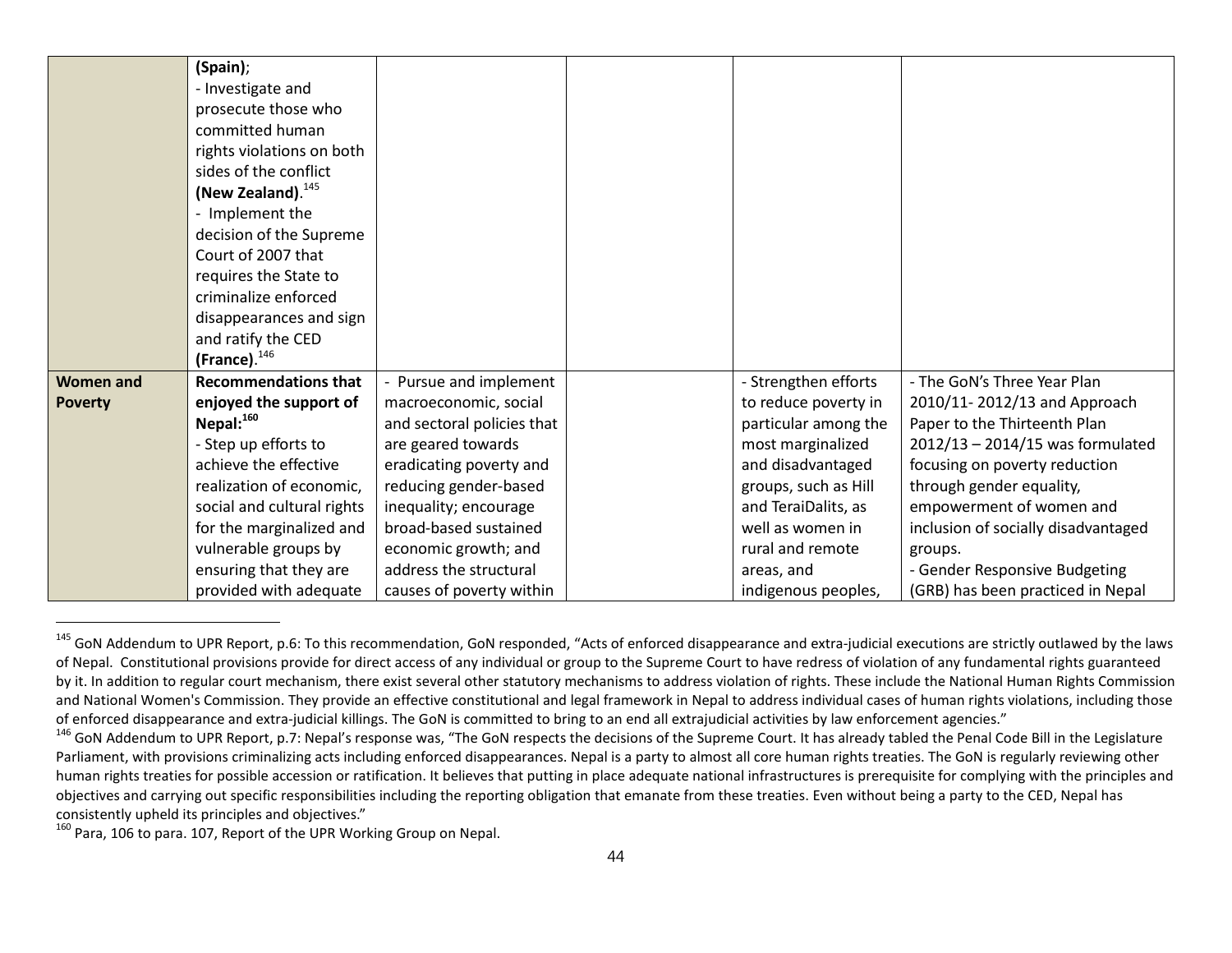| access to food, health,    | the overall framework of   | including by               | from fiscal year 2007/08 and GRB    |
|----------------------------|----------------------------|----------------------------|-------------------------------------|
| education and fair         | achieving people           | expanding its              | guidelines have been developed.     |
| employment (Malaysia);     | centered sustainable       | programs under the         | - MoF has revised the Budget        |
| - Step up the efforts to   | development;               | <b>Poverty Alleviation</b> | Management Information System       |
| reduce poverty,            | - Strengthen initiatives   | Fund;                      | (BMIS) and Line Ministry Budget     |
| particularly rural         | aimed at encouraging       | - Facilitate access to,    | System (LMBS) to track budget and   |
| poverty (Algeria);         | sustainable economic       | and ownership of,          | expenditure regularly through a     |
| - Reinforce the efforts in | empowerment of             | land for these groups      | gender lens.                        |
| the area of the fight      | women, including the       | as well as to income       | - There is an increasing trend of   |
| against poverty with a     | promotion of women's       | generating activities.     | allocation of GRB to direct and     |
| view to attaining the      | access to land and credit  | (para. 22)                 | indirect gender responsive          |
| Millennium                 | and the promotion of       |                            | programmes: from 11.30% in          |
| Development Goals and      | training in                |                            | 2007/08 to 21.75% in 2013/14.161    |
| to request the necessary   | microenterprise            |                            | - The Resource Mobilization and     |
| financial and technical    | development and            |                            | Management Guidelines, 2012 were    |
| assistance in this regard  | management, and            |                            | developed by MoFALD and             |
| (Morocco);                 | monitor the impact of      |                            | implemented at local level with an  |
| - Continue its efforts to  | these initiatives;         |                            | allocation of a minimum 10% of the  |
| achieve equitable socio-   | - Ensure equal access by   |                            | budget for programmes and projects  |
| economic development,      | women to resources and     |                            | directly beneficial to the women,   |
| address poverty            | nutritious food by         |                            | children and socially excluded.     |
| alleviation through its    | eliminating                |                            | - Focused programmes of the         |
| overarching objective      | discriminatory practices,  |                            | Department of Women and Children    |
| according to its current   | guaranteeing land          |                            | on "Women against poverty" have     |
| policies and Action Plans  | ownership rights for       |                            | been implemented at the VDC level.  |
| with the support by the    | women and facilitating     |                            | - Sector Wise Assistance            |
| international              | women's access to safe     |                            | Approach (SWAp) with an             |
| community in order to      | drinking water and fuel;   |                            | elaborated GESI strategy and action |
| meet the targets of        | - Provide for the right to |                            | plans of various Ministries have    |
| MDGs (Cambodia);           | adequate food in the       |                            | been put in place.                  |
| - Continue                 | new Constitution. (para.   |                            | - The Agricultural Development      |
| implementing the           | $38(a-d)$                  |                            | Strategy, 2013 was formulated       |
| necessary economic         |                            |                            | focusing on the involvement of      |
| measures to eradicate      |                            |                            | women in agricultural production.   |

 $^{161}$  BBC-NNBN Report, p. 42 and 51 [Percentage of GRB allocation in the F.Y. 2010/11 was 17.14%, F.Y. 2011/12 was 19.05%, F.Y. 2012/13 was 19.05% and F.Y. 2013/14 was 21.75%.]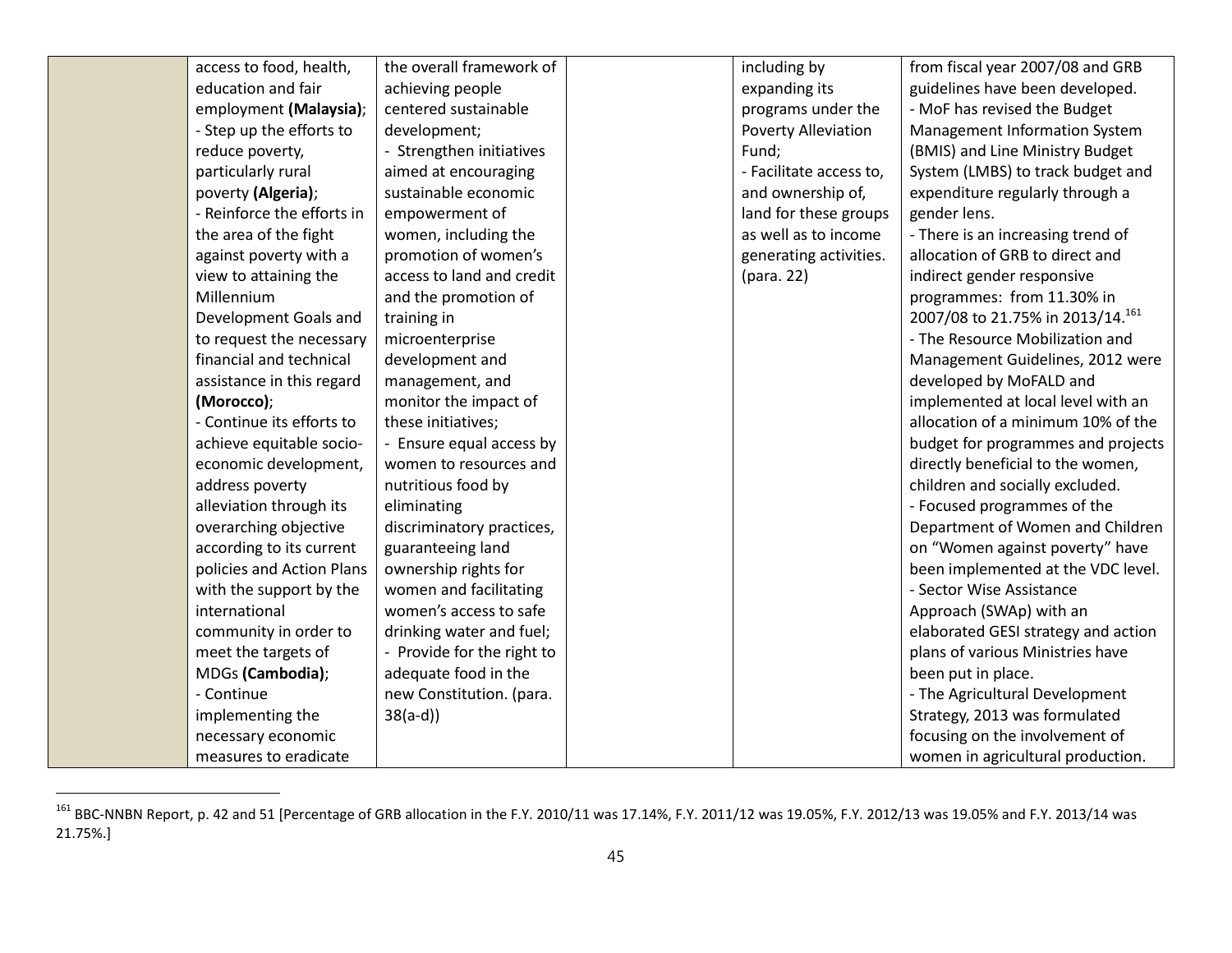| poverty, allowing all the |  | - Saving and credit cooperatives                |
|---------------------------|--|-------------------------------------------------|
| Nepalese population a     |  | which occupy 15% of total financial             |
| life with dignity         |  | transactions, have 45% involvement              |
| (Bolivia);                |  | of women; 2500 cooperatives have                |
| - Speed up its efforts to |  | been run by women alone in rural                |
| reduce poverty and        |  | areas. <sup>162</sup>                           |
| unemployment in the       |  |                                                 |
| country and seek          |  | <b>CSO Reports</b>                              |
| broader international     |  | - According to the Government, 75%              |
| cooperation to deal with  |  | of working women in Nepal are                   |
| the threats posed by      |  | employed in the agricultural                    |
| climate change            |  | sector. <sup>163</sup> More than three-quarters |
| (Azerbaijan).             |  | of these women are unpaid and are               |
|                           |  | mostly employed by family                       |
|                           |  | members. <sup>164</sup>                         |
|                           |  | - Despite Nepal's gender responsive             |
|                           |  | budget programmes and budget                    |
|                           |  | allocation, the implementation of               |
|                           |  | the provisions have not been                    |
|                           |  | effective as there remains tendency             |
|                           |  | to bypass women, children and                   |
|                           |  | other disadvantaged groups. <sup>165</sup> The  |
|                           |  | gender responsive budget has also               |
|                           |  | been allegedly misused due to lack              |
|                           |  | of a proper monitoring                          |
|                           |  | mechanism. <sup>166</sup>                       |
|                           |  | - Women's groups, mother's groups               |
|                           |  | and women's cooperatives are active             |
|                           |  | in social, economic and cultural                |
|                           |  | activities, but lack engagement in              |
|                           |  | mainstream development activities.              |

<sup>&</sup>lt;sup>162</sup> BBC-NNBN Report, p. 18.<br><sup>163</sup>MoWCSW, *Fourth and Fifth Periodic Reports of Government of Nepal on CEDAW,* 2009, p.39-40.<br><sup>164</sup> Amnesty Report, p. 16.<br><sup>165</sup> Focused Evaluation-LGCDP Report.<br><sup>165</sup> HRTMCC Report 2014, p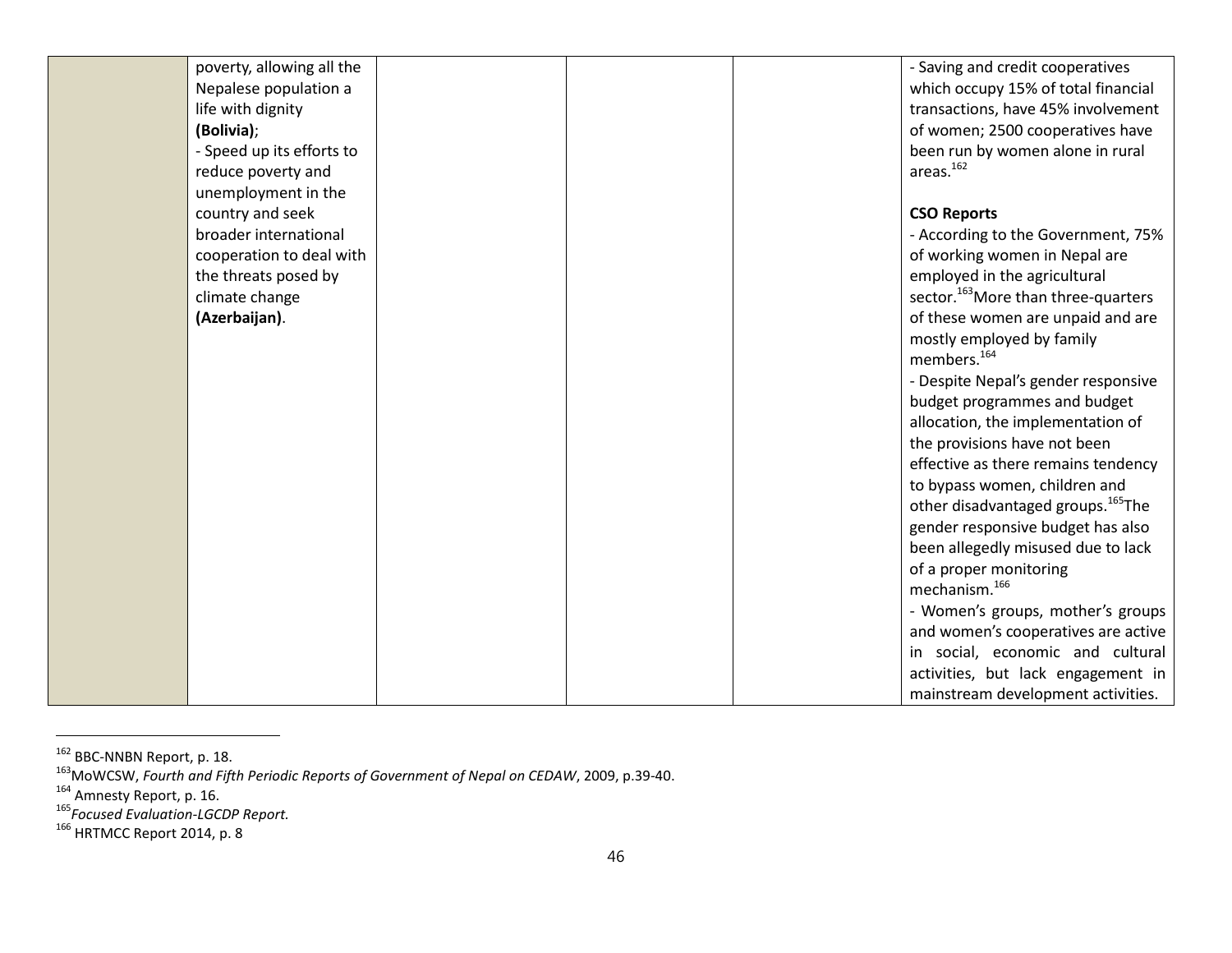| ancestral property to the daughters,<br>it has not been effectively<br>implemented in reality.<br>- Dalit women suffer multiple forms<br>of discrimination on the basis of<br>their caste, gender and poverty. <sup>167</sup> |
|-------------------------------------------------------------------------------------------------------------------------------------------------------------------------------------------------------------------------------|
|-------------------------------------------------------------------------------------------------------------------------------------------------------------------------------------------------------------------------------|

 $\overline{a}$ 

<sup>&</sup>lt;sup>167</sup> Amnesty Report, p. 13.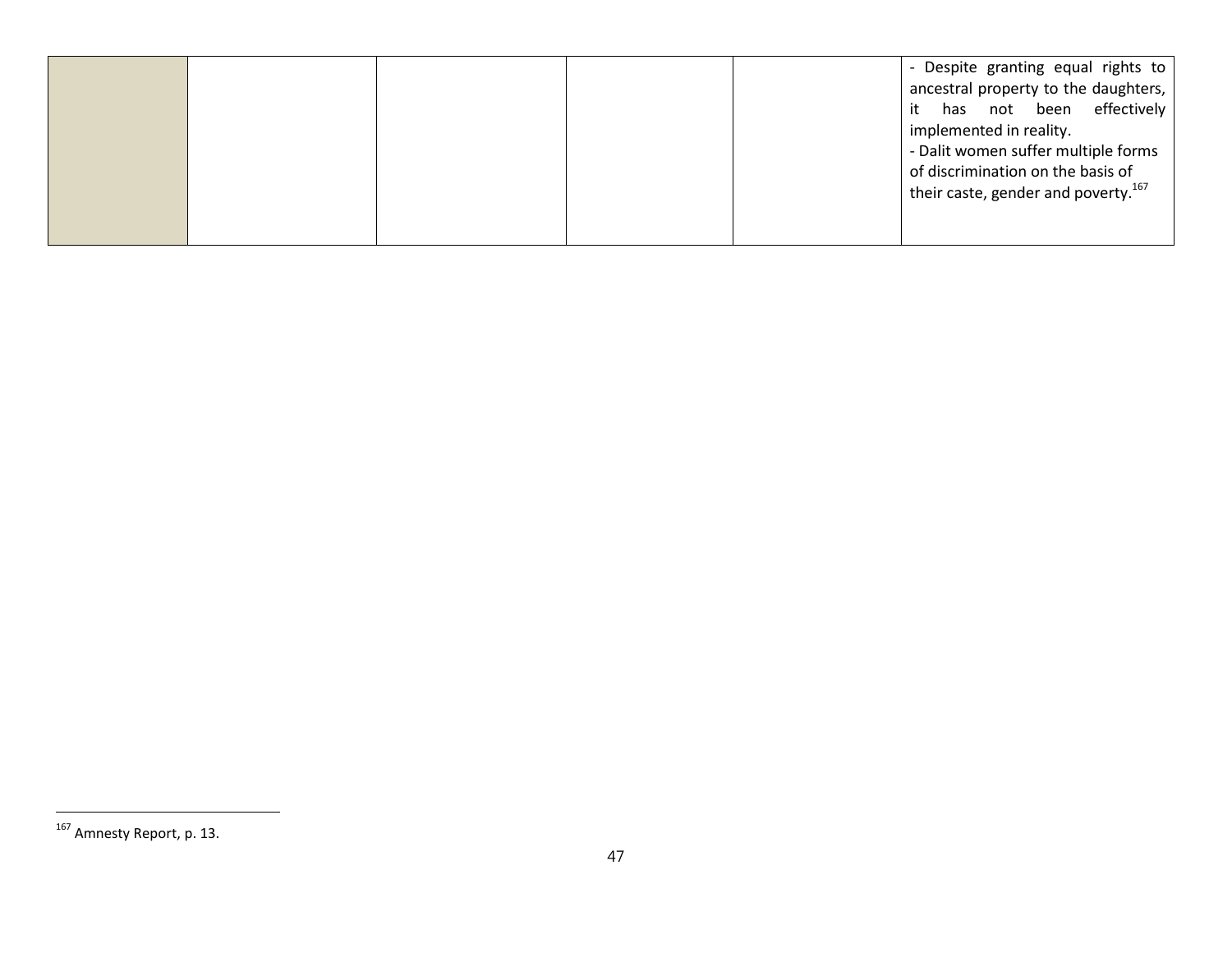## **References**

- 1. Advocacy Forum, REDRESS and APT, *Submission to the Human Rights Committee Ahead of its Review of Nepal's Second Periodic Review Under the International Covenant on Civil and Political Rights*, February 2014.
- 2. Amnesty International, *Nepal Submission to the United Nations Human Rights Committee*, 2014.
- 3. BBC and NNBN, *Civil Society Report on Beijing+20 Nepal*, November 2014.
- 4. Center for Reproductive Rights, Justice For All and FWLD, *Supplementary Information on Nepal Scheduled for Review by the Human Rights Committee*, February 2014.
- 5. Central Bureau of Statistics, *National Population and Housing Census- 2011*, November 2012.
- 6. Committee on the Convention on Elimination of Discrimination against Women (CEDAW), *Concluding observations of the Committee on the Elimination of Discrimination against Women: Nepal*, 11 August 2011, CEDAW/C/NPL/CO/4; available at:http://daccess-ddsny.un.org/doc/UNDOC/GEN/N11/450/52/PDF/N1145052.pdf?OpenElement
- 7. Committee on the Convention on Elimination of Discrimination against Women (CEDAW), *General Recommendation No. 28 on the Core Obligations of States Parties under Article 2 of the Convention on the Elimination of All Forms of Discrimination against Women*, 16 December 2010, para. 9, CEDAW/C/GC/28; available at: http://www.refworld.org/docid/4d467ea72.html
- 8. Committee on Economic, Social and Cultural Rights, *Concluding observations on the third periodic report of Nepal,* 28 November 2014, E/C.12/NPL/CO/3.
- 9. *Focused Evaluation: Local Governance and Community Development Programme (LGCDP)*, 2012 (Unpublished report).
- 10. *General Code, 1964 (11thand 12thAmendment)*.
- 11. GoN and UNCT Nepal, *Nepal Millennium Development Goals Progress Report 2013*, September 2013.
- 12. HRTMCC, *International Covenant on Civil and Political Rights Shadow Report*, 2013.
- 13. HRTMCC, *Nepal Civil Society Report on the Implementation of the ICCPR*, 2014.
- 14. Human Rights Watch, *Silenced and Forgotten: Survivors of Nepal's Conflict-Era Sexual Violence*, 2014.
- 15. International Commission of Jurists, *Alternative Report of the International Commission of Jurists to the UN Human Rights Committee on the Combined Second, Third and Fourth Periodic Reports of Nepal under the ICCPR*, February 2014.
- 16. *Kathmandu Declaration from Beijing +20 National Women's Conference*, 20-22 August 2014.
- 17. MoPH, *National Demographic and Health Survey-2011*, March 2012.
- 18. MoPR and 1325 Action Group Nepal, *Mid-Term Evaluation Report on National Action Plan of Nepal on the Implementation of UNSCR 1325 and 1820, 2014.*
- *19.* MoWCSW, *Fourth and Fifth Periodic Reports of Government of Nepal on CEDAW*, 2009.
- *20.* MoWCSW, *National Review on the implementation of the Beijing Declaration and Platform for Action (1995) and the Outcomes of the Twenty-Third Special Session of the General Assembly (2000)*; available at: http://www.unwomen.org/~/media/Headquarters/Attachments/Sections/CSW/59/National\_reviews/Nepal\_review\_Beijing20.pdf
- *21. Nepal Addendum: Views on conclusions and/or recommendations, voluntary commitments and replies presented by the State under review,* 1 June 2011, A/HRC/17/5/Add.1
- 22. NHRC, *Mid-term Report on the Implementation Status of the Conclusion and Recommendation of Universal Periodic Review of Nepal*, September 2013.
- *23.* Open Society for Justice Initiatives, *Submission to the Human Rights Committee Prior to the Adoption of List of Issues for Nepal*, April 2013.
- *24.* The Enforced Disappearance Investigation, Truth and Reconciliation Commission Act, 2014.